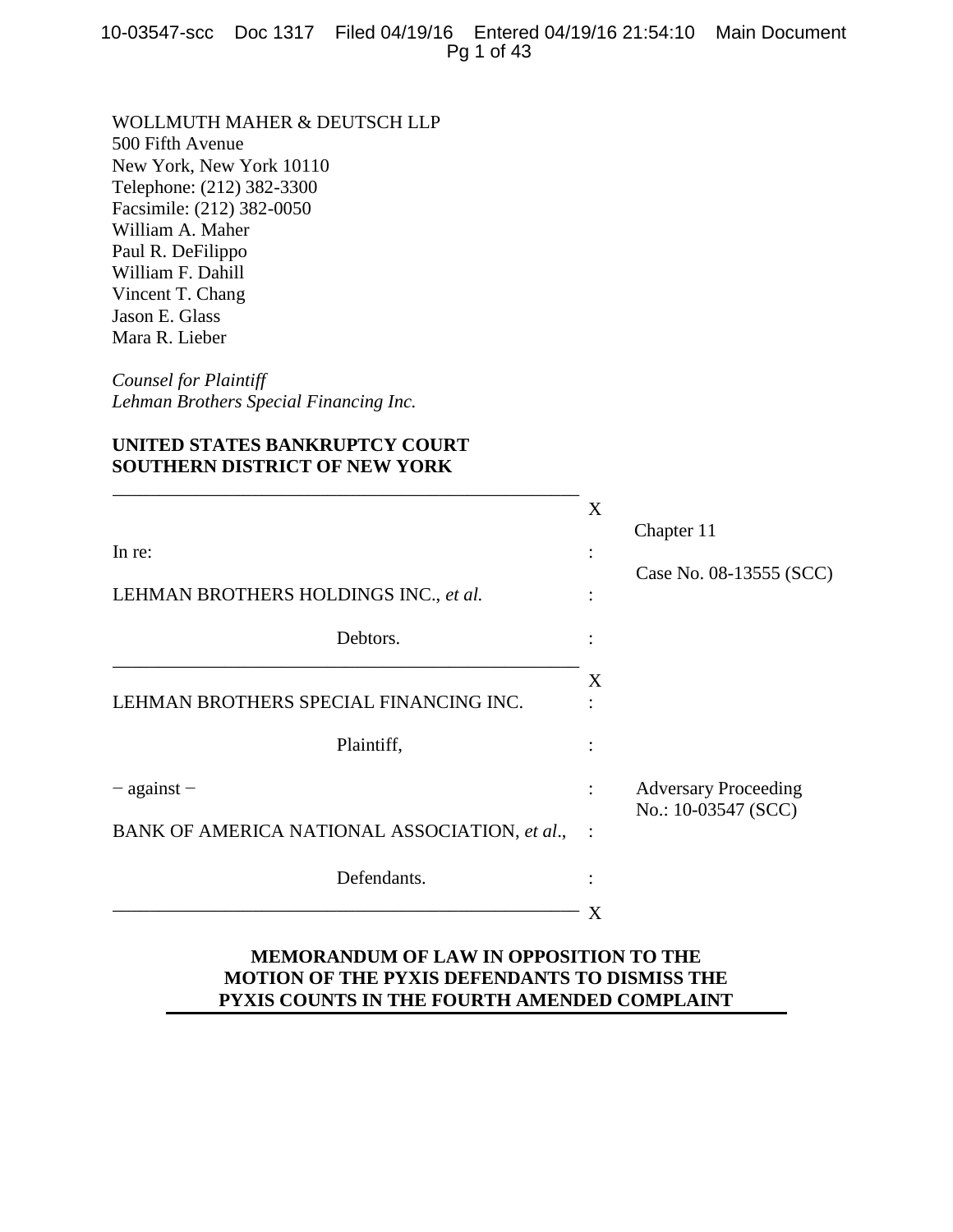# **TABLE OF CONTENTS**

# **Page**

|     | A.        |                                                                                                                                                                                            |
|-----|-----------|--------------------------------------------------------------------------------------------------------------------------------------------------------------------------------------------|
|     | <b>B.</b> |                                                                                                                                                                                            |
|     | C.        | The Pyxis Trustee Purports to Terminate the Credit Default Swaps 7                                                                                                                         |
|     |           |                                                                                                                                                                                            |
| I.  |           | THE TRUSTEE AND NOTEHOLDERS                                                                                                                                                                |
| II. |           | LBSF ADEQUATELY PLED THAT THE TRUSTEE'S LIQUIDATION<br>OF COLLATERAL BREACHED THE INDENTURE (Moving Br. 22-23)12                                                                           |
|     | A.        | The Failure to Direct the Disposition of the Collateral<br>upon an Event of Default Foreclosed the Later Exercise<br>of that Right With Respect to that Event of Default (Moving Br. 22)14 |
|     |           | Rights Under $\S$ 5.5(a)(iii) of the Indenture Are Not Continuing,<br>1.<br>Once the Pyxis Trustee Retained the Collateral After an Event of Default15                                     |
|     | <b>B.</b> | Election of Remedies Forecloses Movants' Contention (Moving Br. 22-23)15                                                                                                                   |
|     |           | 1. The Non-Waiver Clause of the Indenture Does Not Excuse the<br>Failure of the Controlling Class to Exercise Its Rights Under § 5.5(a)(iii) 16                                            |
|     | C.        | LBHI's Bankruptcy Was Not a Basis for Using<br>§ 5.5(a)(iii) To Liquidate Retained Collateral (Moving Br. 22-23) 17                                                                        |
|     | D.        | The Swap Transactions Were Wrongfully                                                                                                                                                      |
|     | Ε.        | LBSF Has the Requisite Contractual<br>Relationship to the Pyxis Defendants (Moving Br. 12-14, 21)19                                                                                        |
|     | F.        | LBSF Suffered Damages as a Result                                                                                                                                                          |
| Ш.  |           | THE TRUSTEE'S EARLY TERMINATION OF THE                                                                                                                                                     |
|     | A.        | Termination Was Improper Because the<br>Conditions of $\S$ 5.2(c) of the Indenture Were Not Satisfied (Moving Br. 14-18)25                                                                 |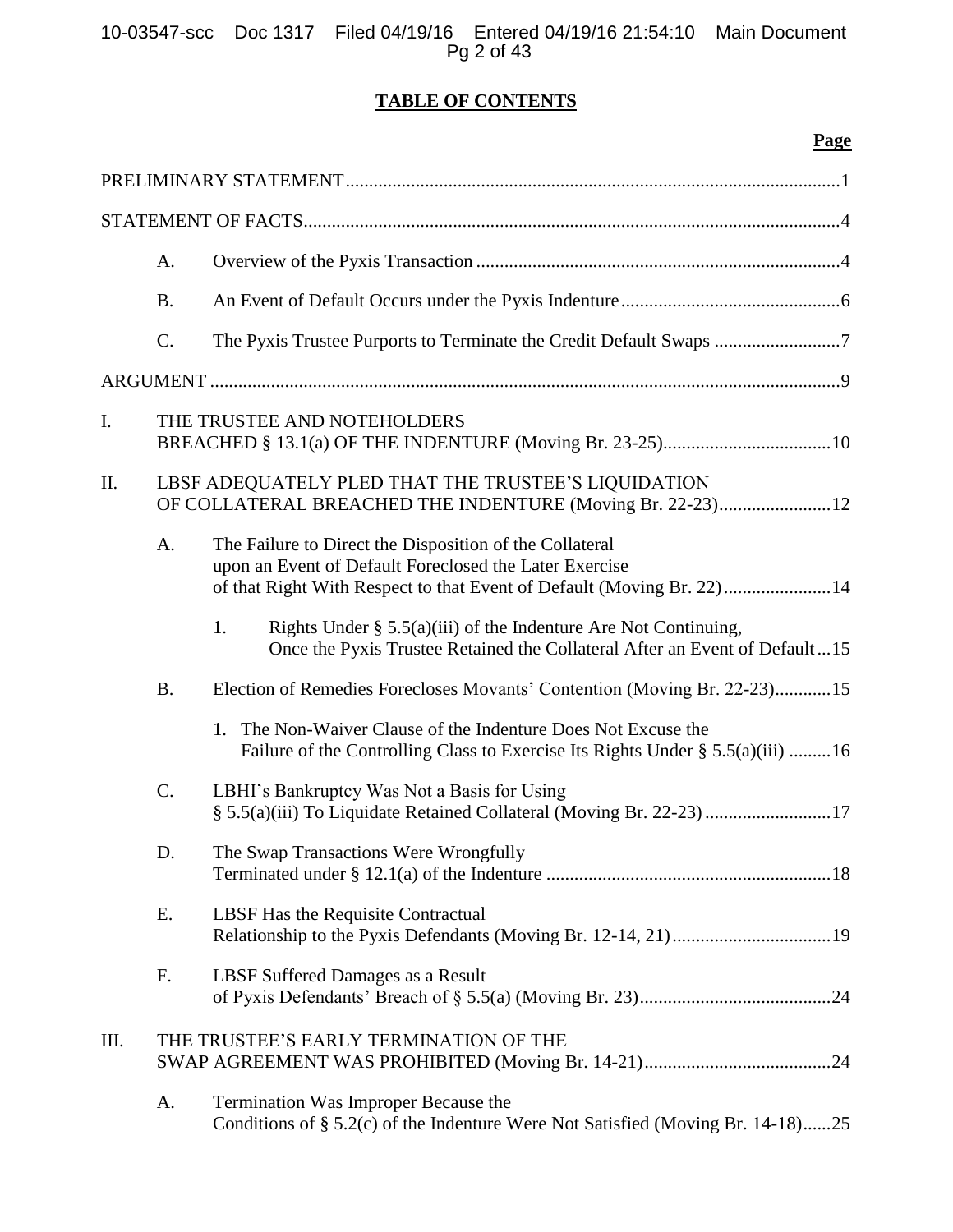# 10-03547-scc Doc 1317 Filed 04/19/16 Entered 04/19/16 21:54:10 Main Document Pg 3 of 43

|     |           | 1. | Section 5.2(c) of the Indenture Was Applicable (Moving Br. 14-17)26                                                                                                                        |
|-----|-----------|----|--------------------------------------------------------------------------------------------------------------------------------------------------------------------------------------------|
|     |           | 2. | The Declaration of Acceleration Was                                                                                                                                                        |
|     | <b>B.</b> |    |                                                                                                                                                                                            |
|     | C.        |    |                                                                                                                                                                                            |
| IV. |           |    | LBSF ADEQUATELY PLED THAT THE PYXIS<br>CREDIT DEFAULT SWAP WAS TERMINATED IN BREACH<br>OF THE CURE PROVISIONS IN THE SCHEDULE (Moving Br. 9-14) 30                                         |
|     | A.        |    | The Pyxis Trustee Wrongfully Denied LBSF the Agreed<br>Upon Cure Period Following the Ratings Event (Moving Br. 9-11) 30                                                                   |
|     | <b>B.</b> |    | The Termination Notices Violated Part $5(k)(iv)$ of the Schedule (Moving Br. 10-12)                                                                                                        |
|     |           | 1. | The Coincidence of an Event of<br>Default with a Ratings Event Does Not Alter<br>LBSF's Right to Assign Its Position Under the<br>Pyxis Credit Default Swap Agreement (Moving Br. 10-12)32 |
|     |           | 2. | LBSF's Position is Commercially Reasonable (Moving Br. 12)33                                                                                                                               |
|     |           |    |                                                                                                                                                                                            |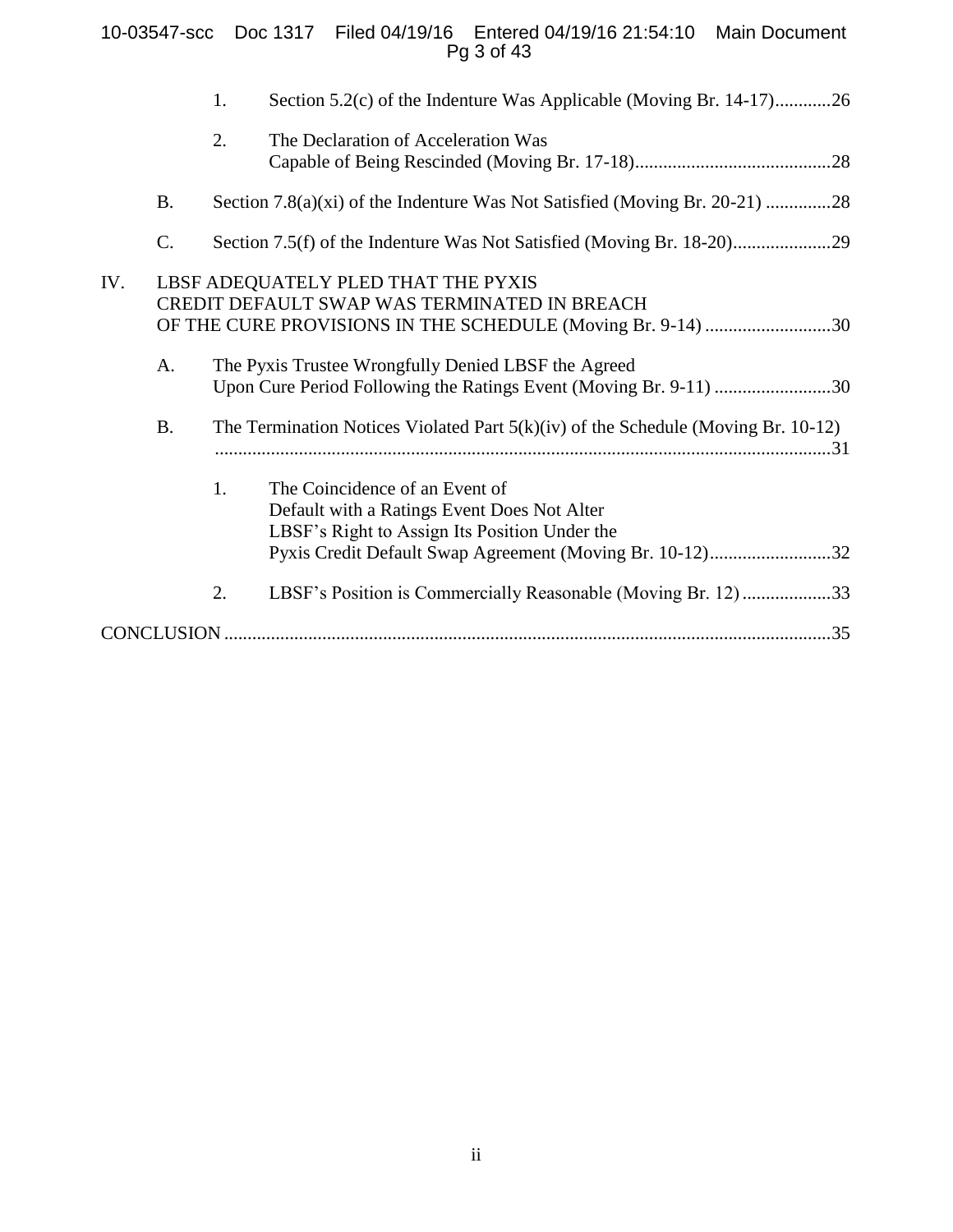# **TABLE OF AUTHORITIES**

| <b>Case</b><br>Page(s)                                                                   |
|------------------------------------------------------------------------------------------|
| Alevsky v. GC Servs. Ltd. P'ship,                                                        |
| American Home Assurance Co. v. Starr Tech. Risks Agency, Inc.,                           |
| Ashcroft v. Iqbal,                                                                       |
| Atlas Partners, LLC v. STMicroelectronics, Int'l N.V.,                                   |
| Beck v. Mfrs. Hanover Trust Co.,                                                         |
| Bell Atl. Corp. v. Twombly,                                                              |
| Blackrock Core Bond Portfolio v. U.S. Bank Nat'l Ass'n,                                  |
| Claridge v. N. Am. Power & Gas, LLC,                                                     |
| Courthouse Corp. Center, LLC v. Schulman,                                                |
| Delpozo v. Impressive Homes, Inc.,                                                       |
| E. River Sav. Bank v. Bevona,                                                            |
| Enron Corp. v. Springfield Assocs. (In re Enron Corp.),                                  |
| Errant Gene Therapeutics, LLC v. Sloan-Kettering Inst. for Cancer Research,              |
| ESPN, Inc. v. Office of Comm'r of Baseball,                                              |
| Eternity Global. Master Fund Ltd. v. Morgan Guar. Trust Co. of N.Y.,                     |
| Fairchild Publ'ns Div. of Capital Cities Media, Inc. v. Rosston, Kremer & Slawter, Inc., |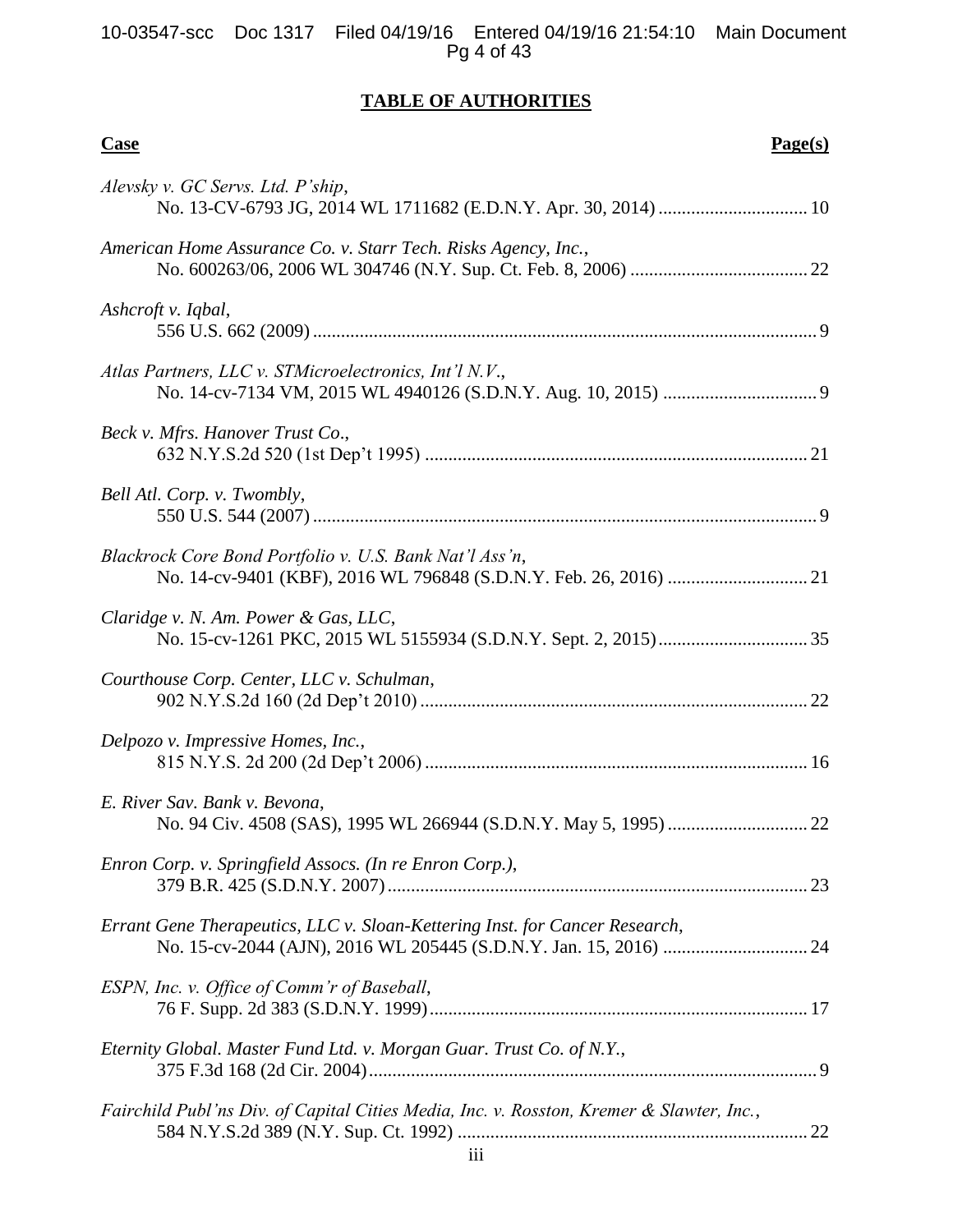# 10-03547-scc Doc 1317 Filed 04/19/16 Entered 04/19/16 21:54:10 Main Document Pg 5 of 43

| Filmline (Cross-Country) Prods., Inc. v. United Artists Corp.,                                                       |
|----------------------------------------------------------------------------------------------------------------------|
| Flickinger v. Harold C. Brown & Co.,                                                                                 |
| Golfo v. Kycia Assocs., Inc.,                                                                                        |
| Guar. Trust Co. of N.Y. v. York,                                                                                     |
| Homeward Residential, Inc. v. Sand Canyon Corp.,                                                                     |
| Howe v. Bank of N.Y. Mellon,                                                                                         |
| In re Ames Dep't Stores, Inc.,                                                                                       |
| In re Ames Dep't Stores, Inc.,                                                                                       |
| Jackson Nat'l Life Ins. Co. v. Ladish Co.,<br>No. 92 CIV. 9358 (PKL), 1993 WL 43373 (S.D.N.Y. Feb. 18, 1993)  11     |
| Kaplan v. First Options of Chicago, Inc.,                                                                            |
| Kistela v. Ahlers,                                                                                                   |
| Kronos, Inc. v. AVX Corp.,                                                                                           |
| Lehman Bros. Special Fin. Inc. v. Ballyrock ABS CDO 2007-1 Ltd.<br>(In re Lehman Bros. Holdings Inc.), ("Ballyrock") |
| LFD Operating, Inc. v. Ames Dep't Stores, Inc.,                                                                      |
| Limarvin v. Edo Rest. Corp.,                                                                                         |
| LNC Inv., Inc. v. First Fid. Bank, N.A.,                                                                             |
| LNC Invs., Inc. v. First Fid. Bank,                                                                                  |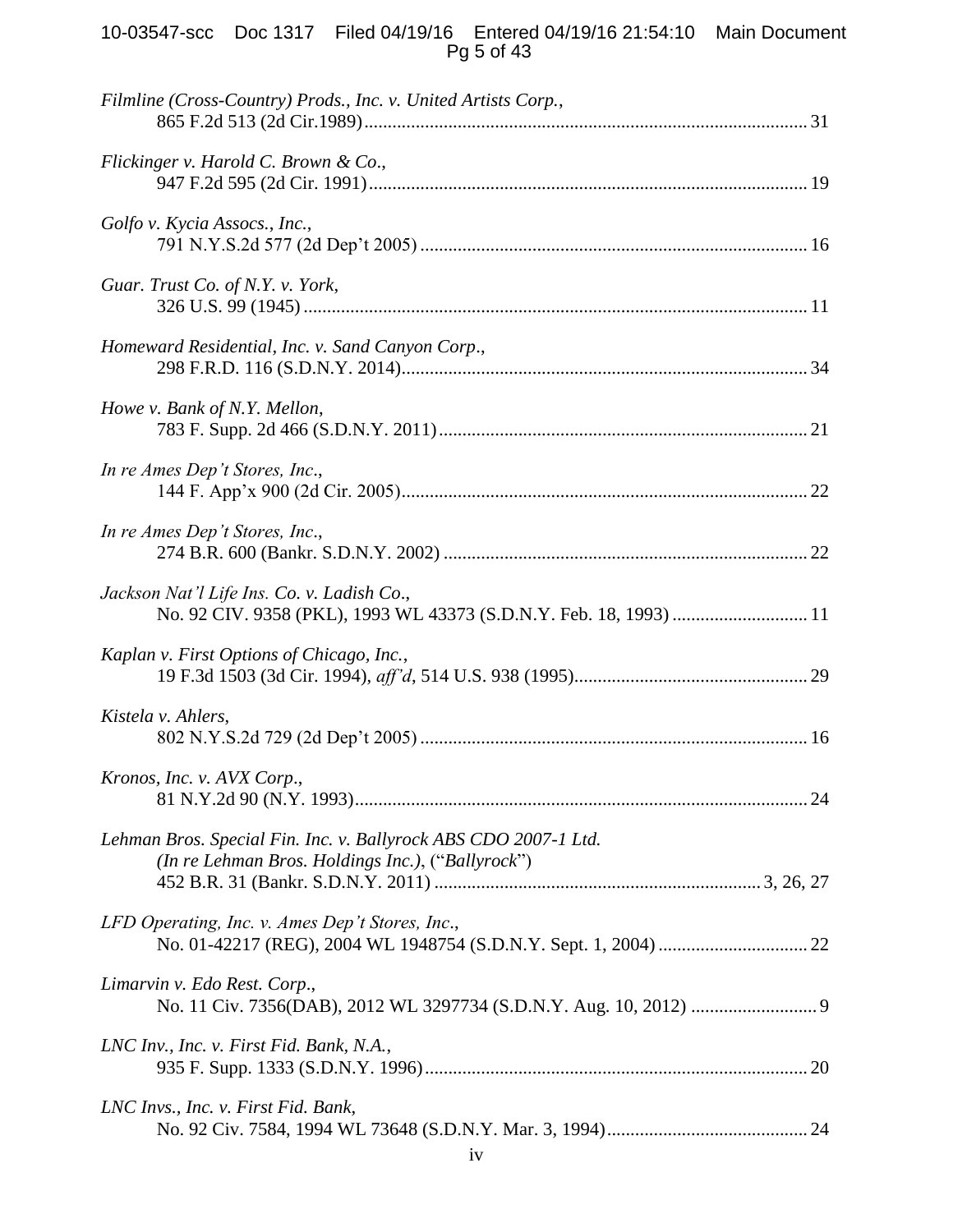# 10-03547-scc Doc 1317 Filed 04/19/16 Entered 04/19/16 21:54:10 Main Document Pg 6 of 43

| LNC Invs., Inc. v. First Fid. Bank, N.A. N.J.,                                                                        |
|-----------------------------------------------------------------------------------------------------------------------|
| Luitpold Pharm., Inc. v. Ed. Geistlich Söhne A.G. Für Chemische Industrie,                                            |
| Madison Gas & Elec. Co. v. S.E.C.,                                                                                    |
| MBIA Ins. Corp. v. Patriarch Partners VIII, LLC,                                                                      |
| McCarthy v. Dun & Bradstreet Corp.,                                                                                   |
| Miner v. N.Y. State Dep't of Corr. Servs.,                                                                            |
| MJCM, L.L.C. v. United Cmty. Banks, Inc.,                                                                             |
| MJCM, LLC. v. First Ga. Bank, Inc.,                                                                                   |
| N.Y. State Med. Care Facilities Fin. Agency v. Bank of Tokyo Trust Co.,                                               |
| N.Y. Tel. Co. v. Jamestown Tel. Co.,                                                                                  |
| Needham v. Candie's, Inc.,<br>No. 01 Civ. 7184 LTS FM, 2002 WL 1896892 (S.D.N.Y. Aug. 16, 2002),                      |
| Peak Partners, LP v. Republic Bank,                                                                                   |
| Petrohawk Energy Corp. v. Law Debenture Trust Co. of N.Y.,                                                            |
| Phoenix Light SF Ltd. v. Bank of N.Y. Mellon,<br>No. 14-CV-10104 (VEC), 2015 WL 5710645 (S.D.N.Y. Sept. 29, 2015)  19 |
| Point Prods. A.G. v. Sony Music Entm't, Inc.,                                                                         |
| Rio Sportswear, Inc. v. Partners in Progress,<br>No. 93 Civ. 0721 (JFK), 1993 WL 97317 (S.D.N.Y. Mar. 30, 1993)  11   |
| RJE Corp. v. Northville Indus. Corp.,                                                                                 |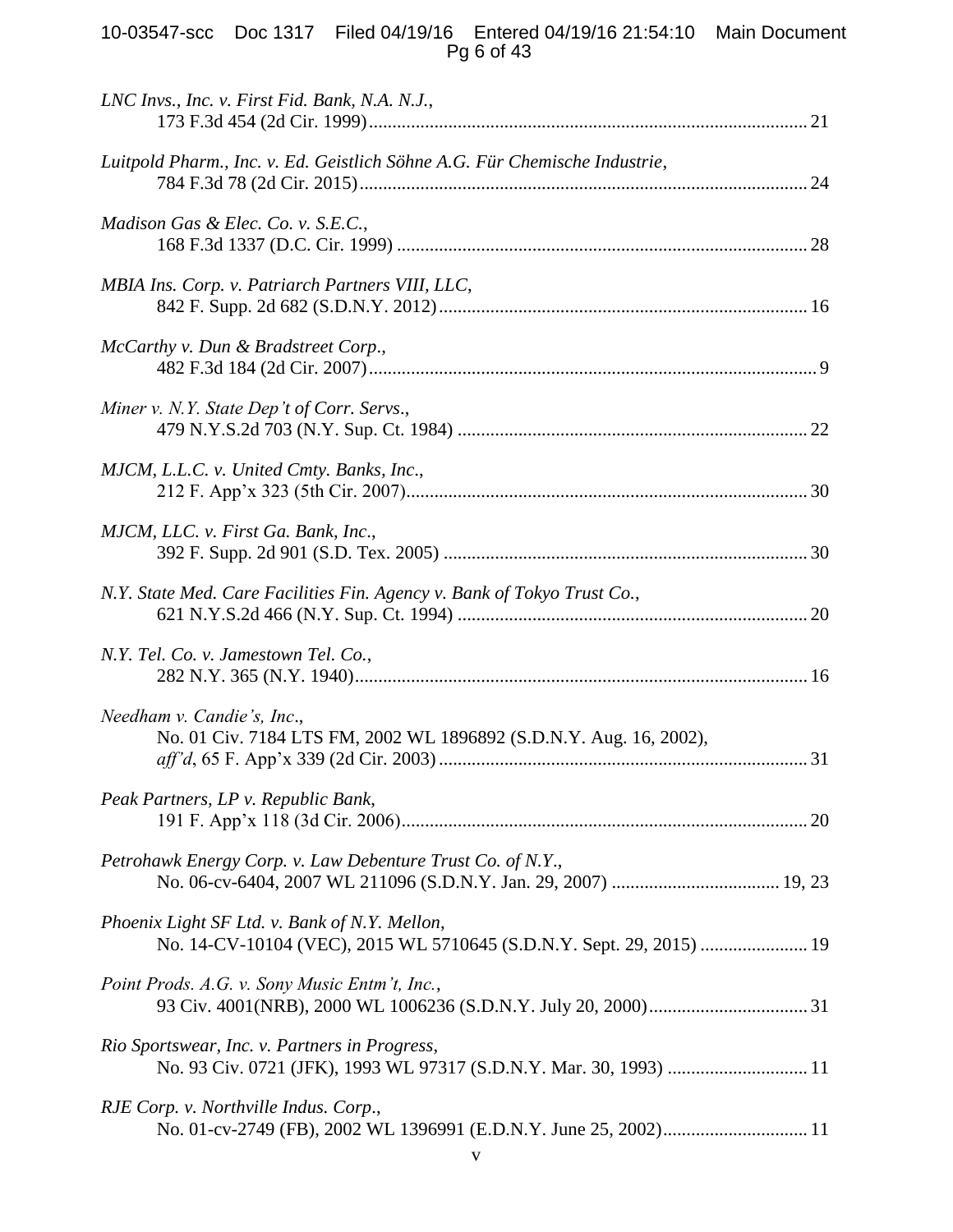# 10-03547-scc Doc 1317 Filed 04/19/16 Entered 04/19/16 21:54:10 Main Document Pg 7 of 43

| Rokeach v. Hanover Ins. Co.,<br>No. 1:13-CV-5011-GHW, 2015 WL 2400097 (S.D.N.Y. May 19, 2015) 14 |  |
|--------------------------------------------------------------------------------------------------|--|
| Royal Park Invs. SA/NV v. HSBC Bank USA, N.A.,                                                   |  |
| Sayers v. Rochester Tel. Corp. Supplemental Mgmt. Pension Plan,                                  |  |
| Schenk v. Citibank/Citigroup/Citicorp,                                                           |  |
| Sibersky v. Borah, Goldstein, Altschuler & Schwartz, P.C.,                                       |  |
| Sillman v. Twentieth Century-Fox Film Corp.,                                                     |  |
| Sofi Classic S.A. de C.V. v. Hurowitz,                                                           |  |
| Spancrete Ne., Inc. v. Occupational Safety & Health Review Comm'n,                               |  |
| Spectrum Painting Contractors v. Kreisler Borg Florman GC,                                       |  |
| Subaru Distrib. Corp. v. Subaru of Am., Inc.,                                                    |  |
| Tranzact Techs., Ltd. v. Evergreen Partners, Ltd.,                                               |  |
| U.S. Trust Co. of N.Y. v. Jenner,                                                                |  |
| U.S. v. Craig,                                                                                   |  |
| U.S. v. Michel,                                                                                  |  |
| U.S. $v$ . Mike,                                                                                 |  |
| U.S. v. Roberts,                                                                                 |  |
| U.S. $v$ . Wray,                                                                                 |  |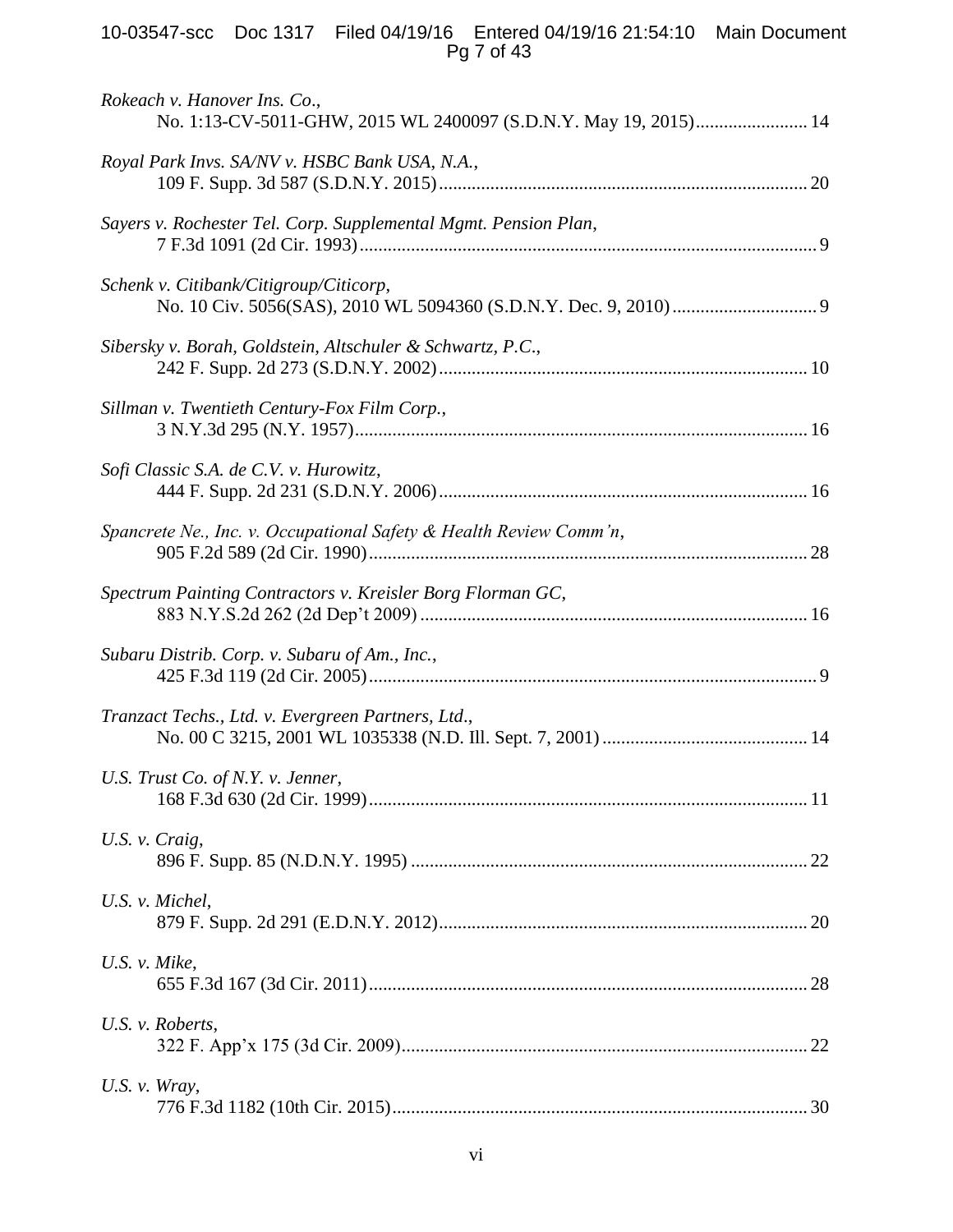# 10-03547-scc Doc 1317 Filed 04/19/16 Entered 04/19/16 21:54:10 Main Document Pg 8 of 43

| United Ins. Co. Ltd. v. World Wide Web,<br>No. 11-cv-1177 (CBA) (JMA), 2011 WL 1870599 (E.D.N.Y. Apr. 27, 2011) 22 |  |
|--------------------------------------------------------------------------------------------------------------------|--|
| Varghese v. China Shenghuo Pharm. Holding, Inc.,                                                                   |  |
| York v. Guar. Trust Co. of N.Y.,                                                                                   |  |
| <b>Other Authorities</b>                                                                                           |  |
|                                                                                                                    |  |
|                                                                                                                    |  |
|                                                                                                                    |  |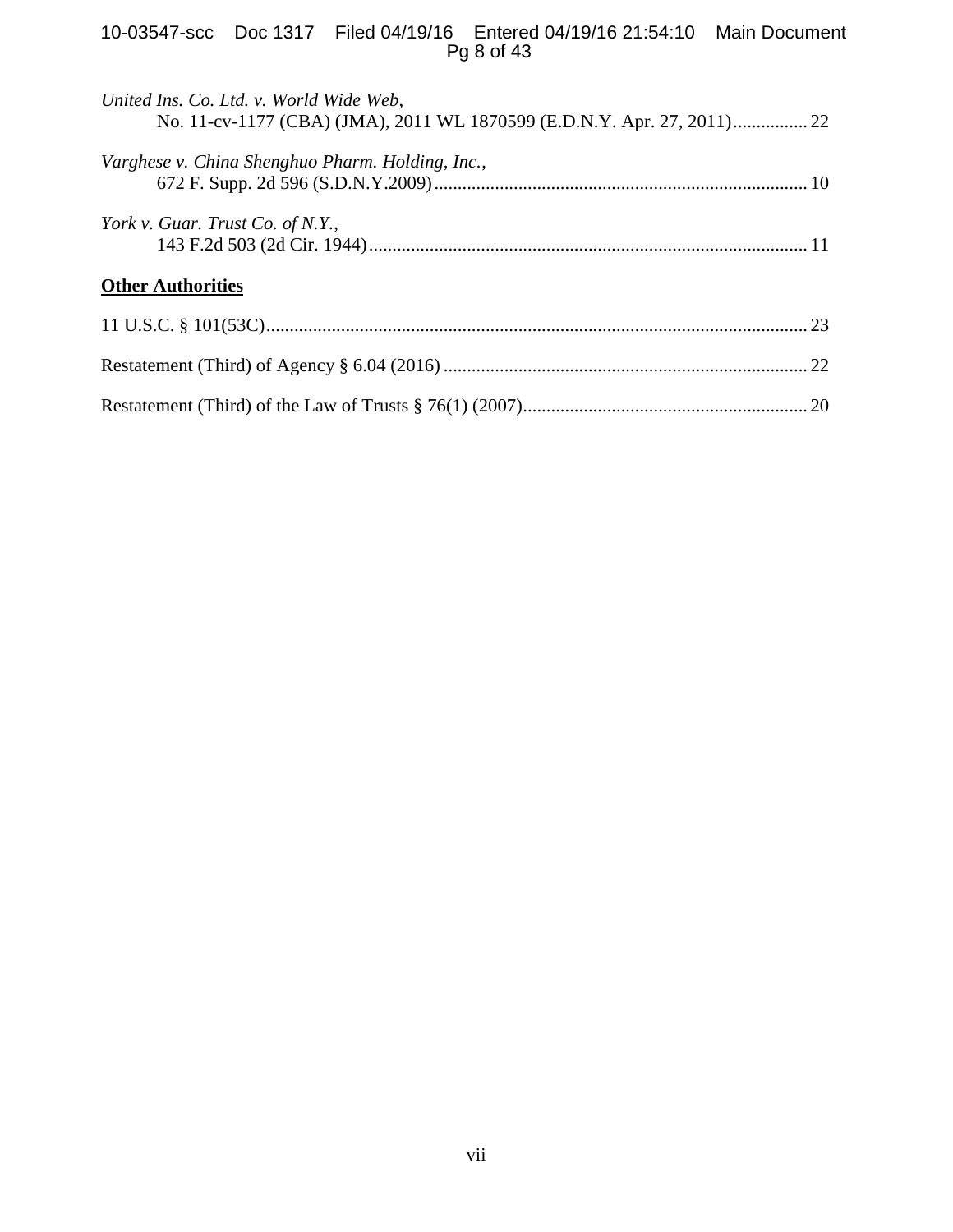# 10-03547-scc Doc 1317 Filed 04/19/16 Entered 04/19/16 21:54:10 Main Document Pg 9 of 43

Lehman Brothers Special Financing Inc. ("Plaintiff" or "LBSF"), through Lehman Brothers Holdings Inc. ("LBHI"), hereby submits this memorandum of law, together with the Declaration of Paul R. DeFilippo dated April 19, 2016 (the "DeFilippo Decl."), in opposition to the Motion of the Pyxis Defendants ("Movants," "Noteholders," "Pyxis Defendants," or "Pyxis Trustee") to Dismiss the Pyxis Counts in the Fourth Amended Complaint [ECF No. 1247] (the "Motion") and respectfully states as follows:

### **PRELIMINARY STATEMENT**

The unique Pyxis claims, which are asserted against the Pyxis Defendants in addition to all of the other counts addressed in the Omnibus MTD,<sup>1</sup> are set out in Counts XX to XXIII of the FAC<sup>2</sup> (the "Pyxis Counts"). The Pyxis Counts provide bases for liability against the Pyxis Defendants which are nearly all independent of the outcome of the Omnibus Motion. Counts XX and XXI seek declaratory judgments that the Pyxis Defendants' actions violated both the Pyxis Credit Default Swap Agreement<sup>3</sup> and the Pyxis Indenture. Those declaratory judgment claims do not seek monetary recovery against the Pyxis Defendants, but rather a declaration that the Pyxis Defendants breached the Transaction Documents in various ways, including the following:

- The Trustee liquidated the Collateral in violation of §§ 5.4 and 5.5 of the Indenture;
- The Trustee breached § 5.2(c) of the Indenture when it terminated the CDS Agreement;
- The Noteholders breached § 13 of the Indenture by failing to perform in accordance with the subordination provisions; and
- Termination of the CDS Agreement and the Transactions thereunder breached the CDS Agreement by denying LBSF a bargained for cure right.

<sup>&</sup>lt;sup>1</sup> The Omnibus Motion of the Noteholder Defendants to Dismiss the Fourth Amended Complaint, dated December 15, 2015 [ECF No. 1195] is referred to herein as the "Omnibus MTD."

<sup>&</sup>lt;sup>2</sup> The Fourth Amended Complaint, dated October 13, 2015 [ECF No. 1156], is referred to herein as the "FAC."

<sup>3</sup> Capitalized terms are defined in the FAC, the Transaction Documents (as defined in the FAC) or below.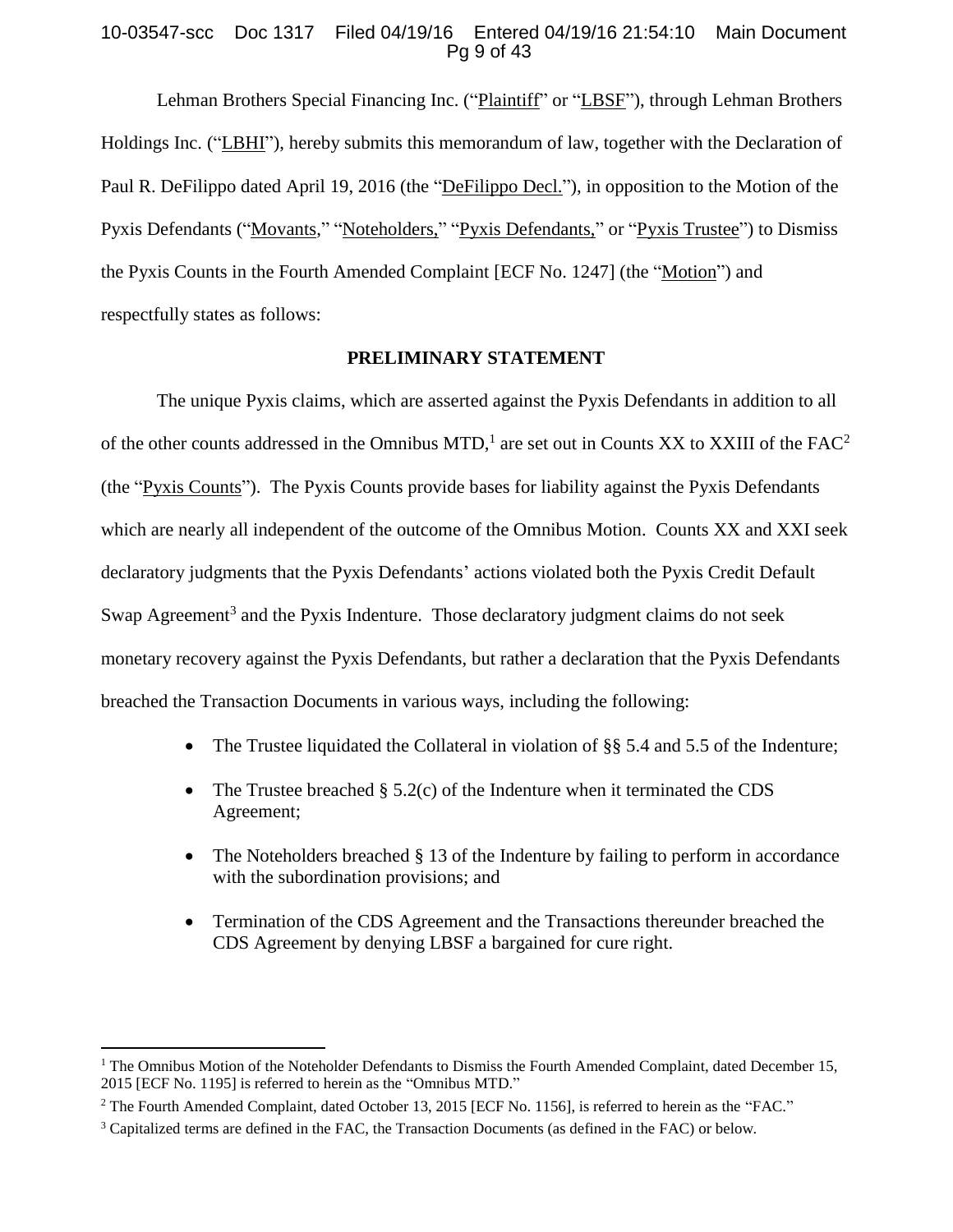#### 10-03547-scc Doc 1317 Filed 04/19/16 Entered 04/19/16 21:54:10 Main Document Pg 10 of 43

The balance of the Pyxis Counts seek damages for the assorted contractual breaches. The breach of contract claims state viable claims, as demonstrated by a straightforward reading of the Indenture and the Swap Agreement.

Movants ignore the events of February 2008, which are critical to understanding the Pyxis Defendants' liability. The Pyxis Transaction Documents were designed to provide additional protections to the Credit Swap Counterparty (LBSF) when the Pyxis transaction became stressed, and the Pyxis Defendants failed to perform in accordance with those additional protections. In February 2008, the Pyxis Trustee gave notice of an Event of Default as a result of the Issuer's failure to satisfy a collateral coverage test in the Pyxis Indenture. At that point, CIBC, the Controlling Class, directed the Trustee to accelerate the Notes, but elected not to seek the requisite approval from LBSF to dispose of the Collateral (which would have required the Controlling Class to make a large payment); as a result the Pyxis Trustee was required to retain the Collateral intact. Once the Collateral was retained, it could not be liquidated under the provision that the Pyxis Trustee later relied on in October 2008, and doing so breached the Indenture.

As the Pyxis Defendants do not deny, LBSF was deeply in-the-money on the Pyxis Swap in both February 2008, when the first default was declared because the Collateral fell in value, while LBSF's position in the Swap increased in value, and again in September 2008, when LBHI filed for chapter 11. Before application of the flip clauses, the Notes were worth a small fraction of their face amount, and the default that triggered the modification of LBSF's rights was based upon the commencement of a chapter 11 case. The Pyxis Defendants make no unique arguments to counter LBSF's showing that the reversal of priorities because of LBHI's bankruptcy resulted from application of impermissible *ipso facto* provisions.

Count XXIII of the FAC alleges that the Trustee and the Controlling Class failed to comply with the subordination of the Noteholders' rights to those of LBSF under § 13 of the Indenture. Movants' attack on Count XXIII grossly misreads the Pyxis Indenture. The Pyxis Noteholders

 $\mathfrak{D}$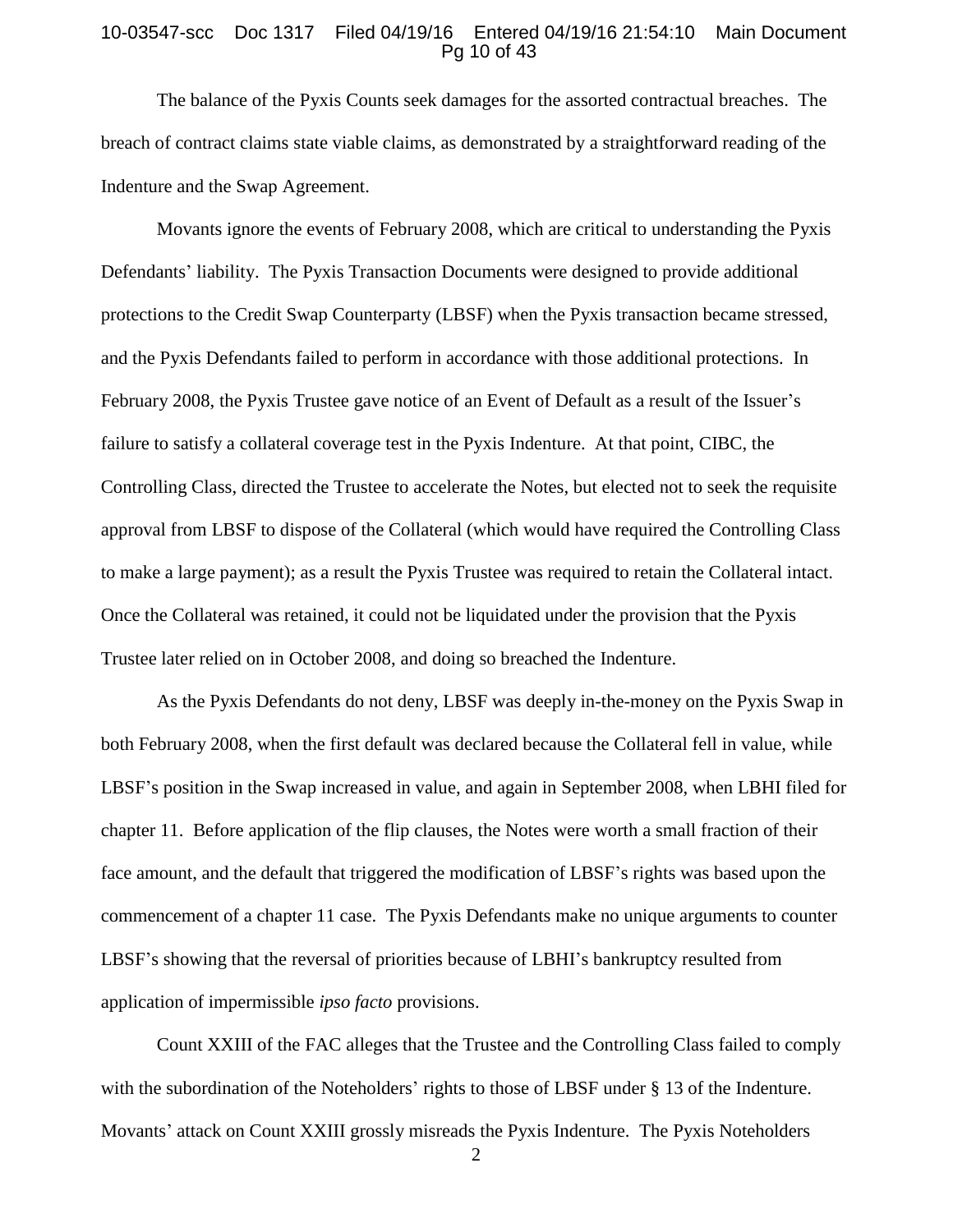### 10-03547-scc Doc 1317 Filed 04/19/16 Entered 04/19/16 21:54:10 Main Document Pg 11 of 43

argue they were not signatories to the Pyxis Indenture and therefore not bound by its terms, (Moving Br.<sup>4</sup> at 23), but this contention ignores that the Notes which they hold make the Pyxis Indenture binding on the Noteholders. Their argument that LBSF cannot enforce the relevant provisions of the Indenture disregards § 14.8 of the Indenture, which makes LBSF an intended beneficiary of all of its terms. Once the unenforceability of the *ipso facto* clauses is determined and LBSF is restored to its position of priority over the Noteholders, the Pyxis Noteholders are in breach of § 13.1(a) and liable for damages for the funds wrongfully received, plus interest.

Movants' argument that the *Ballyrock<sup>5</sup>* opinion insulates them from liability for termination of the ISDA Master Agreement (rather than the Transactions), (Moving Br. at 14-17), in breach of § 5.2(c) of the Indenture also fails, for reasons set out at length below. Not only is *Ballyrock* factually distinguishable, that case did not even address the issues before the Court on this Motion.

Similarly, Movants' contention (*id.* at 17-18) that the Trustee properly liquidated the Collateral under § 5.5(a) fails. As shown below, the section the Trustee relied upon in liquidating the Collateral in the fall of 2008 does not apply and does not permit the challenged actions.

Counts XXI and XXIII also allege that § 7.5 of the Indenture was violated. The Pyxis Defendants admit that such a violation occurred if § 7.5 is read in isolation. However, the Pyxis Defendants unsuccessfully invoke § 12.2 of the Indenture in an effort to limit the scope of § 7.5. Section 7.5 cross-references one section of the Pyxis Indenture, but not § 12.2, which section has no bearing on, and cannot limit, § 7.5.

The FAC also states a viable claim that the Pyxis Trustee prematurely terminated the Transactions and the CDS Agreement. LBSF had a contractual right to a ten business-day period to cure the Ratings Event default which occurred on September 16, 2008. LBSF had a heavily in-the-

<sup>4</sup> The Motion of the Pyxis Defendants to Dismiss the Pyxis Counts in the Fourth Amended Complaint [ECF No. 1247- 1], is referred to herein as "Moving Br."

<sup>5</sup> *Lehman Bros. Special Fin. Inc. v. Ballyrock ABS CDO 2007-1 Ltd. (In re Lehman Bros. Holdings Inc.)*, 452 B.R. 31 (Bankr. S.D.N.Y. 2011) ("*Ballyrock*").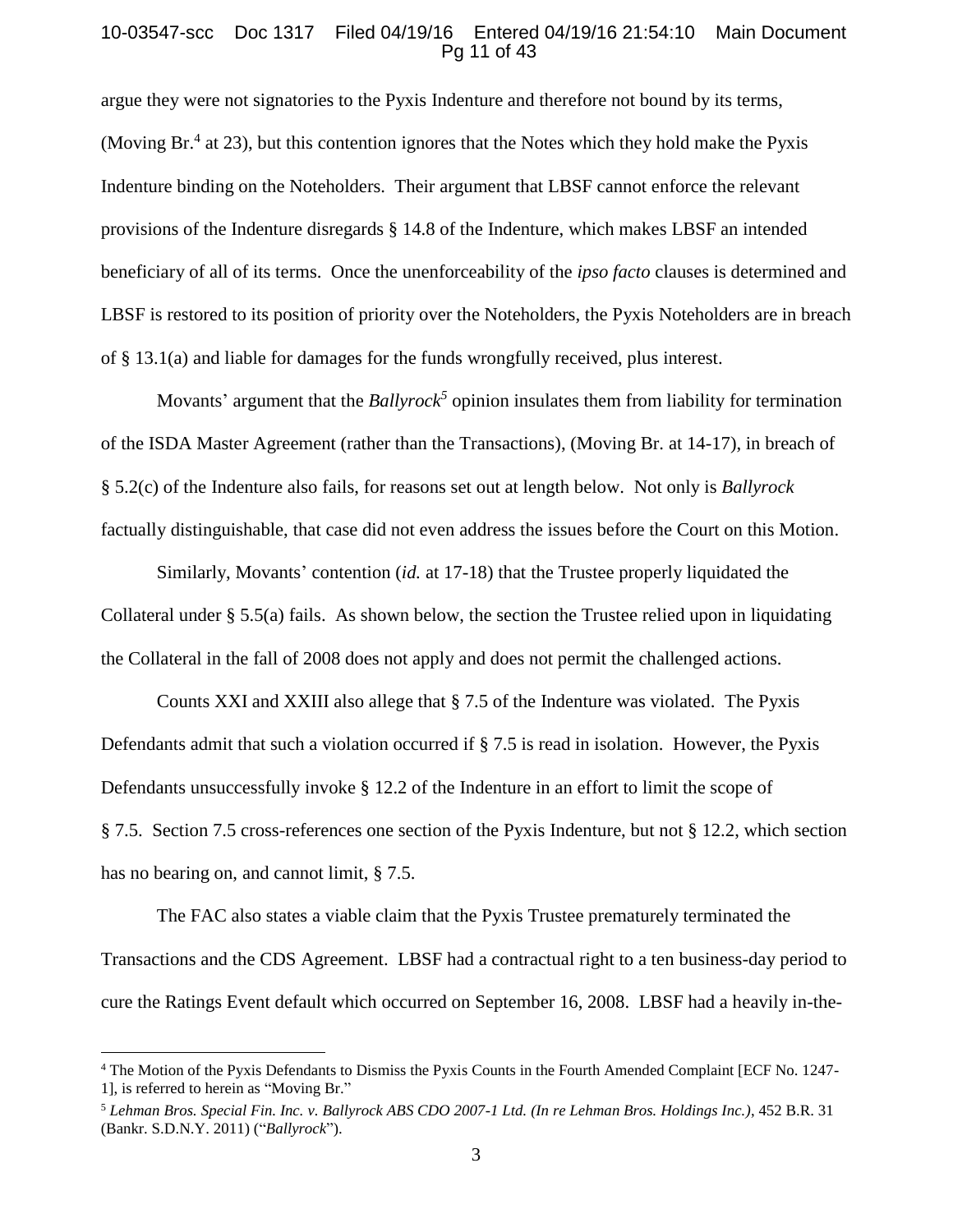#### 10-03547-scc Doc 1317 Filed 04/19/16 Entered 04/19/16 21:54:10 Main Document Pg 12 of 43

money position of potential interest to purchasers. The Pyxis Trustee, however, purported to terminate the Transactions and the Swap Agreement when that cure period was still pending, making it impossible to effect the cure and thereby depriving LBSF of its benefits. The Pyxis Defendants admit their termination of the Transactions and the Swap Agreement pursuant to the ISDA Master Agreement precluded LBSF's exercise of the right to cure the Ratings Event in accordance with the Schedule, two rights which cannot be consistently exercised at the same time. The Trustee's abrogation of LBSF's contractual cure right disregards ISDA Master Agreement § 1(b), which stated the Schedule controls if the Schedule and Master Agreement are inconsistent.

Finally, Movants' contention that the Pyxis Counts should be dismissed because LBSF was not damaged by those breaches is without merit because (a) it is obvious that substantial damages accrued to LBSF from Movants' failure to comply with the subordination provisions and obstruction of the right to cure, both of which deprived LBSF of hundreds of millions of dollars, (b) the quantum of LBSF's damages from breach are not a proper subject of a motion to dismiss, and (c) the requirement that LBSF must have been damaged by the breaches is satisfied at this stage by the fact that nominal damages are recoverable on every Pyxis Count as a matter of law once a breach of contract is proven, and LBSF need not plead its theory of damages in order to withstand a motion to dismiss. LBSF will prove its damages at the appropriate time, but that time is not now.

As set out in greater detail below, the Pyxis Counts all state claims on which relief can be granted, and the Motion should be denied in its entirety.

#### **STATEMENT OF FACTS**

### **A. Overview of the Pyxis Transaction**

In March 2007, Pyxis issued nine classes of notes in an aggregate principal amount of \$1,489,000,000 pursuant to an indenture dated as of March 6, 2007 between Pyxis, the Co-Issuer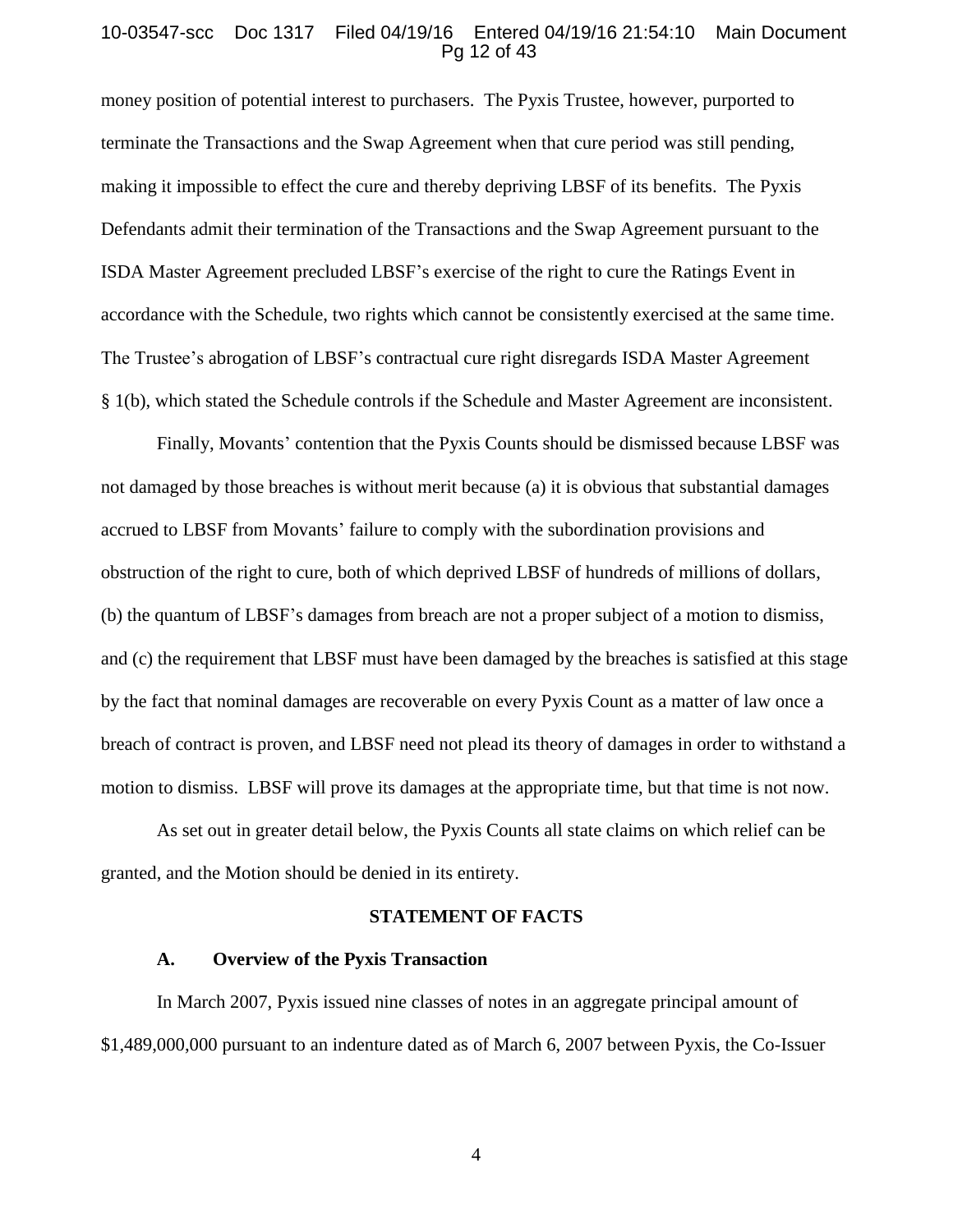### 10-03547-scc Doc 1317 Filed 04/19/16 Entered 04/19/16 21:54:10 Main Document Pg 13 of 43

and LaSalle Bank National Association, as the Pyxis Trustee (the "Indenture"). Ex.<sup>6</sup> A. Also, on March 6, 2007, Pyxis and LBSF entered into a Credit Default Swap Agreement (the "Pyxis Credit" Default Swap Agreement," "CDS Agreement," or "Swap") pursuant to which LBSF bought credit protection from Pyxis. The Pyxis Credit Default Swap Agreement consists of an ISDA Master Agreement, a Schedule and a Credit Support Annex. Ex. B. LBHI guaranteed LBSF's obligations under the Pyxis Credit Default Swap Agreement via a Guarantee dated March 6, 2007, and became LBSF's Credit Support Provider under the Credit Default Swap Agreement. The Pyxis Swap provides that Second Method applies, so that LBSF was entitled to the positive value of its Swap position on early termination of the Transactions, even if it was the Defaulting Party. *See id.* Master Agreement, § 1(e)(ii) (Loss and Second Method apply with respect to any Early Termination Date designated in respect of any Event of Default). The ISDA Master Agreement also provides that "In the event of any inconsistency between the provisions of the Schedule and the other provisions of this Master Agreement, the Schedule will prevail." *Id.* Master Agreement, § 1(b). New York law governs the CDS Agreement. *Id.* Schedule, Part 4(h).

The Pyxis Indenture requires application of New York law as well. Ex. A, § 14.10. In addition, it has a waterfall which prioritizes distributions to LBSF over those to the Noteholders in almost all circumstances, except for the flip clauses in  $\S\S 11(i)(C)$  and (ii)(A) which provide for Noteholder priority over a Defaulted Synthetic Termination Payment, *i.e.*, a payment due to LBSF after an LBSF default under the Swap. *Id.* § 11. The modification of payment priorities under the Indenture which took place in October 2008 was caused solely by the commencement of LBHI's chapter 11 case. The Indenture also grants the Trustee a security interest in the Collateral for the Secured Parties' benefit, and § 5.4(a) provides that if an Event of Default has occurred and is continuing, and the Notes have been declared due and payable and such declaration and its

<sup>&</sup>lt;sup>6</sup> References herein to "Ex." or "Exhibits" refer to the exhibits attached to the DeFilippo Decl.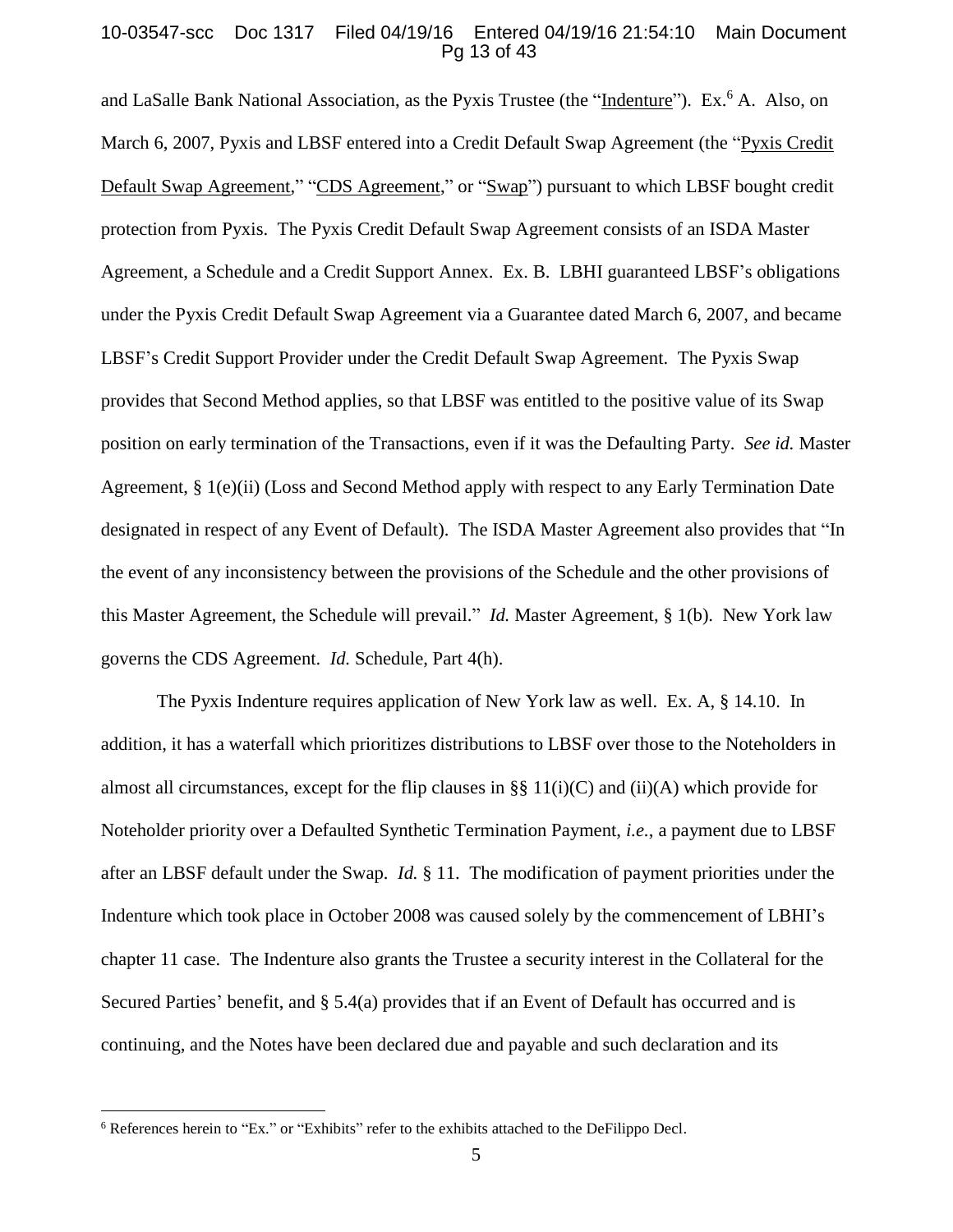#### 10-03547-scc Doc 1317 Filed 04/19/16 Entered 04/19/16 21:54:10 Main Document Pg 14 of 43

consequences have not been rescinded and annulled, the Trustee "may not sell or liquidate the Collateral or institute Proceedings in furtherance thereof pursuant to this Section 5.4 except in accordance with Section 5.5(a)." *Id.* § 5.4. Section 5.5(a) in turn provides that after an Event of Default, if Notes are outstanding, the Trustee shall "retain the Collateral securing the Notes intact" unless one of three conditions exist. *Id.* § 5.5(a). Once the Collateral has been retained, retention may be rescinded only if subclauses (i) or (ii), but not subclause (iii), of  $\S$  5.5(a) are satisfied. Neither of the two available conditions were satisfied at the time the Collateral was liquidated.

LBSF and the Noteholders are both third party beneficiaries of "each agreement or obligation in this Indenture." *Id.* § 14.8. The form of Note attached to the Indenture as an Exhibit binds the Noteholders to the terms and conditions of the Indenture as well, as it provides: "Reference is made to the Indenture . . . for a statement of the respective rights, limitations of rights, duties and immunities thereunder of the Co-Issuers, the Trustee and the Holders of the Notes and the terms upon which the Notes are, and are to be, authenticated and delivered." Ex. C, A-2-5. Thus the Noteholders are bound by the Indenture even if they did not sign it.

## **B. An Event of Default Occurs under the Pyxis Indenture**

On February 1, 2008, the Pyxis Trustee sent a notice to the Noteholders and LBSF advising that an Event of Default had occurred pursuant to § 5.1(h) of the Indenture because the Issuer failed to satisfy a collateral coverage test in the Indenture. Ex. D. On February 4, 2008, CIBC, representing a Majority of the Controlling Class under the Indenture (the "Controlling Class"), sent a notice to the Pyxis Trustee directing the acceleration of the maturity of the Notes (the "Notice of Acceleration"). Ex. E. However, at that time, CIBC elected not to exercise its right to cause the Trustee to seek LBSF's consent to direct the Pyxis Trustee to dispose of the Collateral in accordance with § 5.5(a)(iii). On or about March 1, 2008, when the value of LBSF's position in the Swap was substantially in-the-money (Ex. M), the Pyxis Trustee sent a notice to the Noteholders and LBSF advising that based on bids solicited to value the Collateral, the Pyxis Trustee could not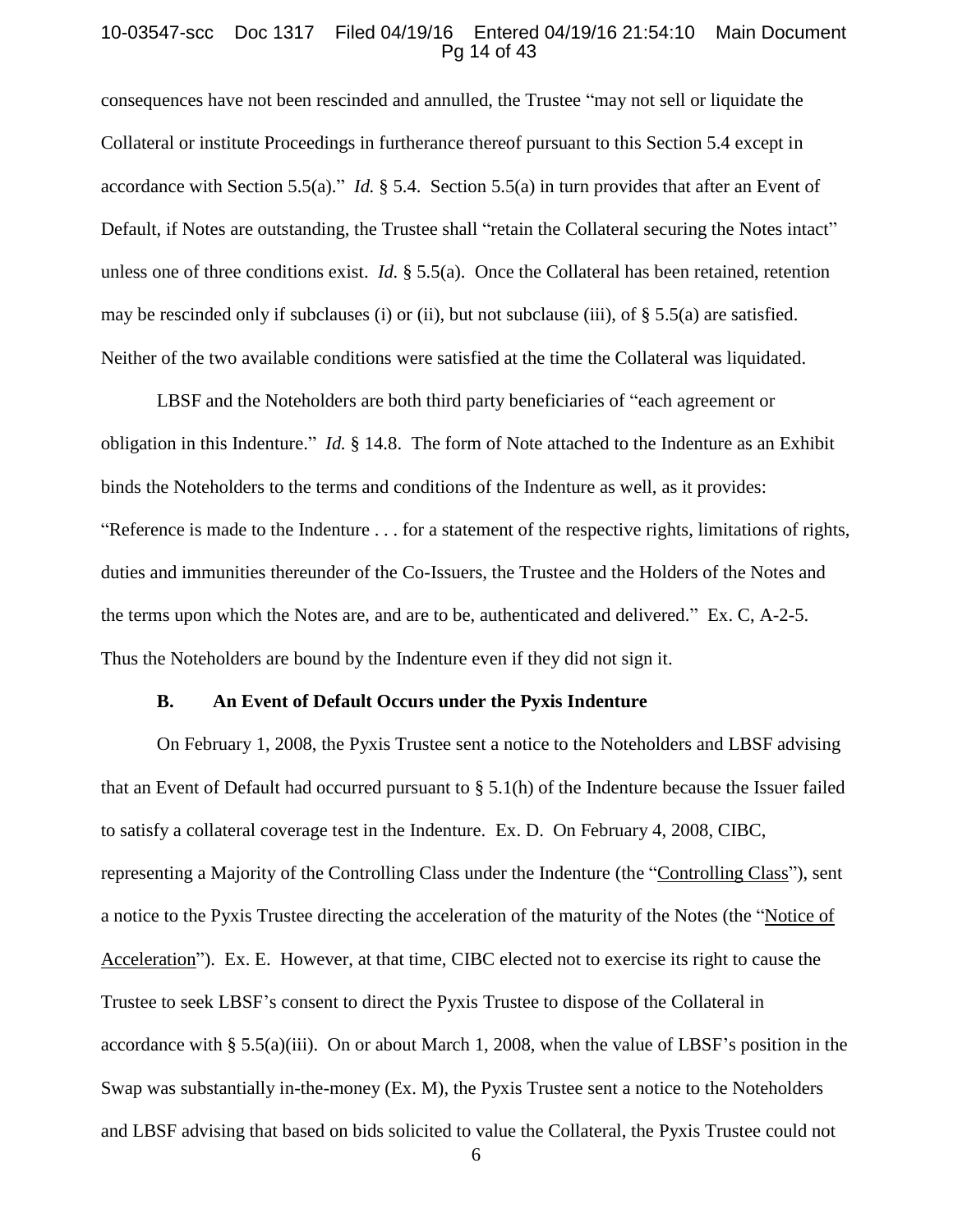### 10-03547-scc Doc 1317 Filed 04/19/16 Entered 04/19/16 21:54:10 Main Document Pg 15 of 43

conclude that sufficient Collateral existed to pay the termination payment due to LBSF as well as to redeem the Notes, and therefore, the Pyxis Trustee retained the Collateral intact. Ex. F. If the Pyxis Credit Default Swap Transactions had been terminated then, CIBC would have been obligated to make advances to Pyxis under the Note Purchase Agreement to fund the shortfall between the proceeds from the sale of the Collateral and the termination payment owed to LBSF, up to \$945 million. Ex. G,  $\S 2.3(c)(ii)$ . At the time of the February 2008 default, LBSF's position in the Swap was deeply in-the-money and the Collateral was worth less than what was required to pay the Notes and LBSF. Section 5.5(a) was carefully designed to protect LBSF in the circumstances of an Issuer default, since liquidation could occur under subclause (i) only if the Trustee determined that the Collateral fully covered LBSF and the Notes, and could occur under subclauses (ii) or (iii) only with the consent of the Noteholders and LBSF. Since none of the conditions allowing liquidation under § 5.5(a) prevailed in February 2008, the Trustee retained the Collateral intact.

# **C. The Pyxis Trustee Purports to Terminate the Credit Default Swaps**

On September 15, 2008, LBHI filed a bankruptcy petition in the Southern District of New York. Under § 5(a)(vii) of the ISDA Master Agreement, the bankruptcy filing by LBSF's Credit Support Provider was an Event of Default under the Credit Default Swap Agreement, and but for the interference with the Ratings Event cure right, would have given Pyxis the right to terminate the Transactions. *See* Ex. B, Master Agreement, §§ 5(a)(vii) and 6(a). Following the bankruptcy filing by LBHI, on September 16, 2008, Standard & Poor's downgraded LBHI's long-term credit rating to below BBB+, resulting in a Ratings Event for purposes of Parts 5(k)(iii) and (iv) of the Schedule to the Credit Default Swap Agreement. *See* FAC ¶ 95; Ex. B, Schedule, Part 5(k)(iii) and (iv).

Following the occurrence of a Ratings Event, LBSF was protected by its right to locate a satisfactory substitute guarantor or assign the Transactions to a substitute counterparty within ten business-days, in this case by September 30, 2008. *See id.* Part 5(k)(iv).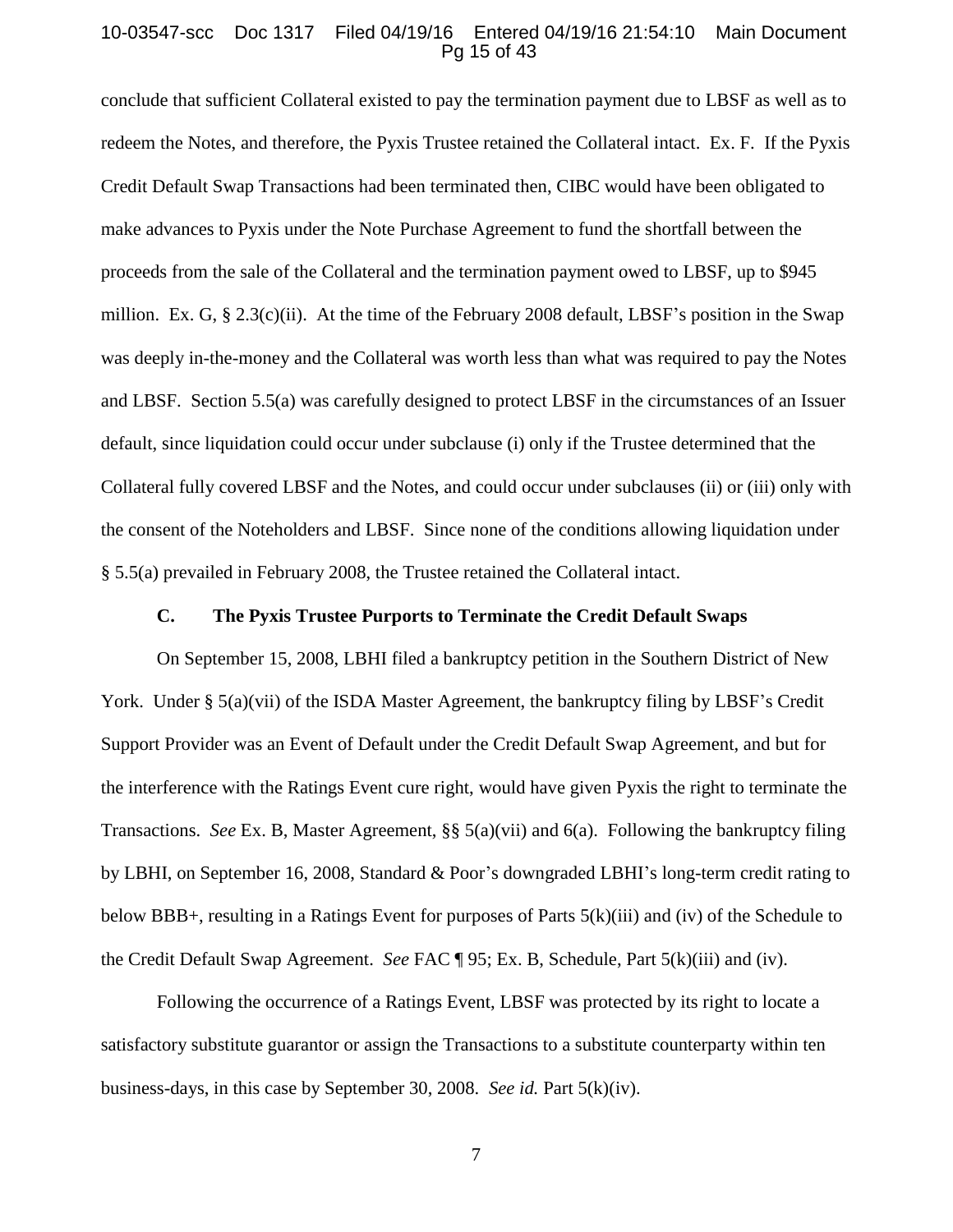#### 10-03547-scc Doc 1317 Filed 04/19/16 Entered 04/19/16 21:54:10 Main Document Pg 16 of 43

Pyxis and the Pyxis Trustee issued several hasty and improper termination notices after September 15. Although the cure period did not expire before September 30, 2008, on September 19, 2008 the Pyxis Trustee sent a notice ("September 19 Notice") to LBSF setting September 19, 2008 as the Early Termination Date for all Transactions under the Swap Agreement, even though the cure period had not run. Ex. H. The September 19 Notice also terminated the Master Agreement. *Id*. On September 24, 2008, still well within the Ratings Event cure period, the Pyxis Trustee sent two separate notices, one to LBSF alone, (Ex. I) ("September 24 Notice 1"), and one to persons on Schedule I thereto, including LBSF, rating agencies and Noteholders, (Ex. J) ("September 24 Notice 2"). Notably, the September 24 Notice 1 made clear that the September 19 Notice was intended to terminate both Master Agreements, and all Transactions thereunder. The September 24 Notice 2, entitled "Notice of Direction to Liquidate the Collateral Under Section 5.5(a)(iii) of the Indenture," attached the September 23, 2008 direction to liquidate the Collateral, based on the February 2008 default and § 5.5(a)(iii). *Id*.

Delivery of these notices wrongfully denied LBSF an opportunity to protect its deeply inthe-money position by locating a substitute guarantor or assigning the Transactions in accordance with the cure provision of the Swap Agreement Schedule.

The September 23 direction to the Trustee to liquidate the Collateral under  $\S 5.5(a)(iii)$  also cannot be squared with the last paragraph of  $\S 5.5(a)$  of the Indenture, which allows rescission of retention under conditions (i) or (ii), but not (iii). In September 2008, the Event of Default that triggered the March 2008 notice was continuing and had not been cured. Nonetheless, the Pyxis Trustee impermissibly invoked  $\S$  5.5(a)(iii) even though the Pyxis Trustee had already retained collateral and thus could no longer rely on  $\S$  5.5(a)(iii).

On October 6, 2008, the Pyxis Trustee distributed approximately \$388 million from the liquidation of Pyxis's portfolio to the Pyxis Noteholders. Ex. K. Despite LBSF's substantial in-themoney position, the Pyxis Trustee treated amounts due to LBSF as Defaulted Synthetic Termination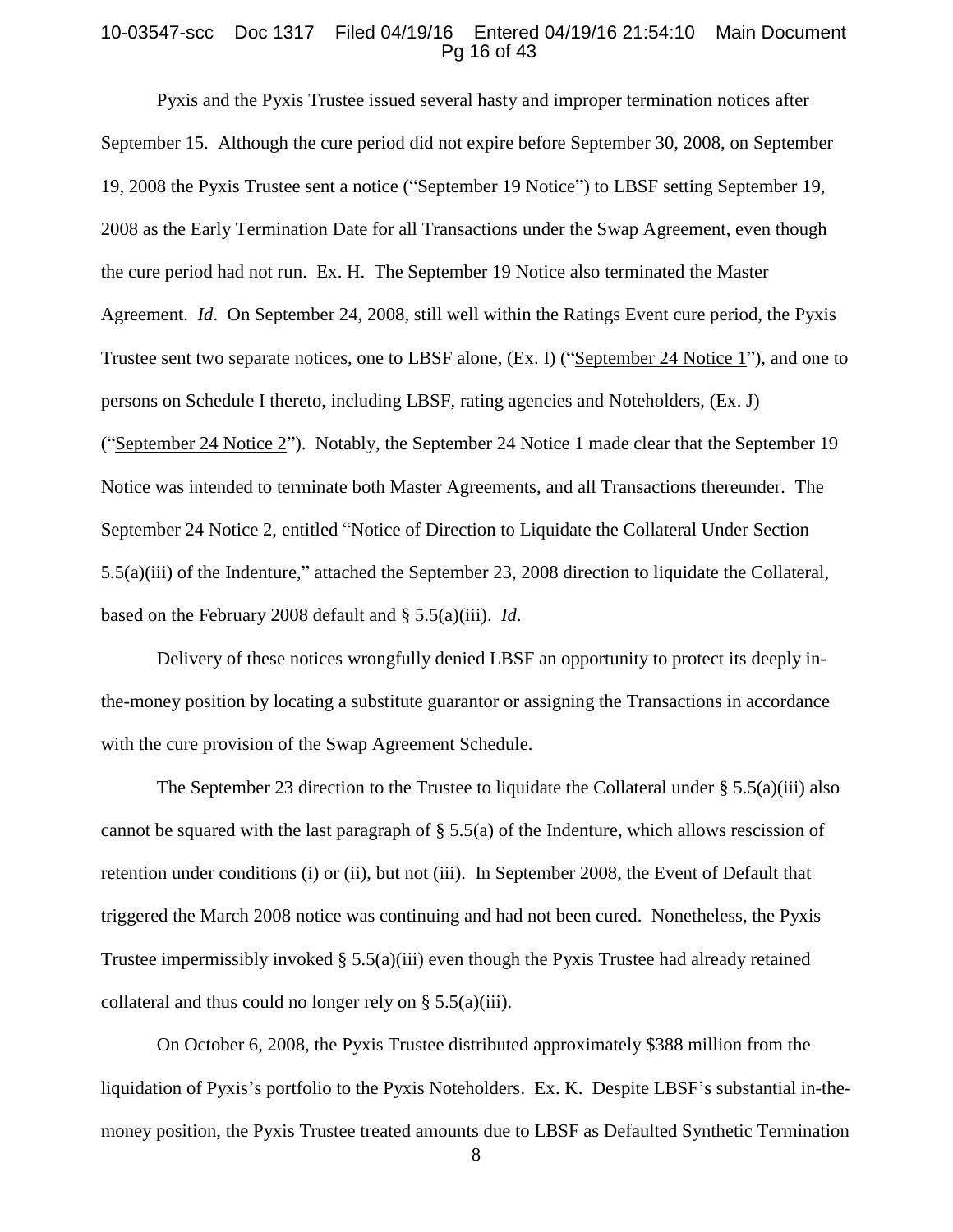# 10-03547-scc Doc 1317 Filed 04/19/16 Entered 04/19/16 21:54:10 Main Document Pg 17 of 43

Payments, with a substantially reduced priority under  $\S\S 11.1(i)(Q)$  and  $11.1(ii)(N)$  of the Indenture.

#### **ARGUMENT**

When addressing a motion to dismiss, the Court must "accept as true all factual statements alleged in the complaint and draw all reasonable inferences in favor of the non-moving party." *McCarthy v. Dun & Bradstreet Corp*., 482 F.3d 184, 191 (2d Cir. 2007); *see also Limarvin v. Edo Rest. Corp*., No. 11 Civ. 7356(DAB), 2012 WL 3297734, at \*1 (S.D.N.Y. Aug. 10, 2012) (all factual inferences must be resolved in favor of the plaintiff). A complaint "does not need detailed factual allegations," *Bell Atl. Corp. v. Twombly*, 550 U.S. 544, 555 (2007); *see Ashcroft v. Iqbal*, 556 U.S. 662, 678 (2009), but "only enough facts to state a claim to relief that is plausible on its face." *Twombly*, 550 U.S. at 570. "[A] well-pleaded complaint may proceed even if it appears 'that a recovery is very remote and unlikely.'" *Id*. at 556 (citation omitted).<sup>7</sup>

In deciding a motion to dismiss in a breach of contract case, a court "should resolve any contractual ambiguities in favor of the plaintiff." *Subaru Distrib. Corp. v. Subaru of Am., Inc.*, 425 F.3d 119, 122 (2d Cir. 2005). The existence of questions of fact as to the meaning of an ambiguous contract requires denial of a motion to dismiss. *See, e.g.*, *Eternity Global. Master Fund Ltd. v. Morgan Guar. Trust Co. of N.Y.*, 375 F.3d 168, 178 (2d Cir. 2004) ("Unless for some reason an ambiguity must be construed against the plaintiff, a claim predicated on a materially ambiguous contract term is not dismissible on the pleadings."); *Atlas Partners, LLC v. STMicroelectronics, Int'l N.V*., No. 14-cv-7134 VM, 2015 WL 4940126, at \*6 (S.D.N.Y. Aug. 10, 2015) (citing *Sayers v. Rochester Tel. Corp. Supplemental Mgmt. Pension Plan*, 7 F.3d 1091, 1094 (2d Cir. 1993)).

<sup>7</sup> Plausibility "is not akin to a probability requirement," rather, plausibility requires "more than a sheer possibility that a defendant has acted unlawfully  $\dots$ . In deciding a 12(b)(6) motion, the court may not consider evidence proffered by any party. Rather, the court is limited to reviewing the complaint, any documents attached to that pleading or incorporation [sic] in it by reference, any documents that are integral to the plaintiff's allegations even if not explicitly incorporated by reference, and facts of which the court may take judicial notice." *Schenk v. Citibank/Citigroup/Citicorp*, No. 10 Civ. 5056(SAS), 2010 WL 5094360, at \*1-2 (S.D.N.Y. Dec. 9, 2010). All of the documents submitted by Plaintiff are appropriately considered by the Court in opposition to the Motion.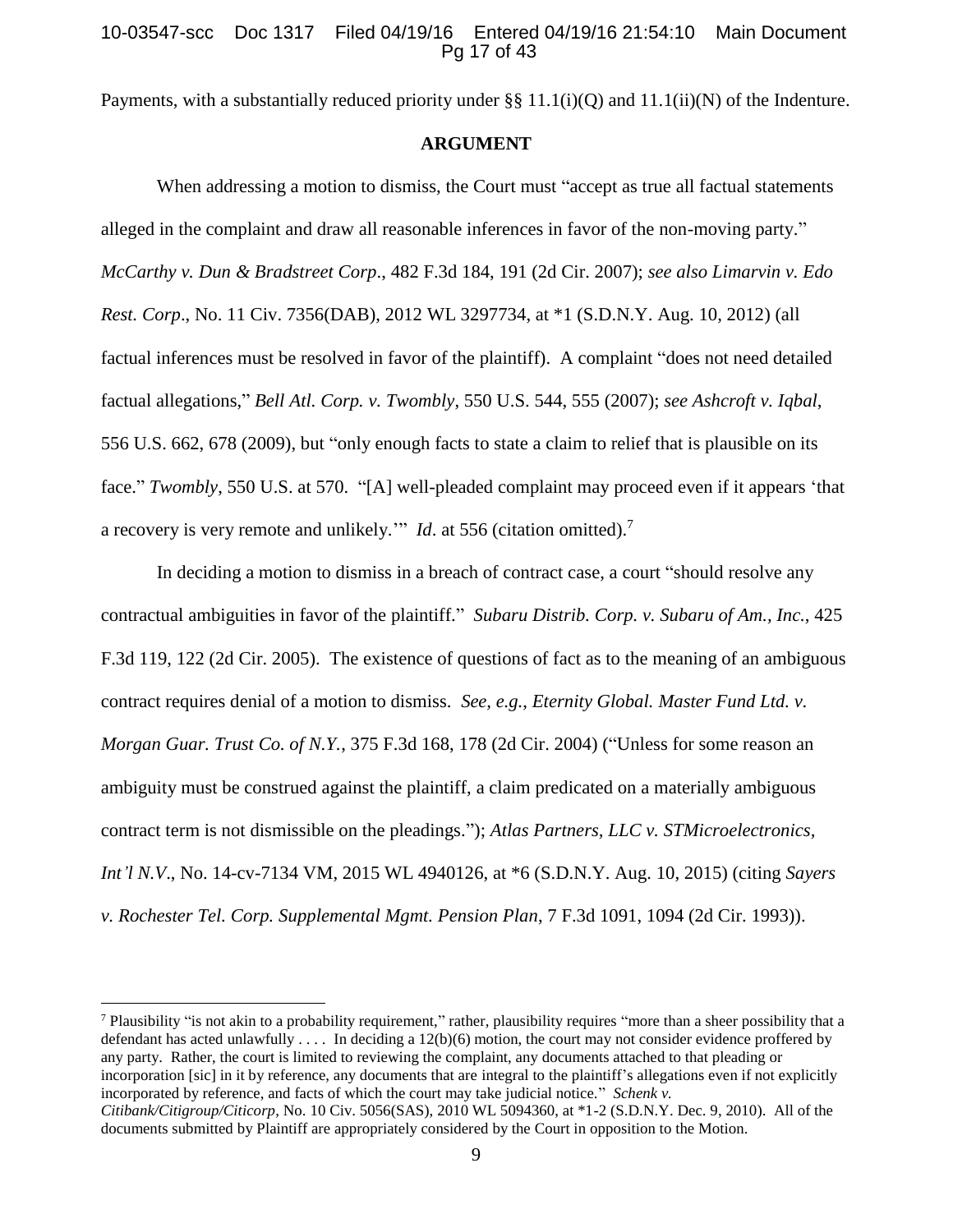# 10-03547-scc Doc 1317 Filed 04/19/16 Entered 04/19/16 21:54:10 Main Document Pg 18 of 43

Movants' argument to dismiss certain claims because LBSF has not been damaged is also not an appropriate subject of a Rule 12(b)(6) motion, which cannot challenge the demand for relief, *i.e.,* the damages sought. Such a motion only tests the legal sufficiency of allegations of which the demand for relief is not a part. *Alevsky v. GC Servs. Ltd. P'ship*, No. 13-CV-6793 JG, 2014 WL 1711682, at \*1 (E.D.N.Y. Apr. 30, 2014). Generally a complaint's statement that plaintiff has been damaged in an amount to be determined at trial is sufficient. *Sibersky v. Borah, Goldstein, Altschuler & Schwartz, P.C*., 242 F. Supp. 2d 273, 277-78 (S.D.N.Y. 2002).<sup>8</sup>

# **I. THE TRUSTEE AND NOTEHOLDERS BREACHED § 13.1(a) OF THE INDENTURE (Moving Br. 23-25)**

Movants' arguments underlying their request for dismissal of the claims for breach of Section 13 of the Indenture are so infused with misreadings of the Indenture that it justifies addressing those contentions first.<sup>9</sup>

The Noteholders argue they were not signatories to the Pyxis Indenture and therefore not bound by it, (Moving Br. at 23), but this ignores that the Notes make the Pyxis Indenture binding on the Noteholders. *See* Ex. C, A-2-5 ("Reference is hereby made to the Indenture . . . for a statement of the respective rights, limitations of rights, duties and immunities thereunder of the Co-Issuers, the Trustee and the Holders of the Notes and the terms upon which the Notes are, and are to be,

<sup>8</sup> *Varghese v. China Shenghuo Pharm. Holding, Inc.*, 672 F. Supp. 2d 596, 611 (S.D.N.Y.2009) (holding that the plaintiff's claim should not be dismissed where plaintiff did not allege specific facts of damages because "damages issues are not properly resolved at the motion to dismiss stage").

 $9 \text{ In } \$13.1$ (a) of the Indenture, the Noteholders' rights to payment were expressly subordinated to LBSF's senior right to payment under the waterfall in § 11. Ex. A, § 13.1(a). The failure to respect LBSF's priority was based solely on an unenforceable *ipso facto* clause and if the Court holds that the Pyxis Priority Modification Provisions are unenforceable, then the subordination provisions of § 13 warrant holding the Noteholders liable for funds they wrongfully received, and the Trustee liable for failing to properly administer the Indenture after default. Accordingly, claims based on breach of § 13.1(a) should abide the Court's determinations on the *ipso facto* clause issues, and should not be dismissed. The express subordination provisions in § 13.1(a) provide LBSF with valuable rights against the Pyxis Noteholders. Section 13.1(a) provides that all payments to Noteholders "shall be subordinate and junior to the rights of . . . the Credit Default Swap Counterparty [LBSF]" with respect to payments made pursuant to certain waterfall provisions of the Indenture. Ex. A, § 13.1(a). The payments here fall squarely within § 13.1 because § 11.1(i)(C) is one of the unenforceable *ipso facto* clauses as it excludes "Defaulted Synthetic Termination Payments" from the normal operation of the waterfall, and thus deprived LBSF of its deeply in-the-money priority that it would have otherwise enjoyed on early termination of the Transactions, solely due to the LBHI bankruptcy.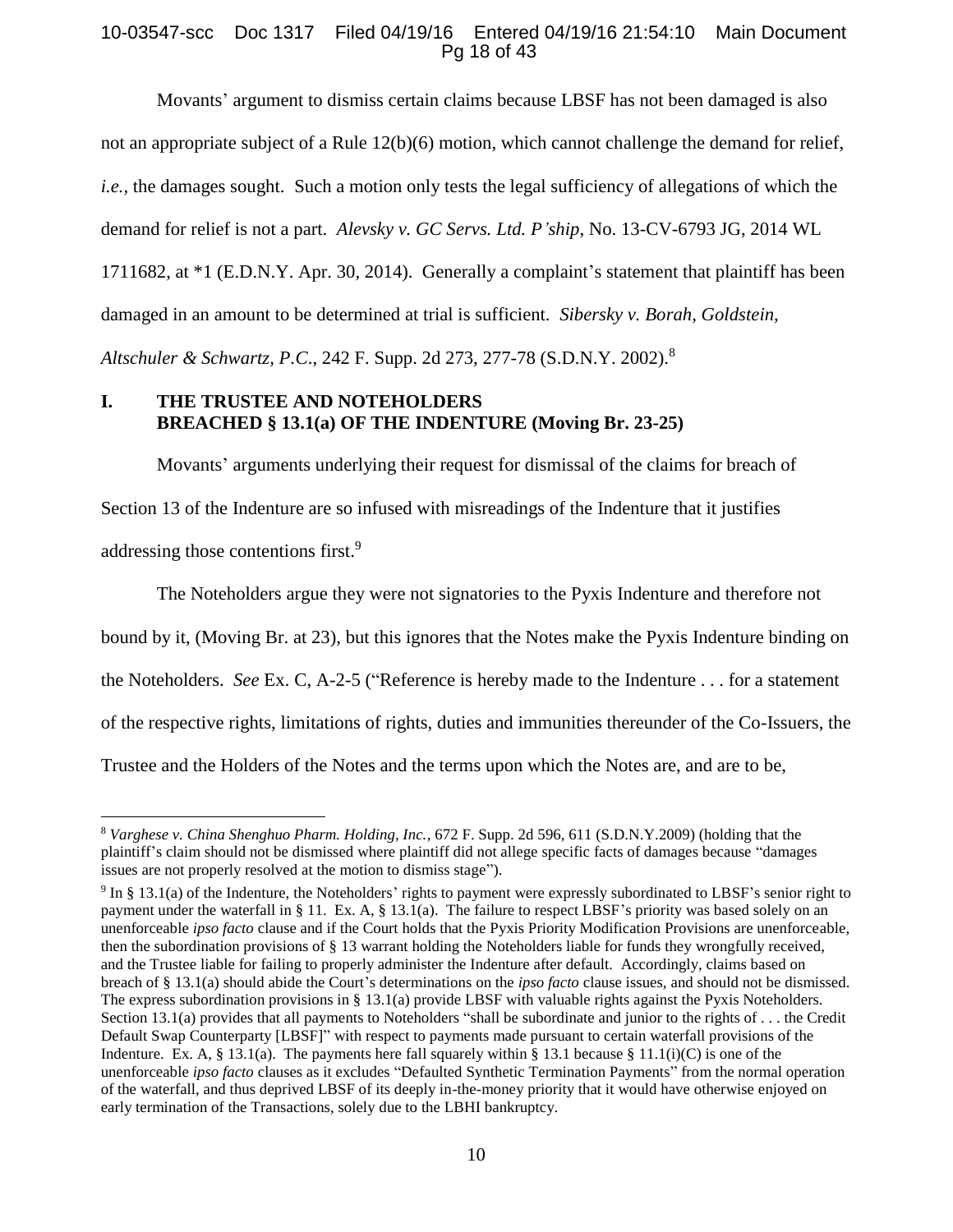### 10-03547-scc Doc 1317 Filed 04/19/16 Entered 04/19/16 21:54:10 Main Document Pg 19 of 43

authenticated and delivered."). The Noteholders can be liable for breach of Indenture provisions like § 13.1(a), which contains covenants and duties expressly applicable to them, and binding on them by virtue of their ownership of the Notes. *U.S. Trust Co. of N.Y. v. Jenner*, 168 F.3d 630, 632 (2d Cir. 1999) (Missouri and New York law "enforce" the "mandate" of certificate provisions making holders "bound by the indenture's terms").<sup>10</sup>

Movants also argue that LBSF was not a third party beneficiary of (and thus cannot enforce) all provisions of the Pyxis Indenture. This argument is foreclosed by § 14.8 of the Indenture, which states that LBSF is a third party beneficiary "of each agreement or obligation in this Indenture." Ex. A, § 14.8.

In § 13.1(a), the Noteholders themselves agree that for LBSF's benefit (as Credit Default Swap Counterparty) they hold "Subordinate Interests" junior to LBSF to the extent LBSF is entitled to priority of payment under § 11, and that "all amounts payable to the . . . Credit Default Swap Counterparty . . . shall be paid . . . before any further payment or distribution is made on account of the Subordinate Interests." *Id.* § 13.1(a). Section 13.1(a) specifically provides that payments to the Noteholders pursuant to §§ 11.1(i)(C) and 11.1(ii)(A) are subordinated to LBSF's interest. Critically, the first words of § 13.1(a) state that it applies "Anything in this Indenture or the Notes to the contrary notwithstanding." *Id*. "[P]rovisions of a . . . contract should be interpreted to give effect to all language employed, [and] to render all parts consistent with each other." *RJE Corp. v. Northville Indus. Corp*., No. 01-cv-2749 (FB), 2002 WL 1396991, at \*4-5 (E.D.N.Y. June 25, 2002) (holding that "notwithstanding" clause overrides inconsistent provisions).<sup>11</sup> The subordination

<sup>10</sup> *Jackson Nat'l Life Ins. Co. v. Ladish Co*., No. 92 CIV. 9358 (PKL), 1993 WL 43373, at \*7 (S.D.N.Y. Feb. 18, 1993) (enforcing subordination provisions of indenture against noteholders based on provision of note stating that "this Note is issued subject to such provisions of the Indenture"); *see also York v. Guar. Trust Co. of N.Y.*, 143 F.2d 503, 519 n.22 (2d Cir. 1944) ("[T]he average noteholder . . . never reads such an indenture, yet all the noteholders are bound by its terms so far as they are valid."), *rev'd sub nom. on other grounds*, *Guar. Trust Co. of N.Y. v. York*, 326 U.S. 99 (1945). <sup>11</sup> *See also Rio Sportswear, Inc. v. Partners in Progress*, No. 93 Civ. 0721 (JFK), 1993 WL 97317, at \*3 (S.D.N.Y. Mar. 30, 1993) (notwithstanding clause "supersede<sup>[s]</sup> any possible contradictory clause<sup>[]</sup> in the [a]greement").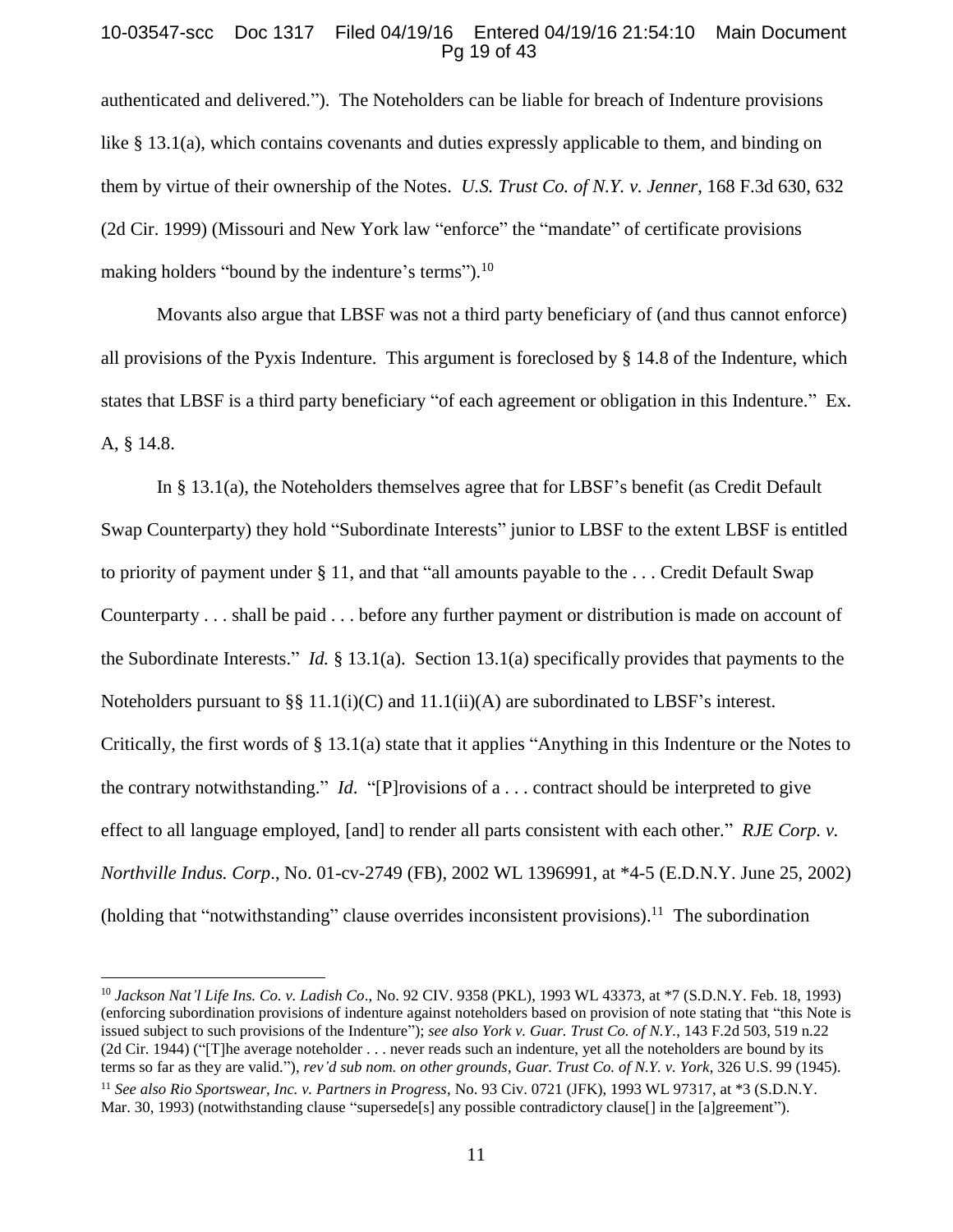# 10-03547-scc Doc 1317 Filed 04/19/16 Entered 04/19/16 21:54:10 Main Document Pg 20 of 43

provision applies notwithstanding any other provision to the contrary and thus overrides the provisions cited by the Pyxis Defendants. Even if § 13.1(j), which requires Noteholders to hold wrongfully received payments in trust, does not apply to LBSF (which is not conceded),  $^{12}$  the Noteholders' agreement in § 13.1(a) to subordinate their interests to LBSF, which bars Noteholders from retaining payments on account of their Subordinate Interests until LBSF is fully paid, is binding and enforceable on them. The Pyxis Defendants contend, (Moving Br. at 24-25), that §§ 11.1(i)(C) and 11.1(ii)(A) of the Indenture do not cover payments arising from termination of the transactions based upon LBSF's default. However, in relevant part, § 11 of the Indenture expressly excludes from LBSF's priority any Defaulted Synthetic Termination Payment, which is the definition of what LBSF would have been due under Second Method on early termination of the Transactions, but for the default under the Swap Agreement caused by LBHI's bankruptcy. Once the flip clause in the Pyxis Indenture is rendered unenforceable, LBSF is entitled to priority over the Noteholders under the waterfall, and the Noteholders can be ordered to give effect to the subordination of their interests under an Indenture covenant directly applicable to them, by repaying funds wrongfully distributed to them, plus interest. Accordingly, claims against the Noteholders under § 13.1(a) state a claim on which relief can be granted. Likewise, as set forth below, the Trustee can be liable for failing to properly administer the Indenture by making payment to Noteholders in violation of the last sentence of § 13.1(a).

# **II. LBSF ADEQUATELY PLED THAT THE TRUSTEE'S LIQUIDATION OF COLLATERAL BREACHED THE INDENTURE (Moving Br. 22-23)**

Section 5.4(a) of the Indenture states that after an Event of Default the Trustee *may not* sell or liquidate the Collateral except in accordance with  $\S$  5.5(a). This represents another provision designed in part to protect LBSF when the collateral is worth less than what is required to satisfy

<sup>&</sup>lt;sup>12</sup> LBSF reserves its right to contend that omission of the Credit Default Swap Counter Party from § 13.1(j) was a scrivener's error, especially since LBSF was also the Hedge Counterparty.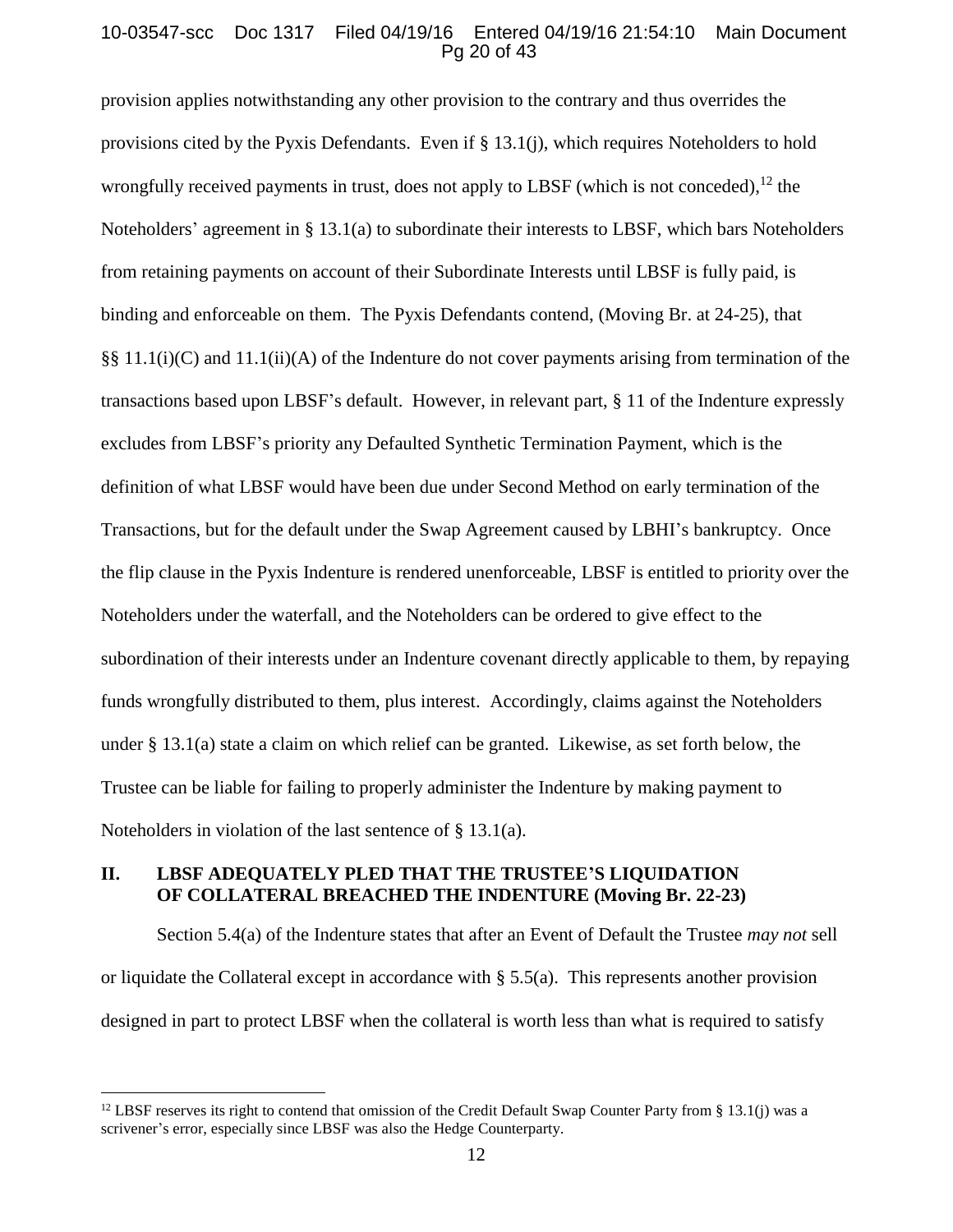#### 10-03547-scc Doc 1317 Filed 04/19/16 Entered 04/19/16 21:54:10 Main Document Pg 21 of 43

the Notes and LBSF. The Trustee breached this provision of the Indenture because it liquidated the Collateral without complying with § 5.5(a). LBSF is entitled as a third party beneficiary of the Indenture to remedies for the Trustee's breach.

Section 5.5(a) of the Indenture provides that if an Event of Default has occurred and is continuing and any Class of Notes is Outstanding, then "the Trustee shall retain the Collateral securing the Notes intact" unless one of the three conditions in  $\S$ § 5.5(a)(i), (ii) or (iii) are met. However, if the Trustee has retained Collateral and given notice of same, as the Trustee did here, then such Collateral retention may only be rescinded if conditions (i) or (ii) apply, but not (iii). There is no basis for a finding on this Motion that (a) either of the conditions in §§  $5(a)(i)$  or (ii) were either invoked or satisfied in connection with the liquidation, or (b) § 5.5(a)(iii) was available as a basis to liquidate the Collateral due to the bankruptcy of LBHI. In addition to being prohibited by the Indenture's plain language, liquidation of the Collateral was improper for other reasons.

*First*, because the Pyxis Trustee retained the Collateral in February 2008 rather than directing its Disposition, the Pyxis Defendants are bound by that election of remedies and could not later choose to seek liquidation of the Collateral. *See* Point II(A), *infra*.

*Second*, the non-waiver clause, Indenture § 5.12, protects the Controlling Class only against waiver, not election of remedies, defeating the Pyxis Defendants' argument. *See* Point II(B)(1), *infra*.

*Third*, the bankruptcy of LBHI was not a permissible basis for liquidation of the Collateral under § 5.5(a)(iii) after September 15, 2008. *See* Point II(C), *infra*.

Contrary to the Pyxis Defendants' argument, LBSF has the requisite privity of contract to maintain the claims for breach of §§ 5.4 and 5.5(a). *See* Point II(E), *infra*.

Finally, the Pyxis Defendants are wrong in contending that LBSF suffered no damages because it would have been subordinated in any event. If LBSF proves a breach of contract,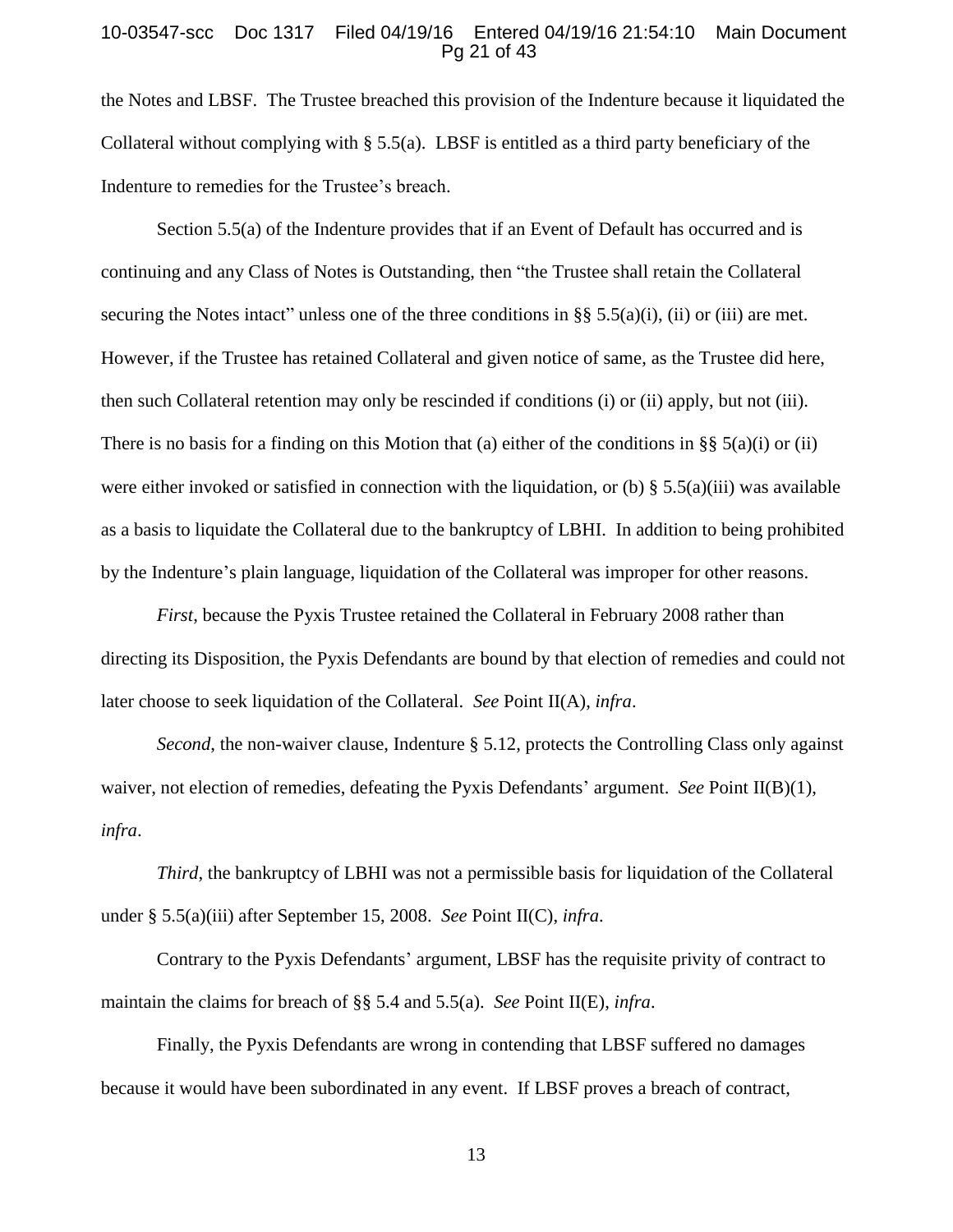## 10-03547-scc Doc 1317 Filed 04/19/16 Entered 04/19/16 21:54:10 Main Document Pg 22 of 43

nominal damages are presumed as a matter of New York law, and LBSF is not required to plead its theory of actual damages to survive a motion to dismiss. *See* Point II(F), *infra*.

# **A. The Failure to Direct the Disposition of the Collateral upon an Event of Default Foreclosed the Later Exercise of that Right With Respect to that Event of Default (Moving Br. 22)**

The election of remedies in February 2008 not to seek Disposition of the Collateral eliminated the right to direct Disposition of the collateral in September 2008 in reliance on § 5.5(a)(iii). On February 1, 2008, the Pyxis Trustee gave notice that an Event of Default had occurred, and on February 4, 2008, the Controlling Class directed the acceleration of the Notes' maturity. *See* Exs. D; E. LBSF was not the Defaulting Party under the Pyxis Credit Default Swap Agreement in February 2008, and LBSF would have been entitled to be paid the value of its position in the Swap if early termination of the Transaction occurred at that time. In addition, in February 2008, LBSF's consent was required for a Disposition of the collateral under both §§ 5.5(a)(ii) and (iii), as the conditions in § 5.5(a)(i) were not satisfied at that time. If the Controlling Class had exercised its right to direct Disposition of the Collateral, Pyxis would have had to negotiate a consensual termination of the transactions under the Credit Default Swap Agreement with LBSF because the transactions were then deep "in-the-money" to LBSF—far more than the value of Pyxis's assets. Such a termination would have required a substantial out-of-pocket payment to be made to LBSF. *See* Statement of Facts, *supra*. Due to the foregoing election the Pyxis Trustee retained the Collateral pursuant to § 5.5(a). As described below, this election could not be rescinded in September 2008, and therefore disposition of the Collateral based on § 5.5(a)(iii) was unavailable, despite the Pyxis Trustee's reliance on that provision.<sup>13</sup>

<sup>&</sup>lt;sup>13</sup> The last parenthetical of § 5.5(a)(iii) apparently provides that consent from LBSF is not required if the amount was insufficient to pay a "Defaulted Swap Termination Payment." However, the term "Defaulted Swap Termination Payment" is not defined in the Indenture and thus this clause cannot defeat the other portions of § 5.5 which require LBSF's consent. In any event, at most, the last parenthetical of  $5.5(a)(iii)$ , with its undefined term, creates an ambiguity which cannot be resolved on this motion*. Rokeach v. Hanover Ins. Co*., No. 1:13-CV-5011-GHW, 2015 WL 2400097, at \*6 (S.D.N.Y. May 19, 2015) ("the meaning of the undefined term 'occurrence' . . . is ambiguous"); *Tranzact Techs.,*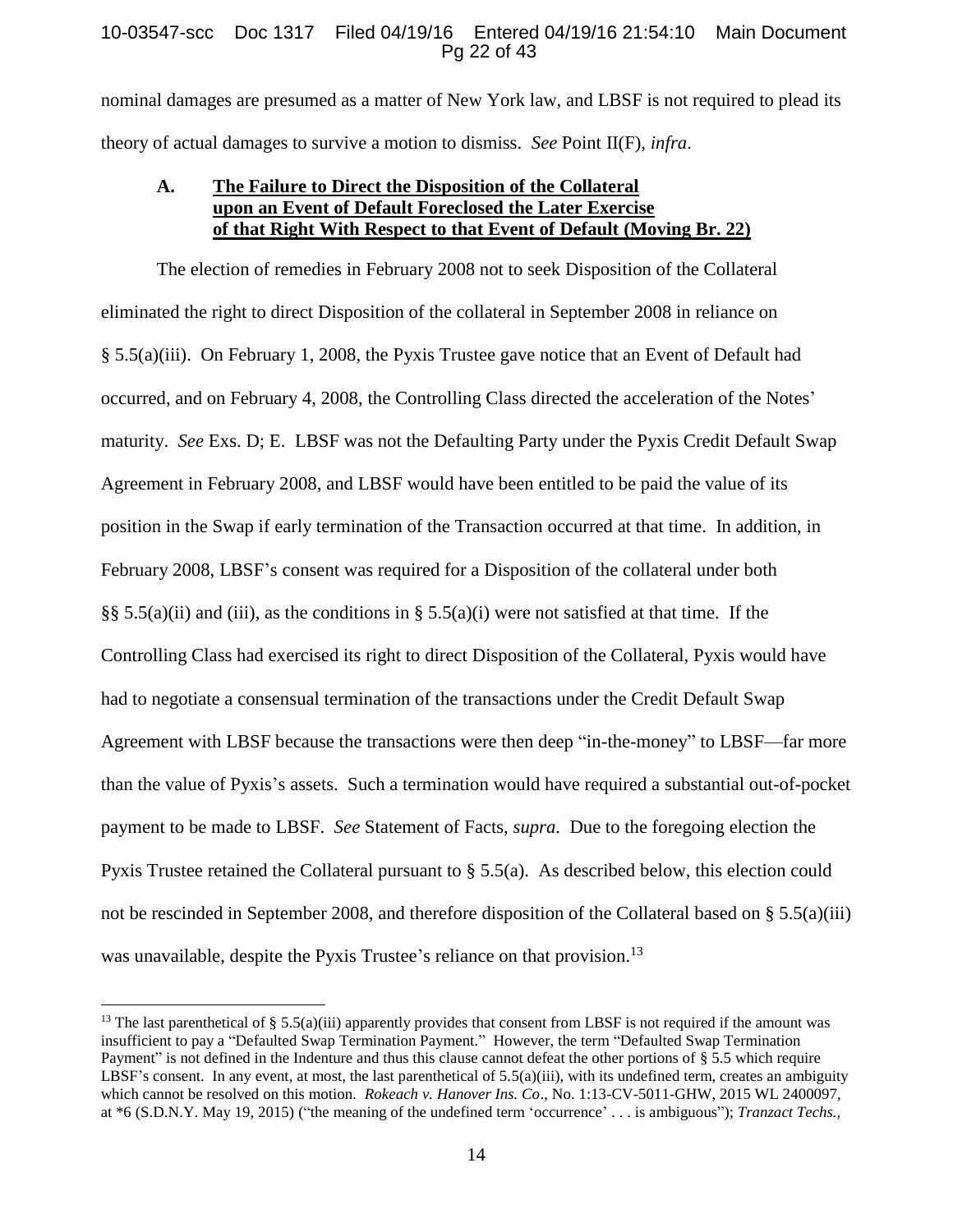### 10-03547-scc Doc 1317 Filed 04/19/16 Entered 04/19/16 21:54:10 Main Document Pg 23 of 43

1. Rights Under § 5.5(a)(iii) of the Indenture Are Not Continuing, Once the Pyxis Trustee Retained the Collateral After an Event of Default

Section 5.5(a) requires the Trustee to retain the Collateral if an Event of Default has occurred and is continuing, unless one of three conditions in § 5.5(a) are met. Once the Pyxis Trustee retained the Collateral, and the Event of Default was continuing, the last paragraph of § 5.5(a) was triggered. That section provides that "[s]o long as such Event of Default is continuing, any such retention pursuant to this Section 5.5(a) may be rescinded at any time when the conditions specified in clause (i) or (ii) exist." Ex. A, § 5.5(a). Clause (iii) is omitted from this list, and the only rational interpretation of § 5.5(a) is that on these facts § 5.5(a)(iii) provided no basis for the Pyxis Trustee to liquidate the Collateral after September 15, 2008. CIBC's September 23 direction to liquidate only references  $\S$  5.5(a)(iii). The omission of clause (iii) from the last paragraph of § 5.5(a) means the rights under § 5.5(a)(iii) do not continue in effect once the Trustee has retained the Collateral. Thus, the provision on which the Pyxis Trustee relied to liquidate the Collateral after September 23,  $\S$  5.5(a)(iii), was unavailable for that purpose.

Accordingly, the Pyxis Trustee's subsequent liquidation of the Collateral and distribution of proceeds to Noteholders, contravened §§ 5.4 and 5.5(a) and LBSF's rights as a Secured Party and express third party beneficiary under the Indenture. LBSF has stated a viable claim for that breach.

# **B. Election of Remedies Forecloses Movants' Contention (Moving Br. 22-23)**

The Controlling Class elected to save itself hundreds of millions of dollars, the amount it would have had to pay if it directed liquidation of the Collateral in response to the February 2008 default. The Trustee is bound by that election, and New York's "election of remedies" doctrine applies with full force here. That doctrine provides that "'one may not both affirm and disaffirm a

*Ltd. v. Evergreen Partners, Ltd*., No. 00 C 3215, 2001 WL 1035338, at \*6 (N.D. Ill. Sept. 7, 2001) ("There was no meeting of the minds . . . because the material term . . . 'Transaction Value,' was left undefined."). Nor can this court rely on the plain meaning of "Defaulted Swap Termination Payment" because that term has no ordinary meaning. Accordingly the Court cannot find on this Motion that LBSF's consent was not required under  $\S 5.5(a)(iii)$ .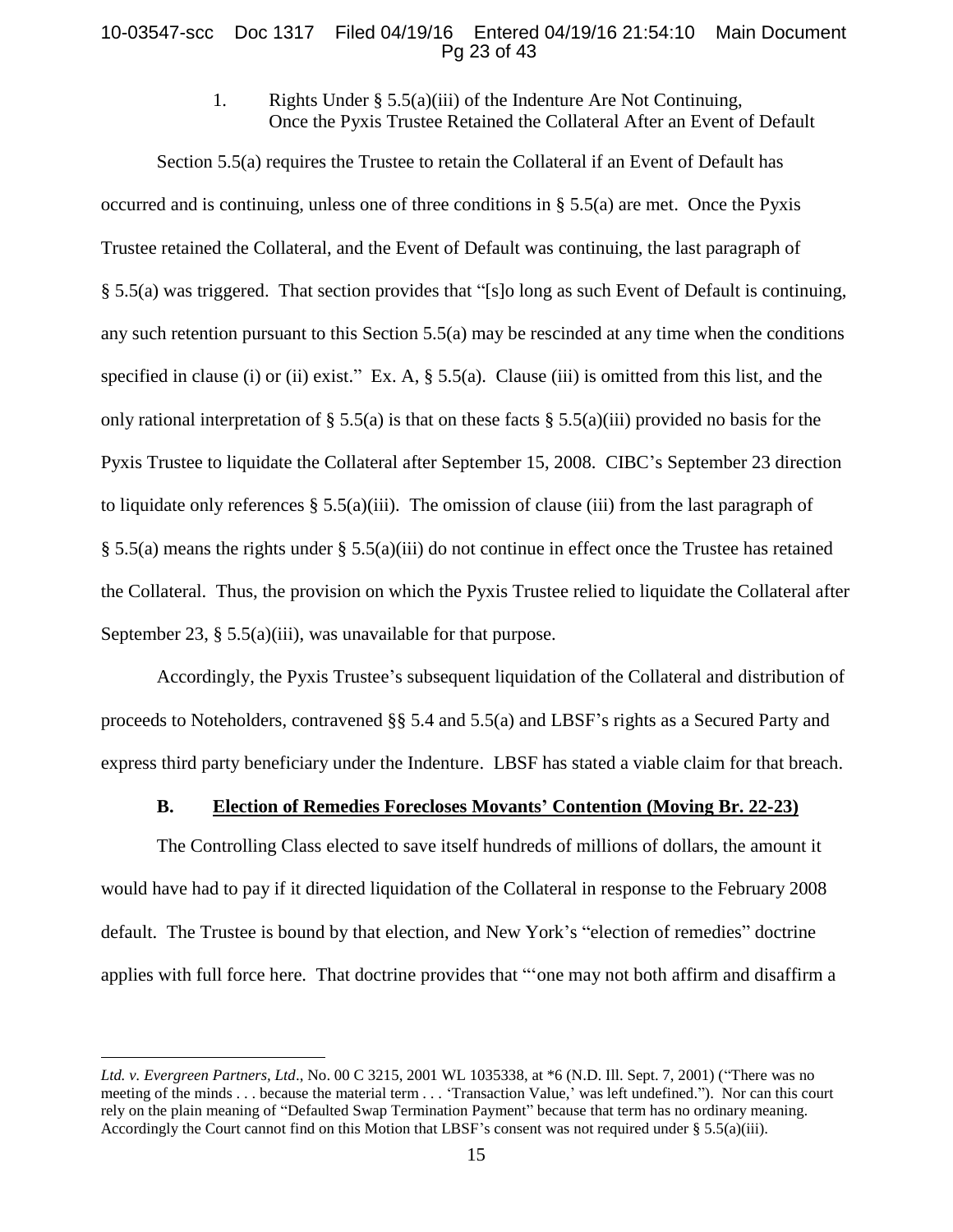# 10-03547-scc Doc 1317 Filed 04/19/16 Entered 04/19/16 21:54:10 Main Document Pg 24 of 43

contract . . . or take a benefit under an instrument and repudiate it.'" *Sofi Classic S.A. de C.V. v. Hurowitz*, 444 F. Supp. 2d 231, 238 (S.D.N.Y. 2006) (alterations in original) (citation omitted). New York law bars the pursuit of alternative relief after a party has "chosen one of two or more coexisting inconsistent remedies, and in reliance upon that election, that party . . . gained an advantage, or the opposing party . . . suffered some detriment." *Id*. at 238 (citation omitted).<sup>14</sup>

The Pyxis Defendants contend that the Pyxis Trustee's Notice of Retention following the February 2008 Event of Default stated that § 5.5(a)(iii) might be a basis for future disposition of the collateral legitimized the later use of that section. Moving Br. at 22-23. This argument also fails. The Indenture squarely forecloses the use of  $\S$  5.5(a)(iii) as a ground for disposition of the collateral after the Pyxis Trustee had retained the collateral. The Pyxis Defendants do not even try to support the untenable contention that the Indenture could be unilaterally modified by the Pyxis Trustee's incorrect recitation of CIBC's rights in the Notice of Retention.

> 1. The Non-Waiver Clause of the Indenture Does Not Excuse the Failure of the Controlling Class to Exercise Its Rights Under § 5.5(a)(iii)

The Pyxis Defendants also assert that the non-waiver clause in the Indenture, Ex. A, § 5.12, excuses the Controlling Class's election not to exercise its rights in February 2008. Moving Br. at 22. This argument cannot be squared with the plain language of  $\S 5.5(a)$  itself, which specifies what must be, but what was not, done in order to dispose of Collateral after its retention. A "no

<sup>14</sup> *MBIA Ins. Corp. v. Patriarch Partners VIII, LLC*, 842 F. Supp. 2d 682, 709 (S.D.N.Y. 2012) ("a party may not 'exercise two alternative or inconsistent rights or remedies'" (citation omitted)). Even if the "election of remedies" doctrine does not apply here, the vast majority of cases on the issue of waiver still defeat the Pyxis Defendants' arguments. *See Golfo v. Kycia Assocs.*, *Inc.*, 791 N.Y.S.2d 577, 578 (2d Dep't 2005); *Kistela v. Ahlers*, 802 N.Y.S.2d 729, 729-30 (2d Dep't 2005) (where seller did not exercise cancellation right, issue of fact as to whether the seller waived the closing date and instead elected to continue to perform the contract); *Delpozo v. Impressive Homes, Inc.*, 815 N.Y.S. 2d 200, 200 (2d Dep't 2006) (issue of fact existed as to whether a seller waived its right to cancel where seller waited long after deadline expired). Waiver may be proven by various types of evidence, including "by declarations, by acts and by non-feasance, permitting differing inferences and which do not directly, unmistakably or unequivocally establish it." *Sillman v. Twentieth Century-Fox Film Corp.*, 3 N.Y.3d 295, 403 (N.Y. 1957) (finding issues of fact existed and sustaining denial of summary judgment); *see also Spectrum Painting Contractors v. Kreisler Borg Florman GC*, 883 N.Y.S.2d 262, 270 (2d Dep't 2009) (issues of fact as to waiver of written provision); *N.Y. Tel. Co. v. Jamestown Tel. Co.*, 282 N.Y. 365, 372-73 (N.Y. 1940) (where a party has knowledge that an agreement is being breached and accepts the benefits of the contract, continuing performance may waive the breach).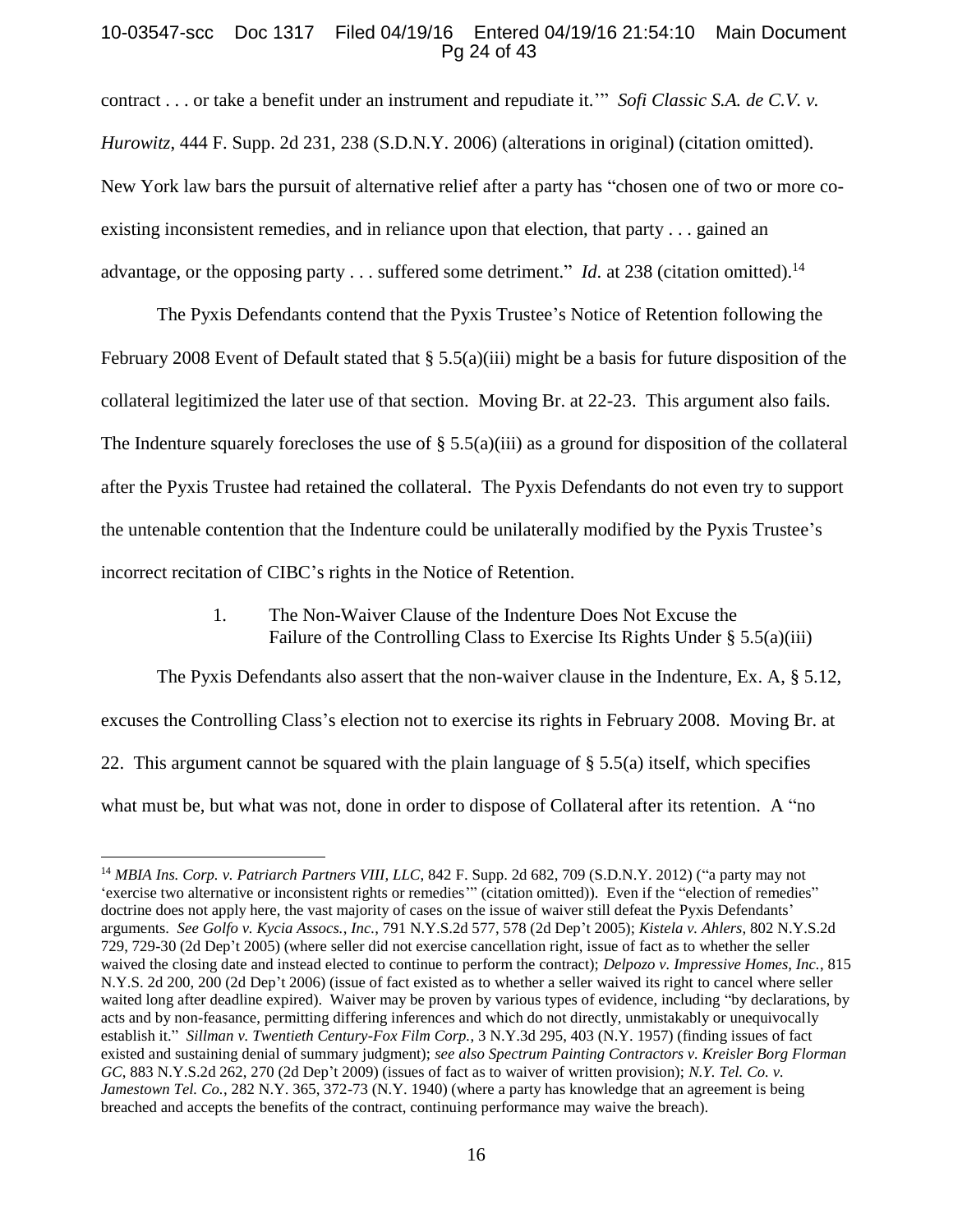# 10-03547-scc Doc 1317 Filed 04/19/16 Entered 04/19/16 21:54:10 Main Document Pg 25 of 43

waiver" provision does not apply if there was no right to waive: the Trustee had no right to act

under  $\S 5.5(a)(iii)$  following retention and therefore had nothing to waive.

In *ESPN, Inc. v. Office of Comm'r of Baseball*, 76 F. Supp. 2d 383, 389-90 (S.D.N.Y.

1999) <sup>15</sup> the court held that a "standard 'no-waiver' provision" does not excuse parties from the

consequences of an election of remedies, like that made by the Controlling Class and which is

binding on the Trustee. *Id.* at 390.<sup>16</sup>

# **C. LBHI's Bankruptcy Was Not A Basis For Using § 5.5(a)(iii) To Liquidate Retained Collateral (Moving Br. 22-23)**

In order for  $\S 5.5(a)$ (iii) to be available as a basis for the liquidation of Collateral, several

things must occur:

- 1. A "Control Event" must have occurred and be continuing;
- 2. A Majority of the Class A-1 Notes when they are the Controlling Class must have directed Disposition of the Collateral (with exceptions not relevant here); and
- 3. LBSF shall have consented if the aggregate proceeds of Disposition would be insufficient to pay any amounts due to LBSF under the CDS Agreement (other than Defaulted Swap Termination Payments (a term that the Indenture does not define).

Putting aside the other elements, here, the bankruptcy of LBHI was not a Control Event

allowing use of  $\S$  5.5(a)(iii).

 $\overline{a}$ 

'Control Event' means, at any time when the Class A-1 Notes is the Controlling Class, the occurrence and continuance of an Event of Default (1) under clause (a) of the definition of 'Event of Default' with respect to amounts owing to the Class A-1 Notes, the Class S Notes, the Class A-2 Notes or the Class B Notes on any Distribution Date, (2) under clause (b) of the definition of 'Event of Default' or (3) under clause (h) of the definition of 'Event of Default.'

<sup>&</sup>lt;sup>15</sup> In *ESPN*, the defendant sought to terminate an agreement based on an alleged breach, however, the plaintiff argued that such termination was barred by the election of remedies doctrine because defendants had continued to perform and accept performance under the agreement subsequent to the alleged breach. *See ESPN*, 76 F. Supp. 2d at 388. The defendant countered that although it continued to perform under the contract after the breach, its ability to terminate the agreement based on those breaches was preserved by the contract's "no waiver" provision, which contained language almost identical to the non-waiver provision of the Indenture. *Compare id.* at 391 *with* Ex. A, § 5.12.

<sup>&</sup>lt;sup>16</sup> The Court stated, "waiver and election are distinct principles that do not overlap but rather control different phases of the contractual relationship." *Id*. at 390. Waiver governs the parties' right to seek remedies for non-performance and determines whether something has occurred to "alter or eliminate a term of the parties' agreement or an available remedy." *Id.* In contrast, election occurs when parties exercise remedies in "a consistent and binding manner." *Id.*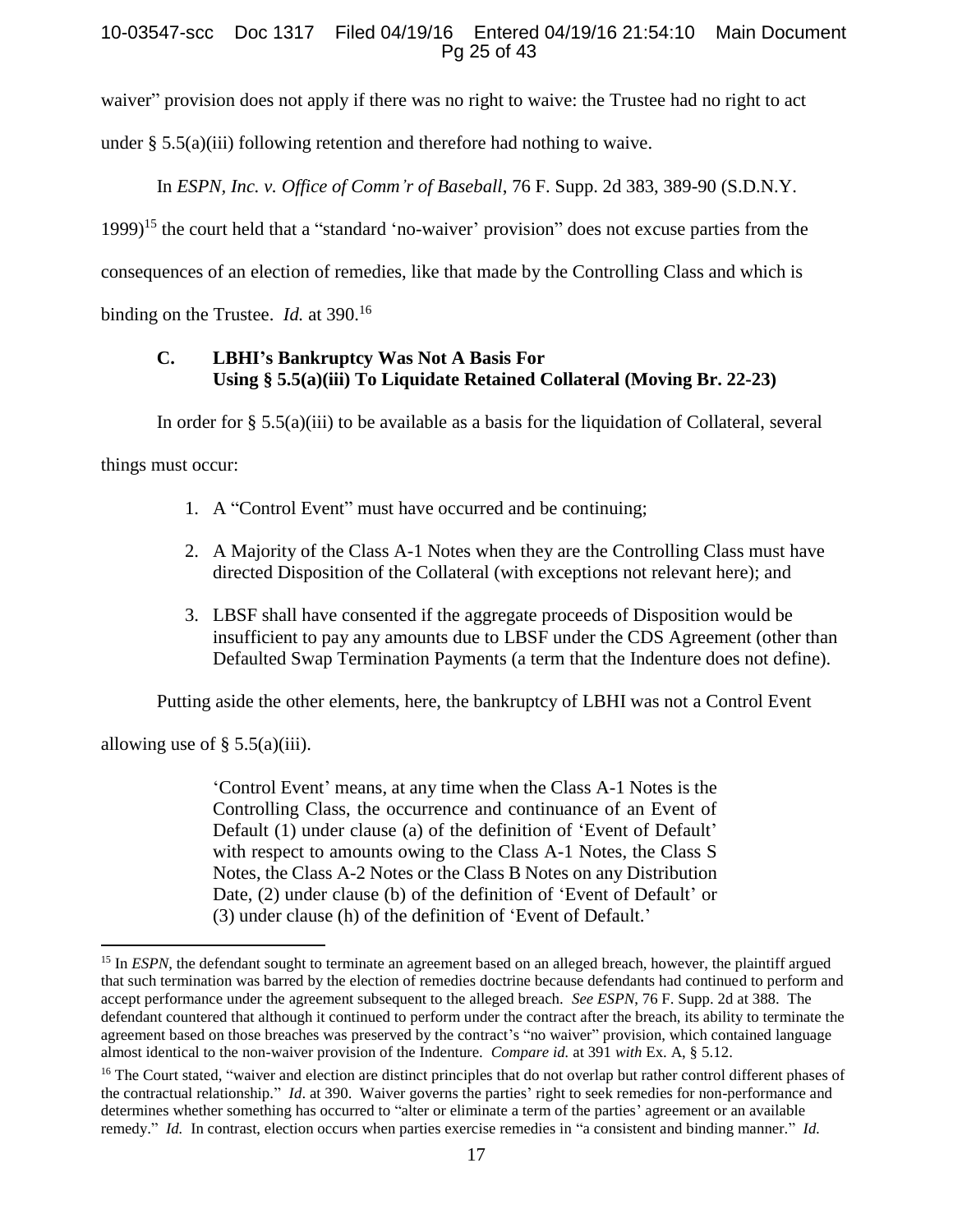#### 10-03547-scc Doc 1317 Filed 04/19/16 Entered 04/19/16 21:54:10 Main Document Pg 26 of 43

Ex. A, §1.1. Clauses (a) and (b) of the definition of Event of Default relate to payment defaults which are not even alleged to have occurred. Clause (h) of the definition of Event of Default relates solely to the collateral coverage default that arose in February 2008. The LBHI bankruptcy was not a Control Event and was not one of the possible grounds for invocation of  $\S 5.5(a)(iii)$ . To the extent Movants imply that there were grounds other than the February 2008 default on which the Pyxis Trustee could base liquidation under § 5.5(a)(iii), (Moving Br. at 22-23), they are wrong. As noted above, after the Trustee retained the Collateral following the February 2008 default, it could no longer rely on subclause (iii) to liquidate it in October 2008. Accordingly, to the extent the Pyxis Trustee complied with a direction to liquidate under  $\S 5.5(a)(iii)$  based on a default caused by the LBHI bankruptcy, it was not entitled to do so and thereby breached § 5.4 of the Indenture.

# **D. The Swap Transactions Were Wrongfully Terminated under § 12.1(a) of the Indenture**

Section 12.1(a) of the Indenture states that "Except as otherwise expressly permitted or required by this Indenture, the Issuer will not sell or otherwise Dispose of any Collateral Debt Security." This section then goes on discuss certain Dispositions (not at issue here) that are permitted when no Event of Default has occurred and is continuing.

The Indenture defines "Collateral Debt Security" to include a "Synthetic Security," and the definition of "Synthetic Security" includes any "CDS Agreement Transaction." Ex. A, § 1.1. "Disposition" includes any termination of a Collateral Debt Security. *Id.* Absent valid action under another Indenture provision, § 12.1(a) prohibits the termination of the Swap Transactions. Thus, the Pyxis Trustee violated § 12.1(a) when it terminated the Swap Transactions in breach of the Indenture in September 2008, as no Indenture provision authorized that action. As detailed below,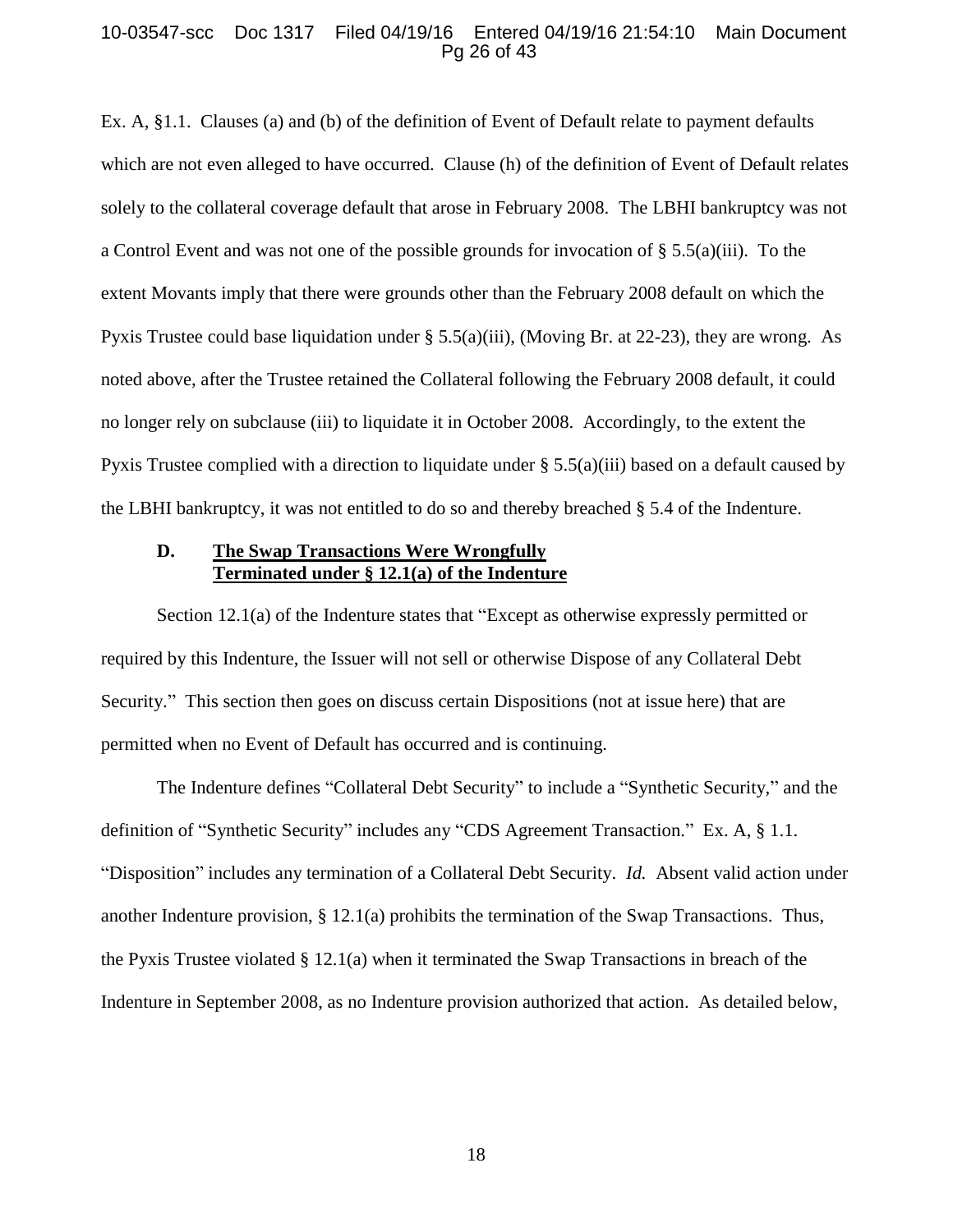# 10-03547-scc Doc 1317 Filed 04/19/16 Entered 04/19/16 21:54:10 Main Document Pg 27 of 43

the Pyxis Trustee's actions caused such default and the Pyxis Trustee cannot hide behind its alleged status as agent for a disclosed principal. Moving Br. at 13.<sup>17</sup>

# **E. LBSF Has the Requisite Contractual Relationship to the Pyxis Defendants (Moving Br. 12-14, 21)**

The Pyxis Defendants claim that only the Issuer, Pyxis, and not the Pyxis Trustee or the Noteholders can be liable for breach of the Indenture and the Swap. Moving Br. at 21. The Pyxis Defendants also claim that LBSF lacked privity with the Noteholder Defendants and the Pyxis Trustee. Moving Br. at 12-14. These contentions fail for several reasons.

*First*, the Noteholders are not "non-parties" to the Indenture. Moving Br. at 21. As noted above, the Notes they hold provide that a holder of the Notes is subject to and bound by the rights and obligations in the Indenture. This creates the necessary connectivity to hold the Noteholders liable for breaches of the Indenture.

*Second*, LBSF was an express third party beneficiary of all of the Indenture's provisions. Nothing in the Pyxis governing documents allows the Pyxis Defendants to selectively exclude LBSF from certain of the Indenture's protections. Section 14.8 specifically provides that LBSF, as the Credit Default Swap Counterparty, is a "third party beneficiary of each agreement or obligation in this Indenture." Ex. A, § 14.8. Thus, LBSF has the full right to enforce the Indenture. *See, e.g.*, *Flickinger v. Harold C. Brown & Co*., 947 F.2d 595, 600 (2d Cir. 1991) (noting that a third party may enforce a contract if it was an intended beneficiary).

*Third*, the Trustee breached its contractual and extra-contractual duties to perform its nondiscretionary ministerial tasks with due care. *See Phoenix Light SF Ltd. v. Bank of N.Y. Mellon*, No.

<sup>&</sup>lt;sup>17</sup> To the extent the Trustee contends it cannot be liable for breach of the Issuer's obligations to LBSF under either the Swap or the Indenture, LBSF requests the ability to amend the Complaint to add claims against the Trustee that its actions intentionally interfered with LBSF's contractual rights, a cause of action recognized in New York and viable on the facts alleged. *Petrohawk Energy Corp. v. Law Debenture Trust Co. of N.Y*., No. 06-cv-6404, 2007 WL 211096, at \*6 (S.D.N.Y. Jan. 29, 2007) ("To establish tortious interference, a plaintiff must show (1) the existence of a valid contract between plaintiff and a third party; (2) the defendant's knowledge of that contract; (3) the defendant's intentional procuring of the breach, and (4) damages." (citation omitted)).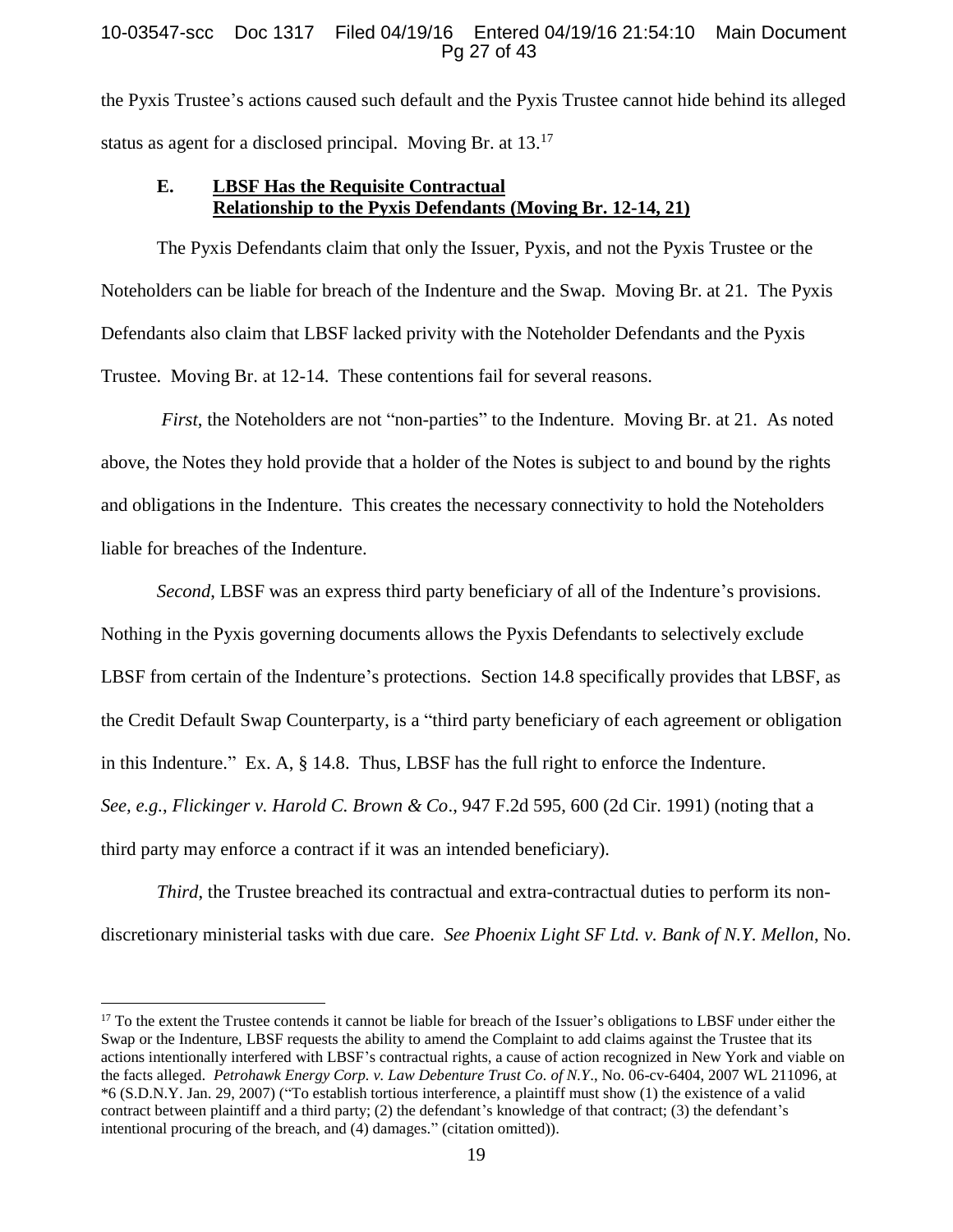## 10-03547-scc Doc 1317 Filed 04/19/16 Entered 04/19/16 21:54:10 Main Document Pg 28 of 43

14-CV-10104 (VEC), 2015 WL 5710645, at \*5 (S.D.N.Y. Sept. 29, 2015); *LNC Inv., Inc. v. First Fid. Bank, N.A.*, 935 F. Supp. 1333, 1347 (S.D.N.Y. 1996) (citing *N.Y. State Med. Care Facilities Fin. Agency v. Bank of Tokyo Trust Co.*, 621 N.Y.S.2d 466, 470-71 (N.Y. Sup. Ct. 1994) (holding trustee liable for failure to notify bondholders of early redemption call)); *see also* Restatement (Third) of the Law of Trusts  $\S 76(1)$  (2007) ("The trustee has a duty to administer the trust, diligently and in good faith, in accordance with the terms of the trust and applicable law."); *id.* cmt. b ("[A] trustee may commit a breach of trust by improperly failing to act, as well [as] by improperly exercising the powers of the trusteeship.").<sup>18</sup> And  $\S$  5.4 of the Indenture says the Trustees may exercise remedies "to the extent permitted by applicable law," implying a duty on the party of the Trustee to make certain that its behavior was lawful before acting. Ex. A, § 5.4; *see also id.* § 5.13(a) (any direction to the Trustee "shall not conflict with any rule of law or with this Indenture").

LBSF has pled a claim against the Pyxis Trustee because it has pled facts that plausibly demonstrate that the Pyxis Trustee's actions or omissions in administering the Indenture were improper. FAC ¶¶ 92-113. Indenture §§ 5.4 and 5.5 impose direct obligations on the Pyxis Trustee, not the Issuer. Accordingly, the Pyxis Trustee's conduct can form the basis for breach and liability under those sections.

In addition, all of the Pyxis Trustee's actions in this case occurred after an Event of Default and so the Pyxis Trustee was bound by the heightened duties owed to its beneficiaries, the Secured Parties, including LBSF, under the Prudent Man rule. Ex. A, § 6.1(b). As such the Pyxis Trustee owed LBSF a duty to ensure that the Pyxis Trustee's actions on behalf of the Issuer did not run afoul of the Indenture terms applicable to the Issuer. *Id.* § 5.13(a). After default the Pyxis Trustee's

<sup>18</sup> *See also Royal Park Invs. SA/NV v. HSBC Bank USA*, *N.A.*, 109 F. Supp. 3d 587, 597 (S.D.N.Y. 2015); *U.S. v. Michel*, 879 F. Supp. 2d 291, 303-04 (E.D.N.Y. 2012) ("A trustee is under a duty to employ diligence and prudence in the management of the trust estate" (citations omitted)).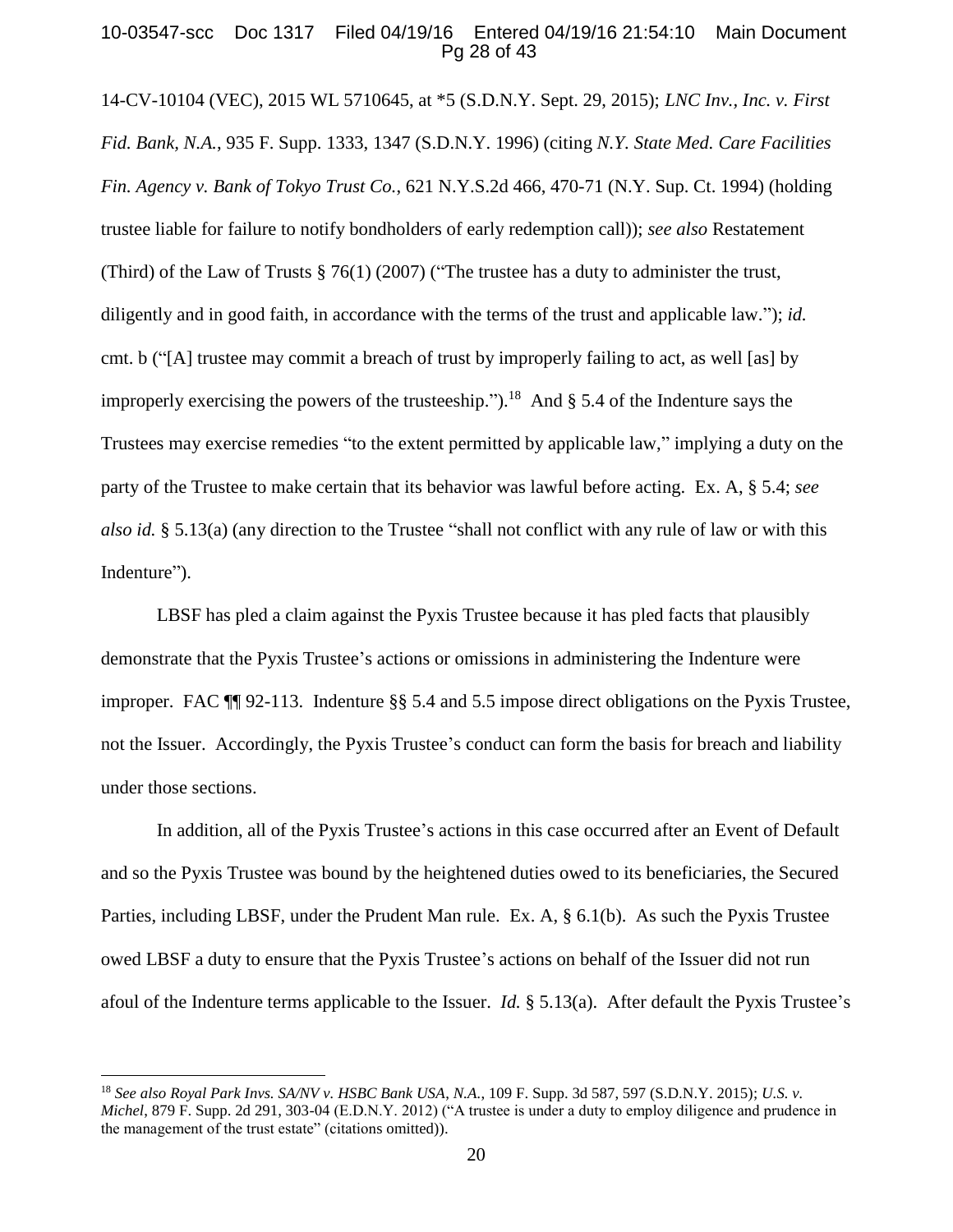### 10-03547-scc Doc 1317 Filed 04/19/16 Entered 04/19/16 21:54:10 Main Document Pg 29 of 43

duties more closely resemble those of an ordinary fiduciary. *Peak Partners, LP v. Republic Bank*, 191 F. App'x 118, 122 (3d Cir. 2006) (discussing New York law); *Howe v. Bank of N.Y. Mellon*, 783 F. Supp. 2d 466, 483-84 (S.D.N.Y. 2011) (trustee's post default obligations "more closely . . . resemble those of an ordinary fiduciary" (alterations in original)); *Beck v. Mfrs. Hanover Trust Co*., 632 N.Y.S.2d 520, 527 (1st Dep't 1995). That includes the duty to act prudently to safeguard trust assets for the benefit of the beneficiaries. *LNC Invs., Inc. v. First Fid. Bank, N.A. N.J.*, 173 F.3d 454, 461-62 (2d Cir. 1999).<sup>19</sup> If the Pyxis Trustee wrongly applied Indenture provisions in taking actions on behalf of the Issuer it should be liable. Ex. A, § 5.13(a).

LBSF has also alleged that the Pyxis Trustee is liable for causing Pyxis to take action in violation of the CDS Agreement, by terminating the CDS Agreement during the Ratings Event cure period, and by causing Pyxis to breach the Indenture covenants applicable to the Issuer. The Pyxis Trustee claims that it is not liable for the Issuer's breach of covenants whose breach was clearly caused by the Pyxis Trustee, under the theory that it was an agent for a disclosed principal. Moving Br. at 14. This argument cannot withstand analysis. The Issuer-Trustee relationship had none of the hallmarks of a true agency, and labeling the Pyxis Trustee as the Issuer's agent cannot obscure that fact. As alleged in the FAC (*see* FAC ¶ 68), the Pyxis Trustee exercised exclusive control over the Collateral, including the Swap Agreement, and over the Issuer's actions; in a true agency, the principal, and not the agent is in charge. Pyxis had no ability to take or refrain from taking action under any of the agreements to which it was subject, including the Indenture and the Swap Agreement. The Issuer had no ability to revoke the Pyxis Trustee's agency, (as the appointment of the Trustee as agent is stated to be irrevocable, *see* Ex. A, Granting Clause), and the right of

<sup>19</sup> *Blackrock Core Bond Portfolio v. U.S. Bank Nat'l Ass'n*, No. 14-cv-9401 (KBF), 2016 WL 796848, at \*20 (S.D.N.Y. Feb. 26, 2016) ("[F]ollowing an Event of Default, a trustee takes on a special duty to secure the assets of the trust and act with undivided loyalty to trust beneficiaries.").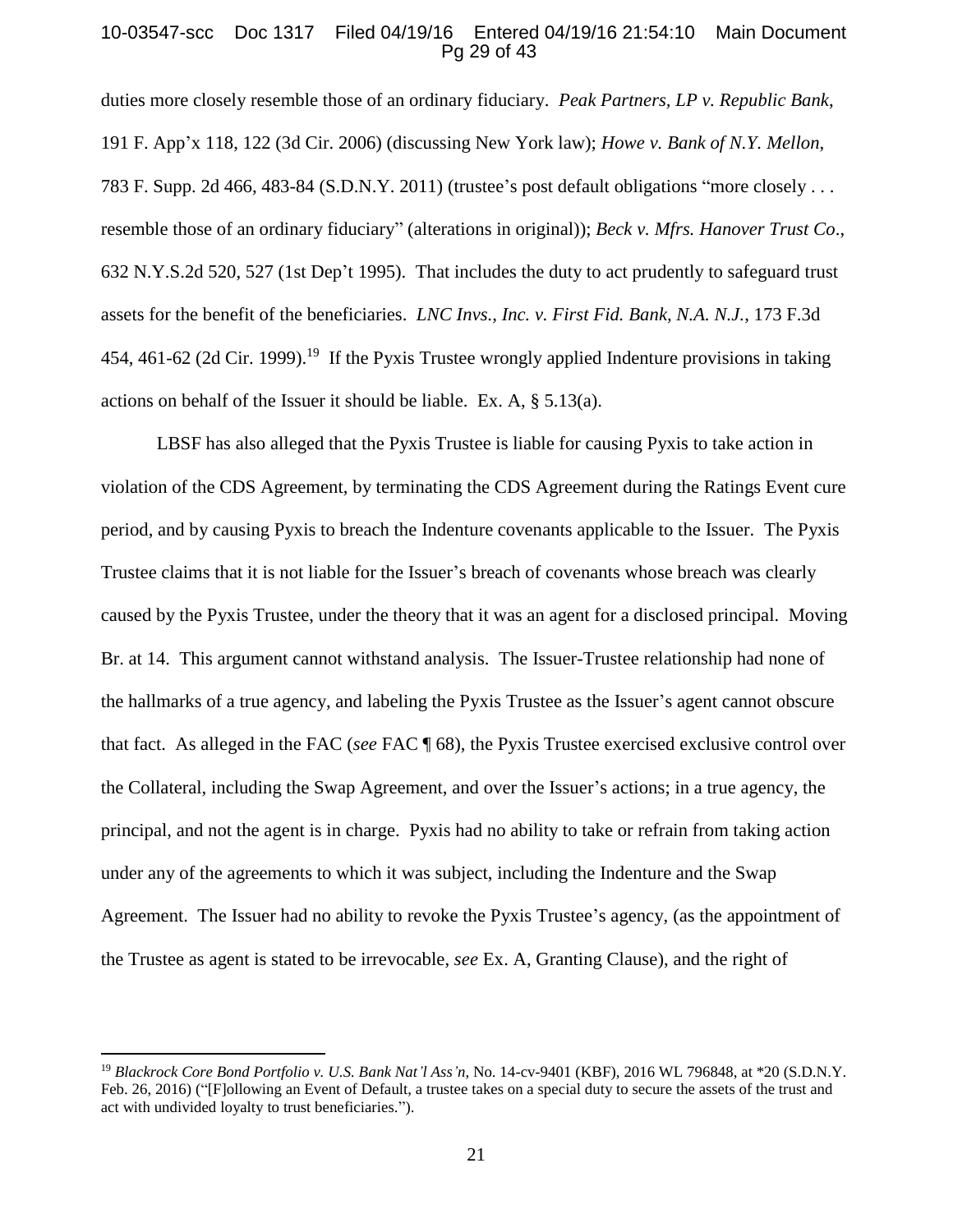# 10-03547-scc Doc 1317 Filed 04/19/16 Entered 04/19/16 21:54:10 Main Document Pg 30 of 43

termination is a hallmark of the agency relationship.<sup>20</sup> The Issuer's inability to control its own actions, fire the agent, or decide what provisions of the agreements to enforce or not, should trigger the rule that an agent is not protected from liability for acting when the principal lacks the capacity to act or contract. *See* Restatement (Third) of Agency § 6.04 (2016). 21 The rule protecting the agent from liability when it acts for a disclosed principal is based on the notion that the principal could control the agent and that therefore only the principal should be liable for what the agent does. Here, the principal (Pyxis, the Issuer) had no power or ability to direct or control the Pyxis Trustee in any respect, and any actions taken by Pyxis were necessarily taken by the Pyxis Trustee. This is so because there is no provision in the Indenture for the Issuer to direct the Trustee's actions. Thus, no true agency relationship existed. *See In re Ames Dep't Stores, Inc*., 274 B.R. 600, 617-18 (Bankr. S.D.N.Y. 2002) (opining that trustee is not necessarily an "agent" and that it is "the element of continuous subjection to the will of the principal that distinguishes an agent from other fiduciaries;" "the sufficiency of control is a question of fact"), *aff'd sub nom.*, *LFD Operating, Inc. v. Ames Dep't Stores, Inc*., No. 01-42217 (REG), 2004 WL 1948754 (S.D.N.Y. Sept. 1, 2004), *aff'd sub nom.*, *In re Ames Dep't Stores, Inc*., 144 F. App'x 900 (2d Cir. 2005). Moreover, the disclosed principal rule is not absolute, and can be overcome by custom and usage. *Cf. E. River Sav. Bank v. Bevona*, No. 94 Civ. 4508 (SAS), 1995 WL 266944, at \*5 n.9 (S.D.N.Y. May 5, 1995).<sup>22</sup> Accordingly, that principle should not bar suits against the Pyxis Trustee for wrongful termination

<sup>20</sup> *United Ins. Co. Ltd. v. World Wide Web*, No. 11-cv-1177 (CBA) (JMA), 2011 WL 1870599, at \*2 (E.D.N.Y. Apr. 27, 2011) ("New York law clearly provides that a principal has an inviolate right to revoke its agency at any time." (citing *American Home Assurance Co. v. Starr Tech. Risks Agency, Inc.*, No. 600263/06, 2006 WL 304746, at \*3 (N.Y. Sup. Ct. Feb. 8, 2006))).

<sup>21</sup> A party asserting an agency relationship bears the burden of establishing its existence. *See Courthouse Corp. Center, LLC v. Schulman*, 902 N.Y.S.2d 160, 162 (2d Dep't 2010). Here since the Issuer lacked capacity to take on the actions at issue it could not appoint an "agent" to do such actions*. Cf. Miner v. N.Y. State Dep't of Corr. Servs*., 479 N.Y.S.2d 703, 704 (N.Y. Sup. Ct. 1984) (a principal may only do through an agent those things that he may do personally); *U.S. v. Roberts*, 322 F. App'x 175, 177 (3d Cir. 2009) (same); *U.S. v. Craig*, 896 F. Supp. 85, 89 (N.D.N.Y. 1995).

<sup>22</sup> *Fairchild Publ'ns Div. of Capital Cities Media, Inc. v. Rosston, Kremer & Slawter, Inc.*, 584 N.Y.S.2d 389, 391 (N.Y. Sup. Ct. 1992) (same).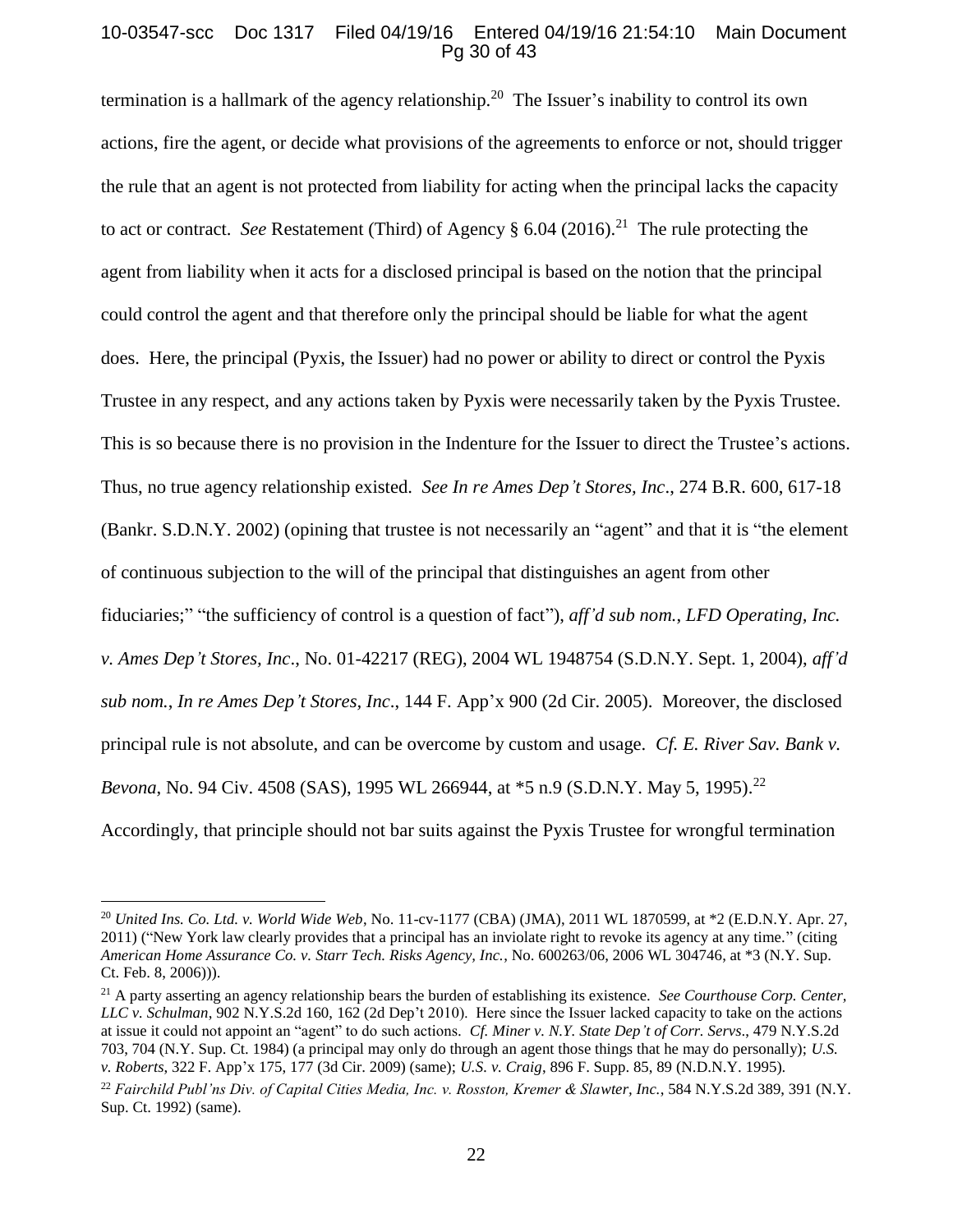## 10-03547-scc Doc 1317 Filed 04/19/16 Entered 04/19/16 21:54:10 Main Document Pg 31 of 43

of the Swap. Even if it does, the Trustee may still be liable for intentionally interfering with LBSF's contract with the Issuer. *Petrohawk Energy Corp.*, 2007 WL 211096, at \*6.

In the Omnibus Motion and in the Reply Brief<sup>23</sup> (p. 19), Defendants argue that the Trustees were assignees of the Issuer's rights under the Swap Agreement. While not conceded, if this is so, then the Trustee "stands in the shoes of the assignor and subject to all equities against the assignor." *Enron Corp. v. Springfield Assocs. (In re Enron Corp.)*, 379 B.R. 425, 435-36 (S.D.N.Y. 2007) (cited in Reply Brief p. 19). That includes being subject to claims against the Issuer for breach of the Swap terms applicable to the Issuer.

Finally, the Pyxis Trustee's position here that it is not in privity with LBSF for purposes of the claims for breaches of the Swap Agreement conflicts with another of its positions in the Omnibus MTD. In the Omnibus MTD, Bank of America, which is the Pyxis Trustee (as successor to LaSalle), argued that the Trustees were swap participants by virtue of the Bankruptcy Code's definition of "Swap Agreement," which includes the Indentures, to which the Trustees were parties.<sup>24</sup> Bank of America now argues that as Pyxis Trustee, it was not a swap participant and was merely the Issuer's agent with no obligations to perform under the Swap Agreement (except for three limited provisions identified in the Schedule). Bank of America cannot have it both ways. Its position is diametrically opposed to its contentions in the Omnibus MTD where it claimed to be a swap participant, and therefore party to a swap agreement with LBSF.<sup>25</sup>

<sup>&</sup>lt;sup>23</sup> The Reply of the Noteholders in Further Support of the Omnibus Motion to Dismiss the Fourth Amended Complaint [ECF No. 1308] is referred to herein as the "Reply Brief."

<sup>&</sup>lt;sup>24</sup> "The term 'swap participant' means an entity that, at any time before the filing of the petition, has an outstanding swap agreement with the debtor." 11 U.S.C. § 101(53C).

 $25$  In the Reply Brief, defendants further contended that the Trustee was a swap participant, arguing (pp. 18-19) that the relevant Indenture provisions constitute part of the Swap Agreement so that the Trustee, as a party to the Indenture, was a Swap Participant. They also argued that the Trustees were assignees and "stands in the shoes of the assignor." *Id.* at 19; *see also* Reply of Certain Trustee Defendants to LBSF's Memorandum of Law in Opposition to the Joinder of Certain Trustee Defendants to the Omnibus Motion of the Noteholder Defendants to Dismiss the Fourth Amended Complaint [ECF No. 1310].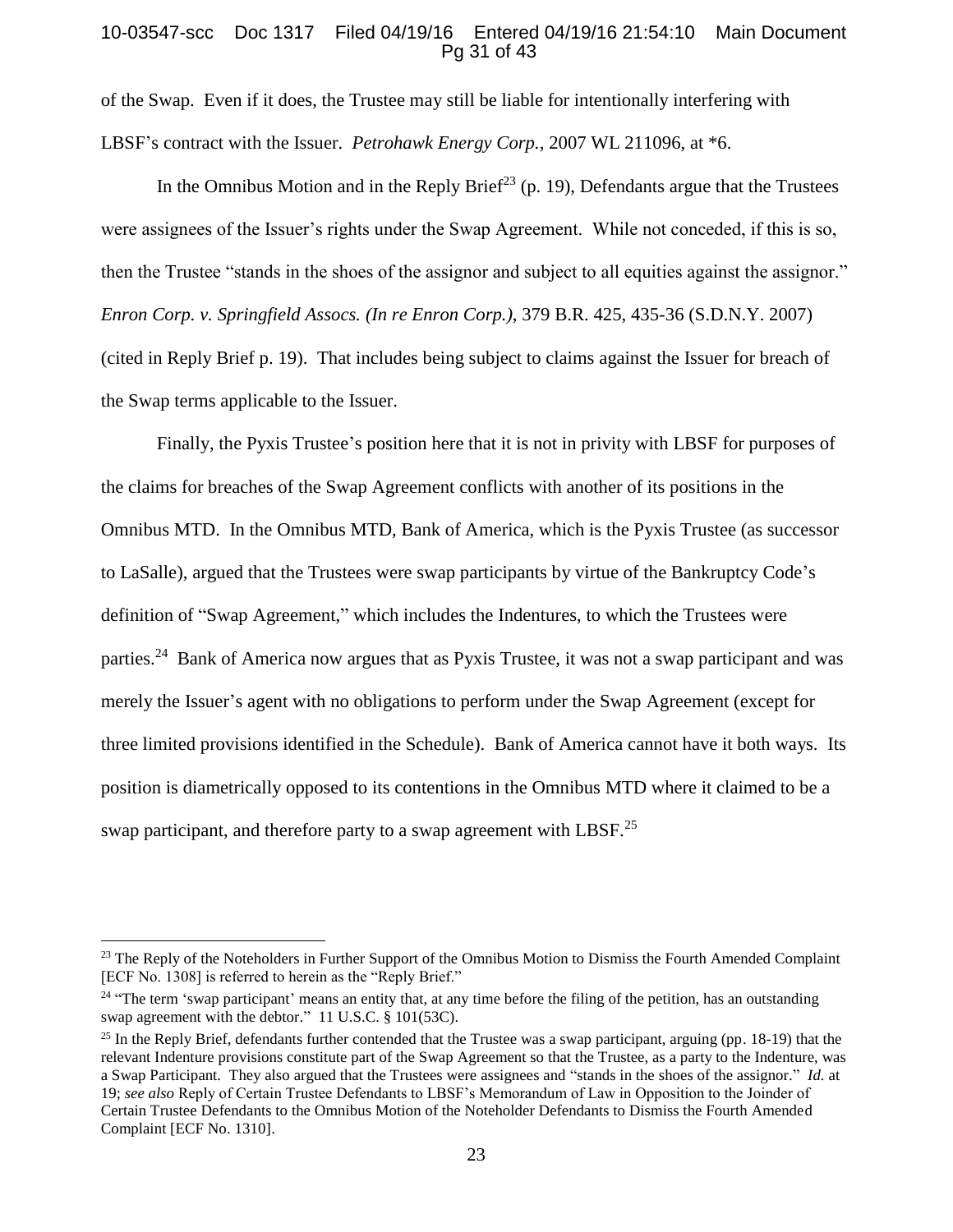# **F. LBSF Suffered Damages as a Result of Pyxis Defendants' Breach of § 5.5(a) (Moving Br. 23)**

The Pyxis Defendants contend that LBSF was not harmed by the liquidation of the Collateral, (Moving Br. at 23), but that ignores that nominal damages are always available in breach of contract actions, and when a breach is proven, Plaintiff is entitled as a matter of law to recover at least nominal damages. *Luitpold Pharm., Inc. v. Ed. Geistlich Söhne A.G. Für Chemische Industrie*, 784 F.3d 78, 87 (2d Cir. 2015) (alleging a speculative measure of damages in a breach of contract action does not justify dismissal under Rule 12(b)(6) because nominal damages are available under New York law).<sup>26</sup> Thus, the Court should not dismiss the claims based on LBSF's alleged failure to have suffered damages, as nominal damages for breach are presumed. LBSF is not required to plead its damages theory, or to prove its actual damages, to survive a motion to dismiss.

# **III. THE TRUSTEE'S EARLY TERMINATION OF THE SWAP AGREEMENT WAS PROHIBITED (Moving Br. 14-21)**

The Pyxis Defendants contend without any support that the "Pyxis Counts are nothing more than an attempt by LBSF to rewrite the unequivocal terms of the CDS Agreement and the Indenture." Moving Br. at 8. To the contrary, the Defendants did not satisfy any of the preconditions for termination of the Swap Agreement under  $\S 5.2$ ,  $\S 7.5(f)$ , or  $\S 7.8(a)(xi)$ .

Once default occurred because the value of the Collateral dropped below an amount sufficient to protect both the Noteholders and LBSF,  $\S$  5.2(c) of the Indenture prohibited termination of the CDS Agreement unless liquidation of the Collateral had begun and the declaration of acceleration of the Notes was no longer capable of being rescinded. There is no basis to find liquidation of the Collateral had "begun," as was required under  $\S$  5.2(c), because (i) there is

 $\overline{a}$ <sup>26</sup> *Errant Gene Therapeutics, LLC v. Sloan-Kettering Inst. for Cancer Research*, No. 15-cv-2044 (AJN), 2016 WL 205445, at \*7 (S.D.N.Y. Jan. 15, 2016); *LNC Invs., Inc. v. First Fid. Bank*, No. 92 Civ. 7584, 1994 WL 73648, at \*5 (S.D.N.Y. Mar. 3, 1994) ("plaintiffs sue [the indenture trustees] for failing to comply with a term in the Indenture which required defendants to act prudently. Because the Indenture is a contract governed by New York law, the uncertainty of the damages requested by plaintiffs does not preclude plaintiffs from bringing this action*.*"); *Kronos, Inc. v. AVX Corp*., 81 N.Y.2d 90, 95 (N.Y. 1993).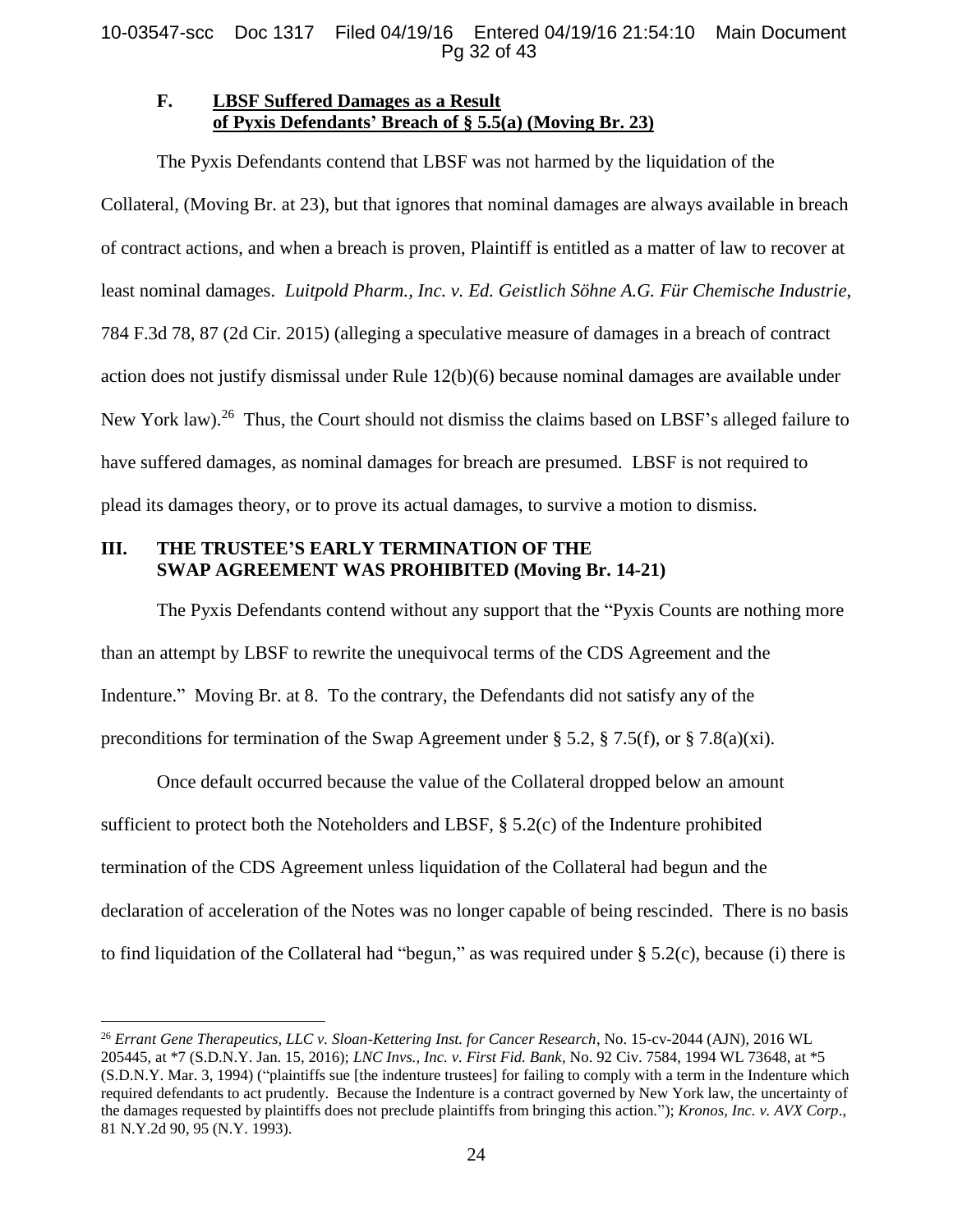### 10-03547-scc Doc 1317 Filed 04/19/16 Entered 04/19/16 21:54:10 Main Document Pg 33 of 43

no evidence that by the date of either the September 19 or September 24 termination notice, the liquidation of Collateral had commenced, and (ii) any liquidation contravened Indenture  $\S 5.5(a)$ , and so had not properly begun.

Additionally, no judgment was obtained that could have foreclosed rescission of acceleration and thus, under § 5.2(c), the declaration of acceleration was capable of being rescinded.

Further,  $\S 7.8(a)(xi)$  of the Indenture is a negative covenant and does not override the prohibition against termination in § 5.2(c); further that provision could only be satisfied if the Transactions under the Swap Agreement were properly terminated, which they were not.

Finally, Pyxis failed to comply with § 7.5(f), which required that Pyxis attempt to enter into a replacement agreement. The Pyxis Defendants claim that no replacement agreement could have been made because such an agreement would violate § 12.2 in that the Reinvestment Period had already ended. This position both misreads § 12.2 and improperly imports it into § 7.5(f).

# **A. Termination Was Improper Because the Conditions of § 5.2(c) of the Indenture Were Not Satisfied (Moving Br. 14-18)**

The purported termination of the Swap Agreement was improper because the two preconditions to terminate the Swap Agreement in § 5.2(c) of the Indenture were not fully satisfied at the time of termination on September 19, 2008. Here, even if the Court gives credence to the argument that liquidation "began" when a direction to liquidate was given, the liquidation of the Collateral could not have "begun" by September 19, 2008, the date of the first termination notice. This is so because (a) the only basis to liquidate the Collateral under  $\S 5.5(a)(iii)$  was the February 2008 default (*see* Point II(A)-(C), *supra*), (b) the Pyxis Trustee advised the parties it was retaining the Collateral and not liquidating it in February 2008, and (c) the Controlling Class did not give its first direction to liquidate the Collateral until September 23, 2008. Accordingly, it was a temporal and physical impossibility for liquidation of the Collateral to have begun by the time the CDS Agreement was terminated. There is no basis on this record to disregard the effectiveness of the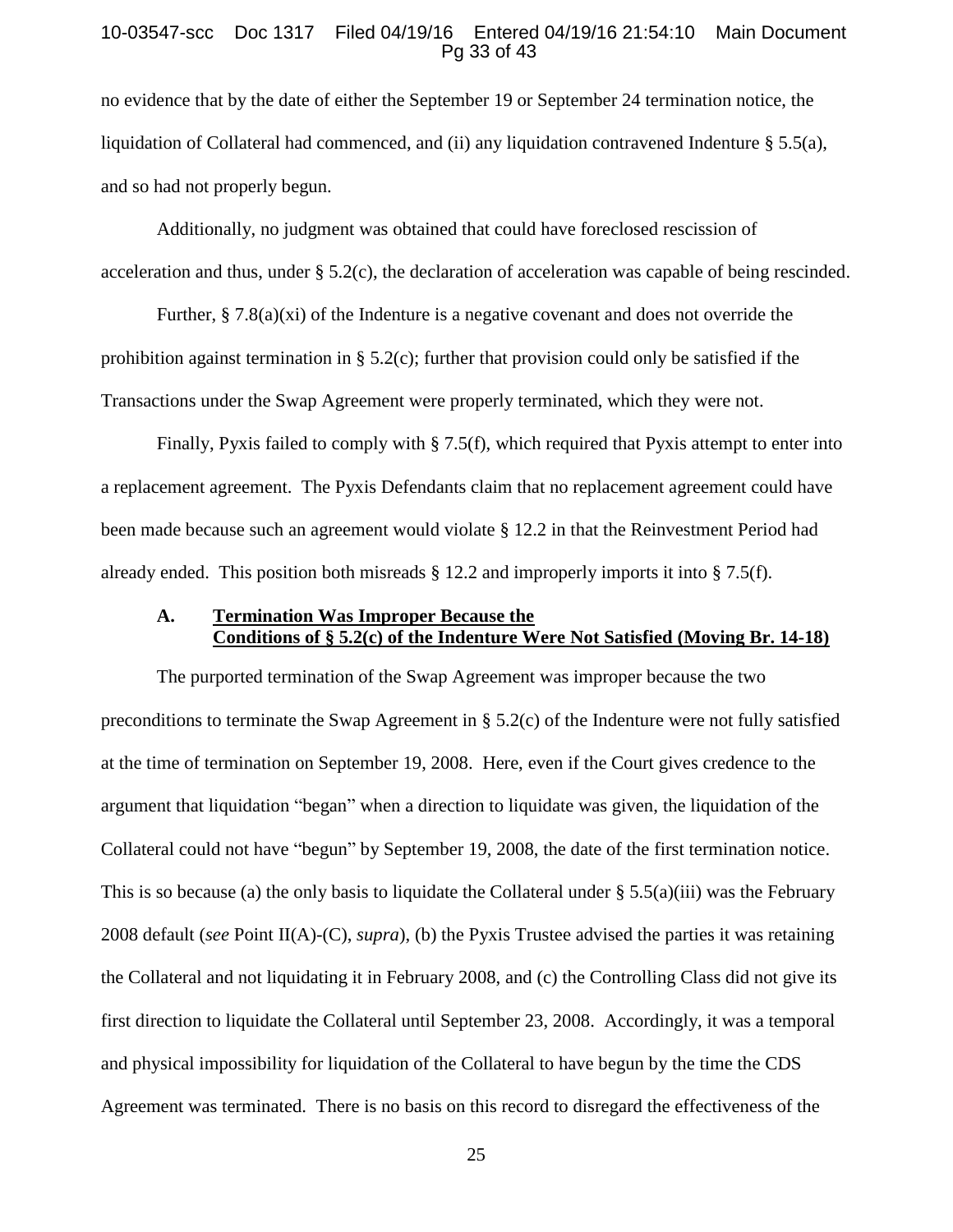#### 10-03547-scc Doc 1317 Filed 04/19/16 Entered 04/19/16 21:54:10 Main Document Pg 34 of 43

September 19 Notice, especially given the reaffirmation of that notice on September 24, 2008. Nor is there any basis for a finding that actual liquidation of the Collateral, rather than issuance of a mere direction to begin liquidation, had begun by September 24.

### 1. Section 5.2(c) of the Indenture Was Applicable (Moving Br. 14-17)

The Pyxis Defendants contend that  $\S$  5.2(c) does not apply because the claims here "only concern the termination of the CDS Agreement not the Transactions" and because § 5.2(c) does not "extend to or limit the separate right to terminate the Transactions themselves." Moving Br. at 16 (citing *Ballyrock*, 452 B.R. at 43). The Pyxis Defendants ignore the allegations of the FAC that charge the Trustee with wrongful termination of both the CDS Agreement and the Transactions.

*First*, the Trustee's September 19 Notice unequivocally purports to terminate both the Transactions and the Master Agreement ("Party B hereby elects to terminate the Master Agreement and all Transactions thereunder immediately"). Ex. H. Movants fail to mention the September 19 termination notice, claiming that termination occurred pursuant to the September 24 notice, but the Court cannot find on this Motion that the September 19 Notice was not effective. Indeed, on September 24 the Pyxis Trustee clarified that its intent in issuing the September 19 Notice was to terminate *both* Master Agreements and all Transactions arising thereunder. For purposes of this Motion, all inferences must be drawn in favor of LBSF in connection with factual issues and therefore the Court must conclude that (i) the September 19 Notice effectively terminated the Master Agreement, and (ii) the Trustee had not begun to liquidate the Collateral as of either September 19 or September 24, as required by  $\S$  5.2(c). Since at least for purposes of this Motion the September 19 Notice effectively terminated the CDS Agreement (which is what that notice clearly says) Movants' contention that the liquidation of the Collateral had begun as of the date of termination, as  $\S$  5.2(c) requires, must be rejected.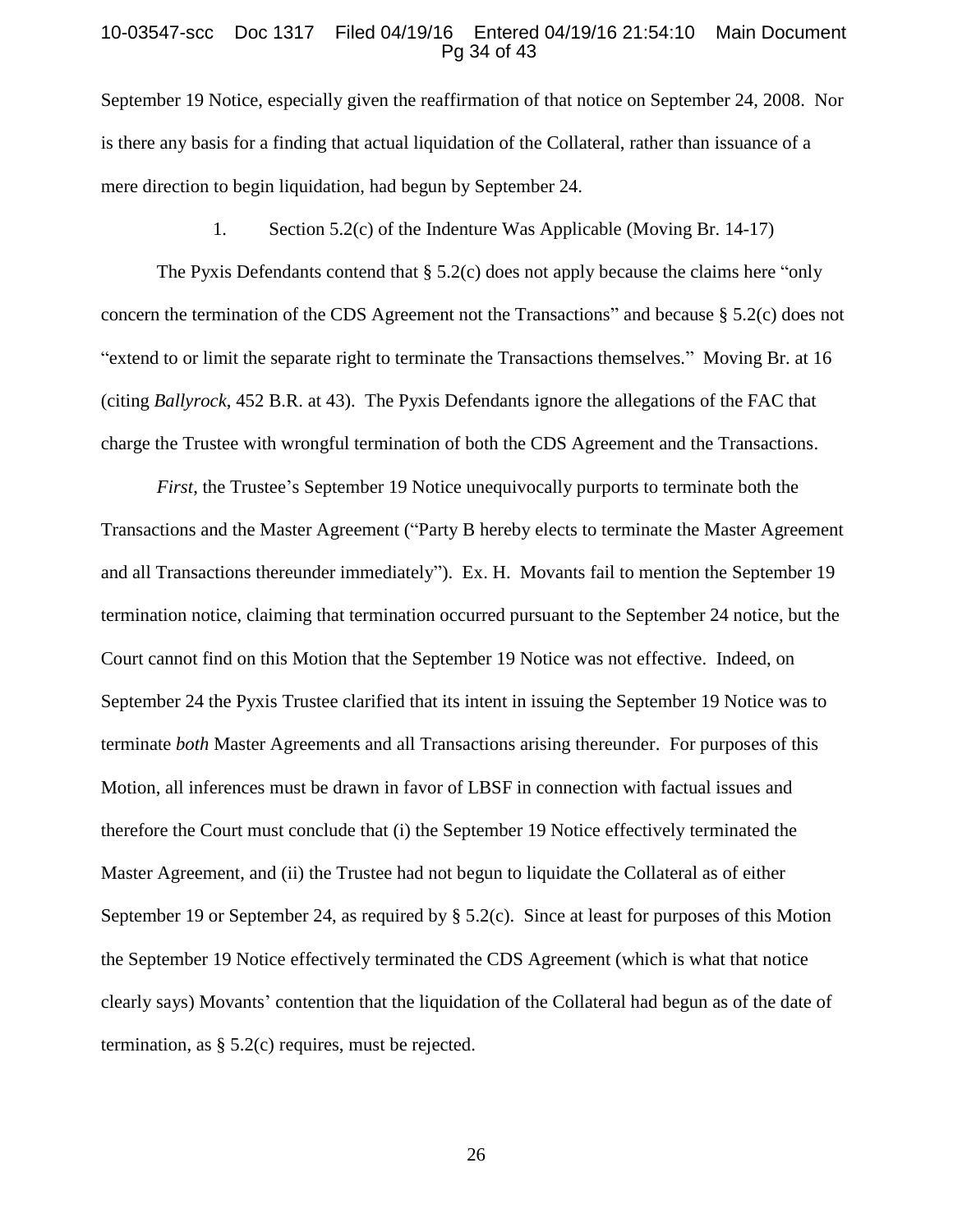### 10-03547-scc Doc 1317 Filed 04/19/16 Entered 04/19/16 21:54:10 Main Document Pg 35 of 43

*Second*, while the Pyxis Defendants contend that LBSF must also show that the termination of the underlying Transactions was improper,<sup>27</sup> there is no such requirement in the Indenture. The termination of the Swap Agreement, standing alone, violated §§ 5.2 and 7.5(f). *See* Point III(C), *infra*.

*Third*, the Transactions were improperly terminated because the termination breached LBSF's Ratings Event cure right under 5(k)(iv) of the Schedule. *See* Point IV, *infra.*

The Pyxis Defendants rely on Judge Peck's *Ballyrock* decision, (Moving Br. at 14-17), but *Ballyrock* is distinguishable from this case. Unlike *Ballyrock,* here the Pyxis Trustee issued two separate and unequivocal notices terminating the Master Agreement. Moreover, the *Ballyrock* complaint contained no allegation that any term in the *Ballyrock* Indenture similar to § 5.2(c) of the Pyxis Indenture was breached. In dismissing Count II of the *Ballyrock* Complaint, Judge Peck did not have occasion to consider the effect of a provision similar to § 5.2(c) of the Pyxis Indenture, Ex. L, thus *Ballyrock* lacks any precedential or persuasive value as to LBSF's claims for breach of § 5.2(c) in  $\P$ [ 106-110 and Counts XXI and XXIII of the FAC.

Moreover, there is no indication in *Ballyrock* that the termination of the Swap Agreement, rather than the Transactions, deprived LBSF of some right under the Swap. Unlike in *Ballyrock*, LBSF alleges in Count XXII that it was damaged by the premature termination of the Swap Agreement because it deprived LBSF of its contractual right to cure a Ratings Event by assigning the Swap to a creditworthy party. *Ballyrock* did not address that issue; thus, that case provides no guidance on that point. Moreover, LBSF alleged that termination of the Transactions was improper to the extent the right to cure the Ratings Event was inconsistent with the right to terminate the Transactions, an issue that *Ballyrock* likewise did not address. And, *Ballyrock* does not address LBSF's right as a matter of law to nominal damages if breach is proven, thus foreclosing any

<sup>&</sup>lt;sup>27</sup> The Pyxis Defendants assert termination of the Transactions would alone be sufficient to establish a right to the termination payments at issue in the Adversary Proceeding. Moving Br. at 15 (citing *Ballyrock*, 452 B.R. at 41).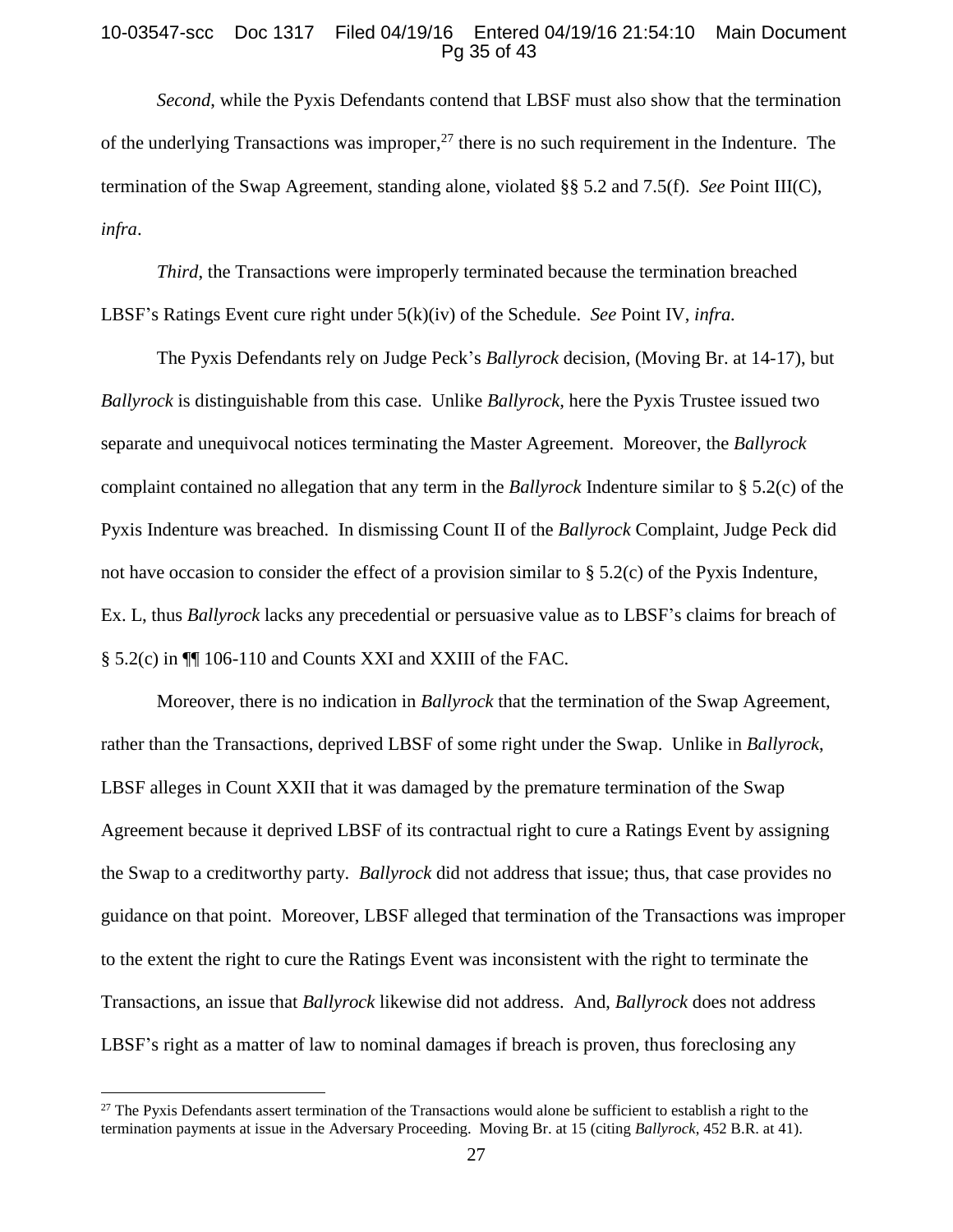# 10-03547-scc Doc 1317 Filed 04/19/16 Entered 04/19/16 21:54:10 Main Document Pg 36 of 43

argument that *Ballyrock* requires dismissal because LBSF allegedly was not harmed by the Swap termination; this Motion is not the time to evaluate the legal sufficiency of LBSF's damages theory.

> 2. The Declaration of Acceleration Was Capable of Being Rescinded (Moving Br. 17-18)

The Pyxis Defendants assert that the declaration of acceleration was not capable of being rescinded because Pyxis had not paid or deposited with the Pyxis Trustee sufficient funds to make certain payments on the Notes. Moving Br. at 18. The Pyxis Defendants also assert that the Pyxis Trustee had not determined that all Events of Default had been cured. *Id.* However, § 5.2(b) plainly provides that acceleration was *capable o*f being rescinded "[a]t any time" before the Pyxis Trustee has obtained a judgment or decree for payment of the cash due pursuant to the Indenture. Since no such judgment was obtained, the notice of acceleration was capable of being rescinded. Moreover, the deposit of funds and the determination that Events of Default were cured were steps to effectuate the rescission. Because no judgment had been rendered, nothing prevented the parties from taking those steps, and thus the acceleration was "capable" of being rescinded on that date.<sup>28</sup>

### **B. Section 7.8(a)(xi) of the Indenture Was Not Satisfied (Moving Br. 20-21)**

The Pyxis Defendants breached  $\S$  7.8(a)(xi)(B) of the Indenture by failing to enter into a replacement agreement. The Pyxis Defendants' sole response is that no transactions were "outstanding" under the meaning of  $\S 7.8(a)(xi)$ . Moving Br. at 20-21. However, this contention rises or falls upon whether the terminations were proper, but for reasons set out in Point III(A), *supra*, the terminations were improper and breached  $\S 7.8(a)(xi)(B)$ .

<sup>28</sup> The word "capable" means that rescission was "possible," not probable or likely. *Madison Gas & Elec. Co. v. S.E.C.*, 168 F.3d 1337, 1340 (D.C. Cir. 1999) (a requirement that electrical systems of merging utilities be "capable of physical interconnection" means that it is "possible to interconnect them," not that they be connected); *cf. Spancrete Ne., Inc. v. Occupational Safety & Health Review Comm'n*, 905 F.2d 589, 594 (2d Cir. 1990) (the term "'feasible' means 'possible' or 'capable of being done'"); *U.S. v. Mike*, 655 F.3d 167, 174 (3d Cir. 2011) (finding a gun without its firing bolt and was therefore inoperable was still "capable" of firing a bullet). Merriam-Webster's dictionary defines "capable" as "having traits conducive to or features permitting." *Capable Definition*, MERRIAM WEBSTER ONLINE DICTIONARY, http://www.merriam-webster.com/dictionary/capable (last visited April 15, 2016).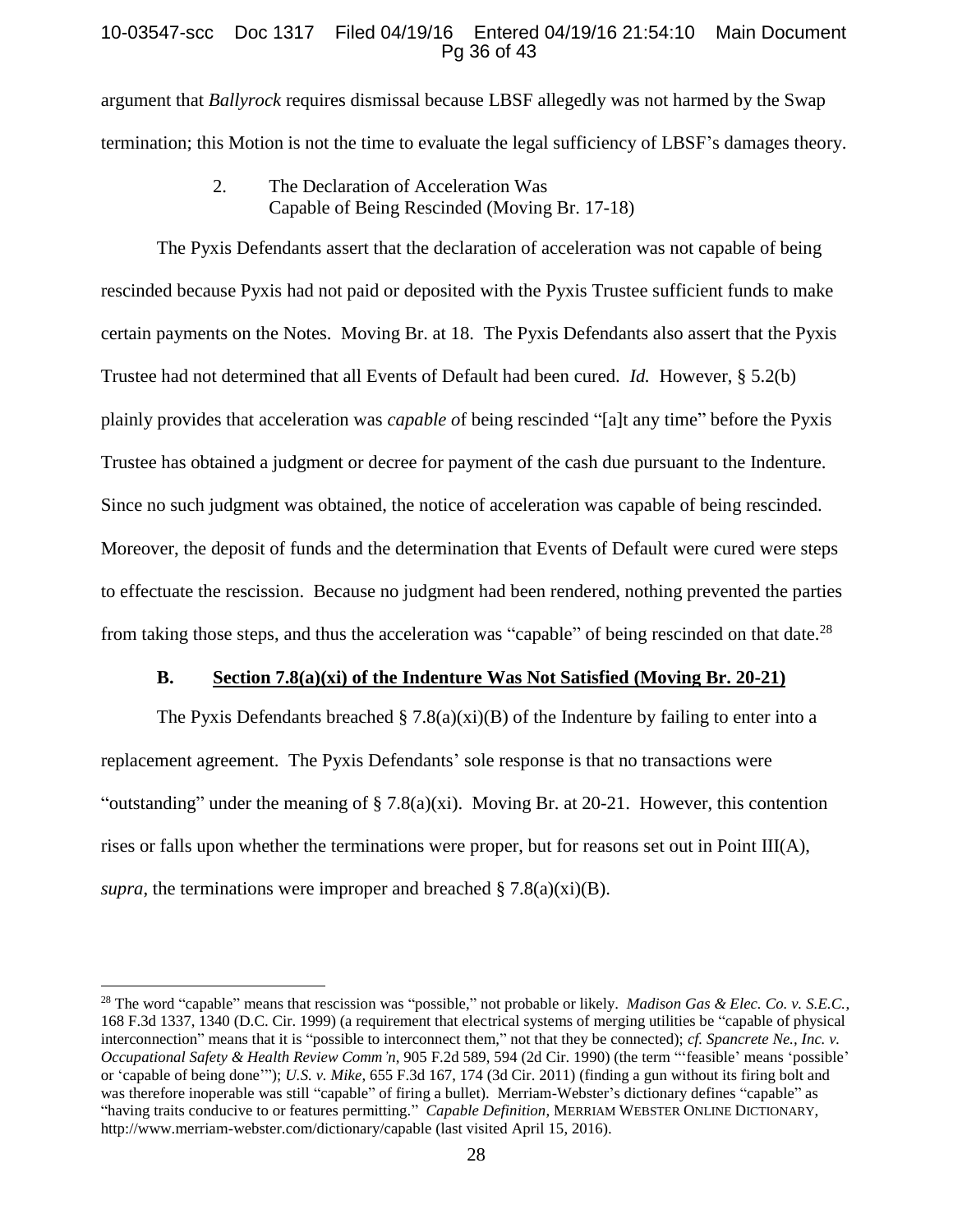#### 10-03547-scc Doc 1317 Filed 04/19/16 Entered 04/19/16 21:54:10 Main Document Pg 37 of 43

### **C. Section 7.5(f) of the Indenture Was Not Satisfied (Moving Br. 18-20)**

The Pyxis Defendants conceded that Pyxis violated  $\S 7.5(f)$  if that provision can be read "in" isolation." Moving Br. at 18-19. Section 7.5(f) required that Pyxis attempt to enter into a replacement agreement and it is conceded that Pyxis failed to comply with this requirement. Lacking any other answer to § 7.5(f), the Pyxis Defendants argue that the Reinvestment Period ended by September 2008, when Pyxis terminated the Transactions and the Pyxis Credit Default Swap Agreement. Moving Br. 19. The Pyxis Defendants contend that because the Reinvestment Period had ended Pyxis did not need to comply with § 7.5(f). This argument fails for two reasons.

*First,* Movants' argument that the Issuer could not enter into a replacement Swap because the Trustee had terminated the Reinvestment Period ignores the provision in § 12.2 that the Issuer may enter into Synthetic Securities both during the Reinvestment Period and after the Reinvestment Period if it had committed to do so before the end of the Reinvestment Period. Section 7.5(f) constitutes such a commitment by the Issuer (undertaken long before the Reinvestment Period) to use reasonable efforts to enter into a replacement Swap. In any event, allowing a cure of the Ratings Event would not implicate the Reinvestment Period since it would not constitute a reinvestment, only the continuation of an existing investment.

*Second*, § 7.5(f) does not refer to § 12.2, nor suggest that by § 12.2 could alter its clear mandate. Ex. A, § 7.5(f). In fact, § 7.5(f) does contain a clear cross reference to § 12.3(d), but no cross reference at all to § 12.2. *Id.* Thus, the drafters must be presumed to have made a conscious decision to avoid importing the limitations of § 12.2 into § 7.5. *Cf. Kaplan v. First Options of Chicago, Inc.*, 19 F.3d 1503, 1515 (3d Cir. 1994), *aff'd*, 514 U.S. 938 (1995) ("The absence of . . .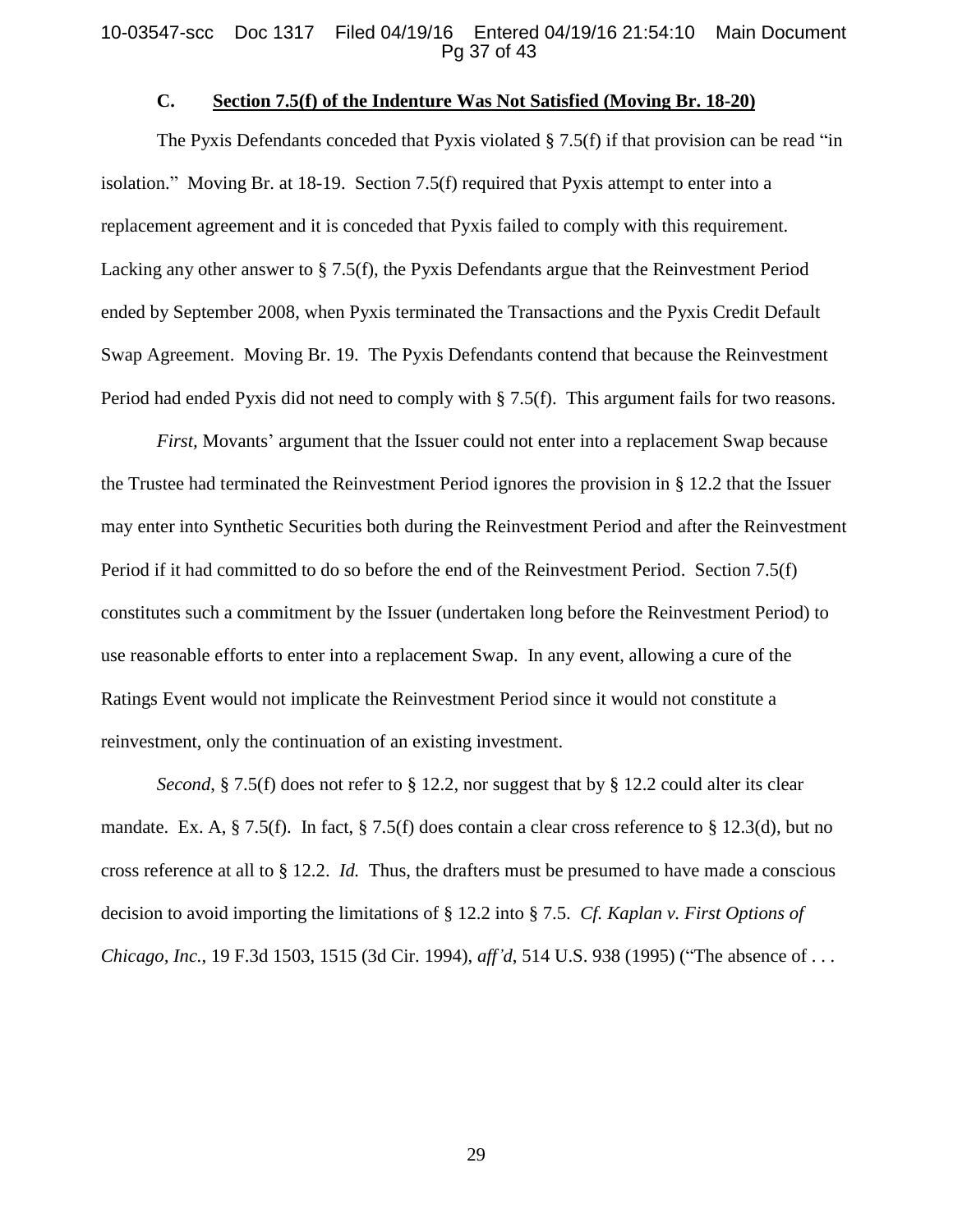## 10-03547-scc Doc 1317 Filed 04/19/16 Entered 04/19/16 21:54:10 Main Document Pg 38 of 43

a cross-reference . . . unambiguously shows their limited contractual obligation to provide funds to MKI was separate from and independent of MKI's obligations  $\dots$ ").<sup>29</sup>

# **IV. LBSF ADEQUATELY PLED THAT THE PYXIS CREDIT DEFAULT SWAP WAS TERMINATED IN BREACH OF THE CURE PROVISION IN THE SCHEDULE (Moving Br. 9-14)**

# **A. The Pyxis Trustee Wrongfully Denied LBSF the Agreed Upon Cure Period Following the Ratings Event (Moving Br. 9-11)**

The Pyxis Defendants contend that § 6(a) of the Master Agreement permitted termination of Transactions under the Swap Agreement, without regard to the ten business-day period to cure a Ratings Event in the Schedule. *See* Ex. B, Schedule, Part 5(k)(iv). The Pyxis Defendants' position fails because Part 5(k)(iv), which the parties specifically negotiated, explicitly controls over inconsistent provisions such as § 6(a) of the Master Agreement. *See id.* Master Agreement, § 1(b).

LBHI's September 15, 2008 bankruptcy filing was an Event of Default under the Pyxis Master Agreement. *See id.* § 5(a)(vii)(4). The next day, credit rating agencies downgraded LBHI, triggering a Ratings Event pursuant to the Schedule. *See id.* Schedule, Part 5(k)(iii). After a Ratings Event, the Schedule provides that LBSF, with assistance of Pyxis, has ten business-days (in this case, until September 30, 2008) in which it could obtain (i) an Eligible Guarantee of its obligations from a guarantor that satisfied the Required Ratings, or (ii) a substitute counterparty that satisfied the Required Ratings (*i.e.*, assign its position under the Swap Agreement to an eligible counterparty). *Id.* Part 5(k)(iv).

The right to cure the Ratings Event under Part  $(5)(k)(iv)$  is "inconsistent" with exercise of the right to terminate for Default.<sup>30</sup> The occurrence of an Event of Default coincided with a Ratings

<sup>29</sup> *MJCM, LLC. v. First Ga. Bank, Inc*., 392 F. Supp. 2d 901, 906 (S.D. Tex. 2005) (omission of cross reference "indicates an intent to separate a change of ownership from other types of terminating events" (internal quotations omitted)), *aff'd sub nom.*, *MJCM, L.L.C. v. United Cmty. Banks, Inc*., 212 F. App'x 323 (5th Cir. 2007); *cf. U.S. v. Wray*, 776 F.3d 1182, 1188 (10th Cir. 2015) ("If the . . . Commission wanted to cross-reference to the definition . . . it easily could have done so.").

<sup>30</sup> "Inconsistent" means "containing incompatible elements." *Inconsistent Definition*, MERRIAM WEBSTER ONLINE DICTIONARY, http://www.merriam-webster.com/dictionary/inconsistent (last visited April 15, 2016).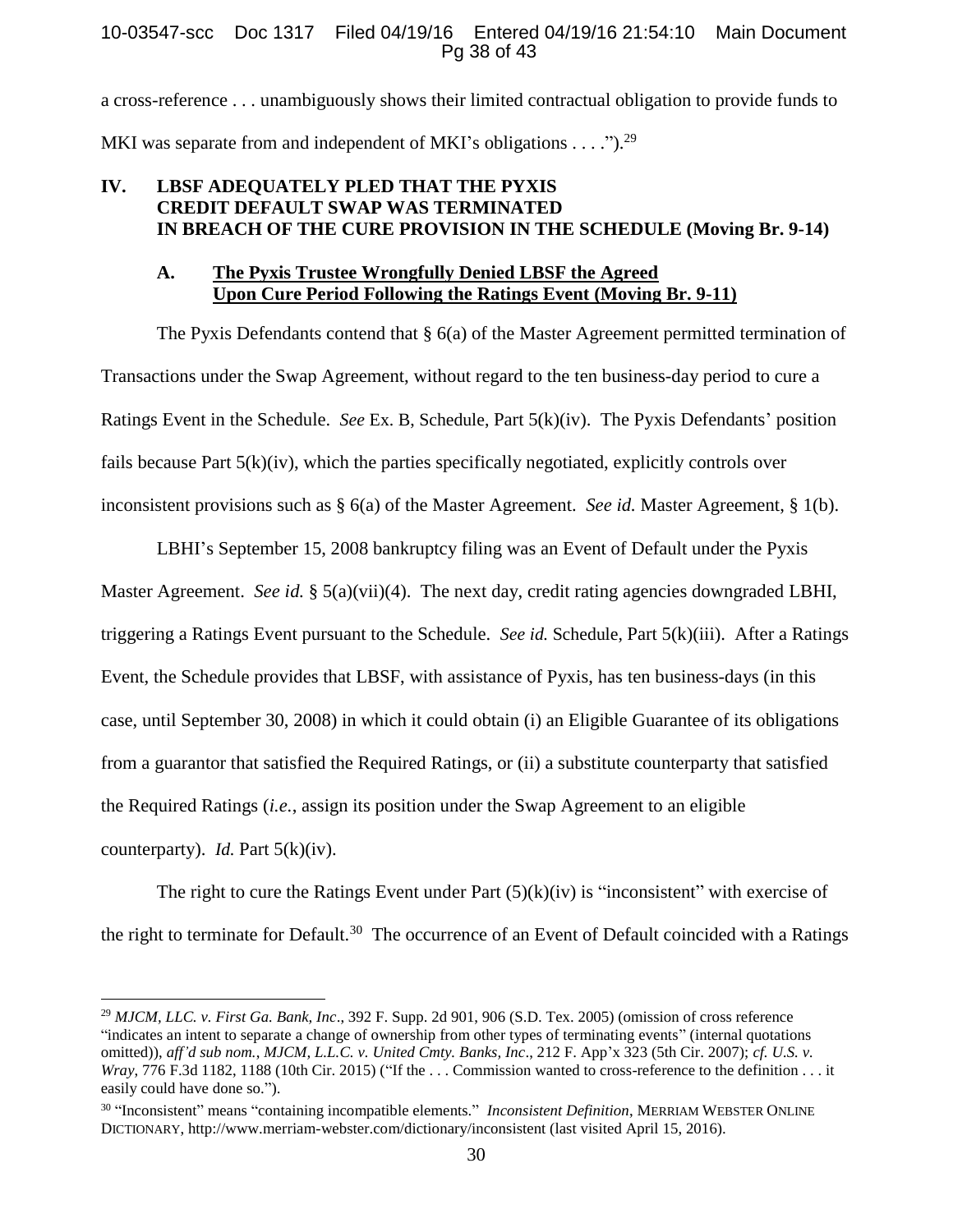### 10-03547-scc Doc 1317 Filed 04/19/16 Entered 04/19/16 21:54:10 Main Document Pg 39 of 43

Event, which put the rights to terminate under § 6(a) of the Master Agreement in direct conflict with Part  $5(k)(iv)$  of the Schedule. As set out below it would be "inconsistent" with Part  $5(k)(iv)$  to allow the Trustee to designate an Early Termination Date and deprive LBSF of its ten-day cure period based upon the same events that had already given rise to the Ratings Event and cure period. In the event of such inconsistency the Schedule controls. *See* Ex. B, Master Agreement § 1(b). Accordingly, the Trustee's failure to give LBSF the right to cure materially breached both the Swap Agreement and the Indenture provisions prohibiting termination of the Swap Agreement*. Filmline (Cross-Country) Prods., Inc. v. United Artists Corp.*, 865 F.2d 513, 518 (2d Cir.1989). 31

# **B. The Termination Notices Violated Part 5(k)(iv) of the Schedule (Moving Br. 10-12)**

In breach of Part 5(k)(iv) of the Schedule, on September 19, 2008, the Pyxis Trustee issued a termination notice which informed market participants that the CDS Agreement and all Transactions thereunder were terminated, thereby actively thwarting LBSF's ability to exercise its assignment or cure rights under the Schedule, when seven business (and eleven calendar) days remained in the cure period. Ex. H. On September 24, 2008, the Pyxis Trustee issued another flawed termination notice, which reiterated termination of the Swap Agreement, Ex. I, even though five business (and seven calendar) days remained in the Ratings Event cure period. In doing so, the Pyxis Trustee improperly abrogated LBSF's ability to exercise its rights pursuant to the Schedule, thereby breaching the Indenture and the Swap.

The Pyxis Defendants argue that a Ratings Event was merely an Additional Termination Event meant to protect Pyxis from a deterioration of LBSF's creditworthiness. Moving Br. at 12. The Pyxis Defendants further argue that LBSF's position would mean that the Ratings Event

<sup>31</sup> *See also Needham v. Candie's, Inc*., No. 01 Civ. 7184 LTS FM, 2002 WL 1896892, at \*3 (S.D.N.Y. Aug. 16, 2002), *aff'd*, 65 F. App'x 339 (2d Cir. 2003); *Point Prods. A.G. v. Sony Music Entm't, Inc.*, 93 Civ. 4001(NRB), 2000 WL 1006236, at \*3 (S.D.N.Y. July 20, 2000).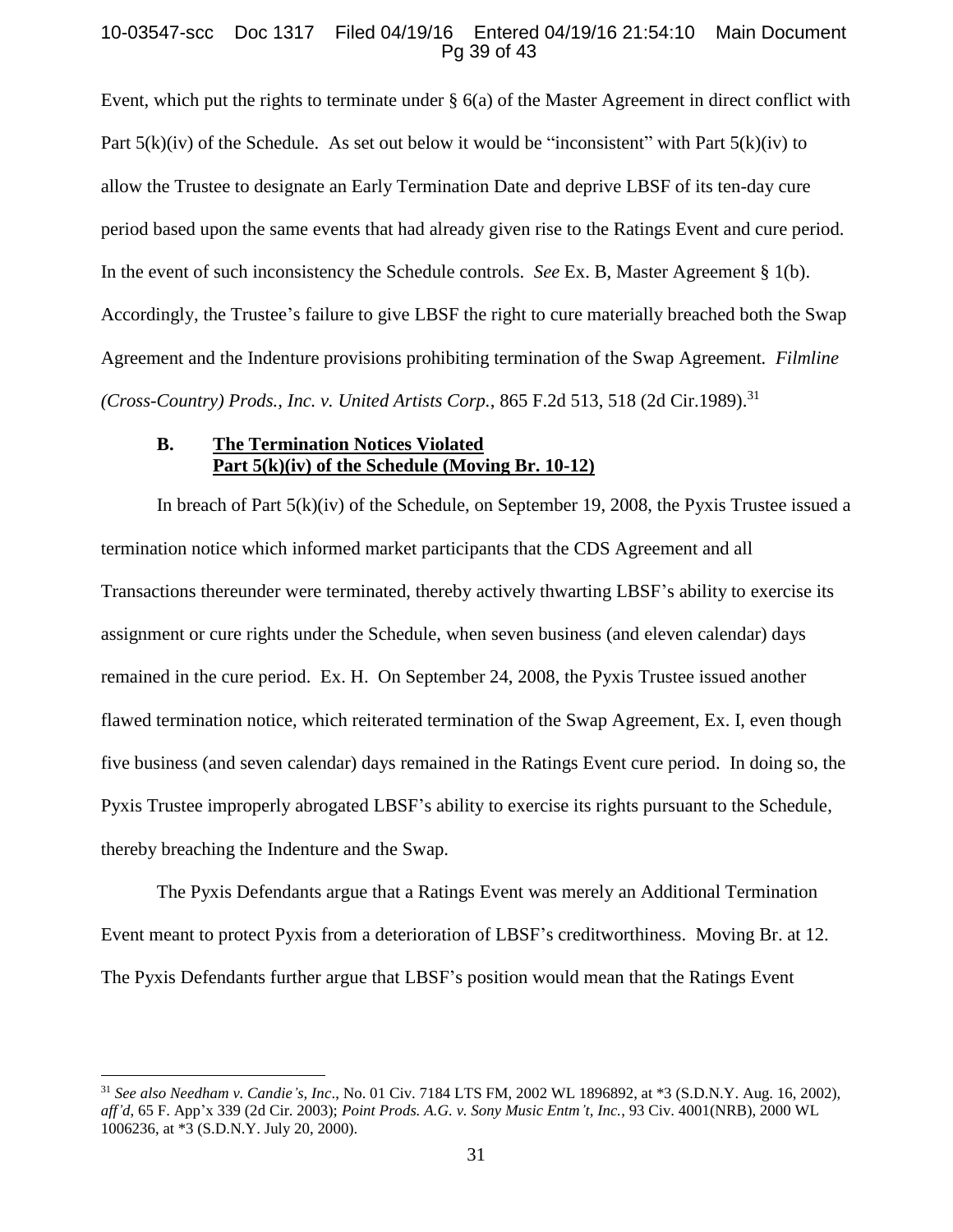#### 10-03547-scc Doc 1317 Filed 04/19/16 Entered 04/19/16 21:54:10 Main Document Pg 40 of 43

"improved" LBSF's position to the detriment of Pyxis, thereby "depriving" Pyxis of its termination right under Swap Agreement § 6(a) based on the LBHI Bankruptcy Event of Default. *Id.*

However, the parties specifically contemplated that a Ratings Event could occur when the transactions under the Credit Default Swap Agreement were deeply "in-the-money" to LBSF. Otherwise, LBSF would not have bargained for the right to assign its swap positions. Thus the parties agreed that in that situation LBSF could extract the value of its position. In fact, the value of LBSF's position as of the purported Early Termination Date was significantly more than the value of Pyxis's assets (Ex. M), which means the Controlling Class would have been contractually required to make up any shortfall up to a cap. *See* Ex. G, § 2.3(c)(ii). For this reason, the Controlling Class did not elect to exercise its right to terminate the swap transactions and liquidate the Collateral after the February 1, 2008 Event of Default. FAC ¶ 92.

> 1. The Coincidence of an Event of Default with a Ratings Event Does Not Alter LBSF's Right to Assign Its Position Under the Pyxis Credit Default Swap Agreement (Moving Br. 10-12)

As the Pyxis Defendants do not deny, a Ratings Event, standing alone, could trigger Part  $5(k)(iv)$  of the Schedule and provide LBSF with a ten business-day window to assign or cure. Similarly, LBSF does not deny that an Event of Default, occurring in isolation, would give the nondefaulting party the right to terminate the Swap. *See* Ex. B, Master Agreement § 6. In this case, however, the Ratings Event had occurred and the cure period had already commenced when the Trustee purported to terminate the CDS Agreement and the Transactions thereunder. The right to terminate and the right to cure cannot co-exist and are therefore inconsistent with each other. Section 1(b) of the Master Agreement provides that in the event of such an inconsistency the rights arising under the Schedule controls over the rights arising under the Master Agreement. The only reasonable reading which gives effect to all of the terms of the agreement, as Defendants claim is required, would defer the right to terminate for default until after the Ratings Event Cure Period had expired, or a cure had been effected. If a cure was effected, then the counterparty would not be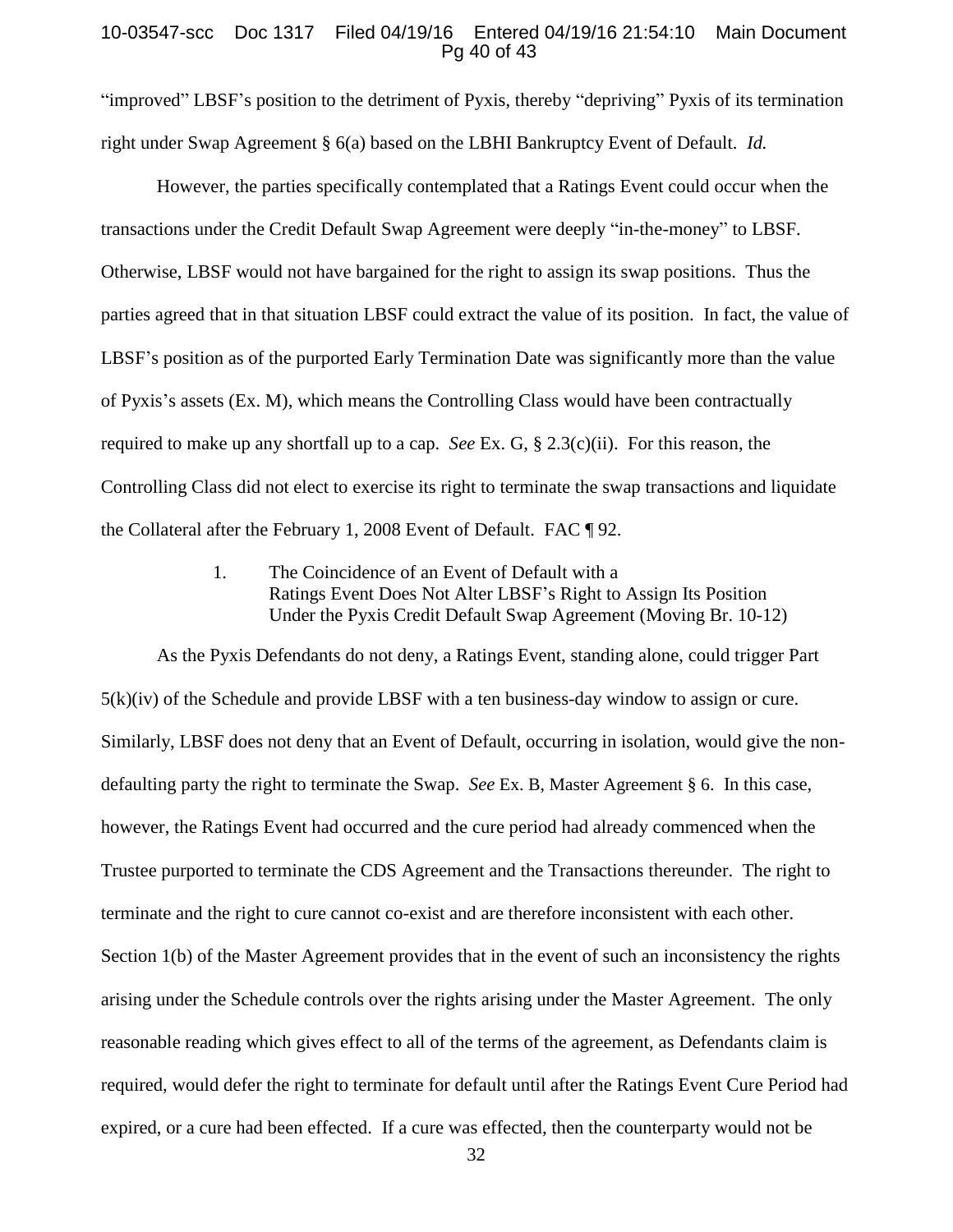#### 10-03547-scc Doc 1317 Filed 04/19/16 Entered 04/19/16 21:54:10 Main Document Pg 41 of 43

prejudiced and would have received the full benefit of its bargain when a creditworthy party was substituted in place of LBHI.<sup>32</sup> Denying LBSF its ability to cure by a hasty termination, however, eliminates one of LBSF's bargained for rights which takes precedence over the termination right.

The Pyxis Defendants argue that termination based upon a Ratings Event (Ex. B, Schedule Part 5(k)(iv)) and termination based upon an Event of Default (*Id.* Master Agreement § (6)(a)) are "independent termination right[s]," (Moving Br. at 9), and that the "cure provision" does not pertain to, or limit, terminations under § 6(a). *Id.* at 10. But, the Event of Default does not change the fact that the Ratings Event gave LBSF rights and remedies under Schedule Part 5(k), including the right to a ten business-day cure period to obtain an Eligible Guarantee or substitute counterparty. It does not matter that the Ratings Event occurred one day after the Event of Default because the Event of Default did not terminate LBSF's rights under the Swap Agreement and Schedule. Automatic Early Termination did not apply under the Pyxis Swap, and thus notice was required to effect termination. Ex. B, Schedule, Part 1(d). Accordingly, on the date of the Rating Event, LBSF still possessed all of its rights, including its right to the ten business-day cure period. In short, where, as here, a Rating Event followed an Event of Default and occurred before notice of termination was given, LBSF's extant rights to cure by assignment and substitution under Parts  $5(k)(iv)$  and  $5(e)$  of the Schedule overrode the Pyxis Trustee's right to terminate the Master Agreement. Any other result fails to give effect to the Schedule's predominance over the Master Agreement.

2. LBSF's Position is Commercially Reasonable (Moving Br. 12)

The Pyxis Defendants baldly assert that LBSF's position is "absurd, commercially unreasonable, or contrary to the reasonable expectations of the parties." Moving Br. at 12. There is no basis for such conclusions to be drawn on this Motion. If the Court finds no ambiguity in the

<sup>&</sup>lt;sup>32</sup> The Court may take judicial notice that in other proceedings in the LBHI chapter 11 cases, the Court approved the substitution of Deutsche Bank for LBSF and LBHI as Swap Counterparty and Guarantor, which shows that cure was possible had it not been undermined by the Trustee's notices. *See* Ex. N, May 8, 2009 Tr. of Hr'g, at 57:8:58:2 (the Court will enter an order approving agreement substituting Deutsche Bank for LBSF and LBHI in swap agreement).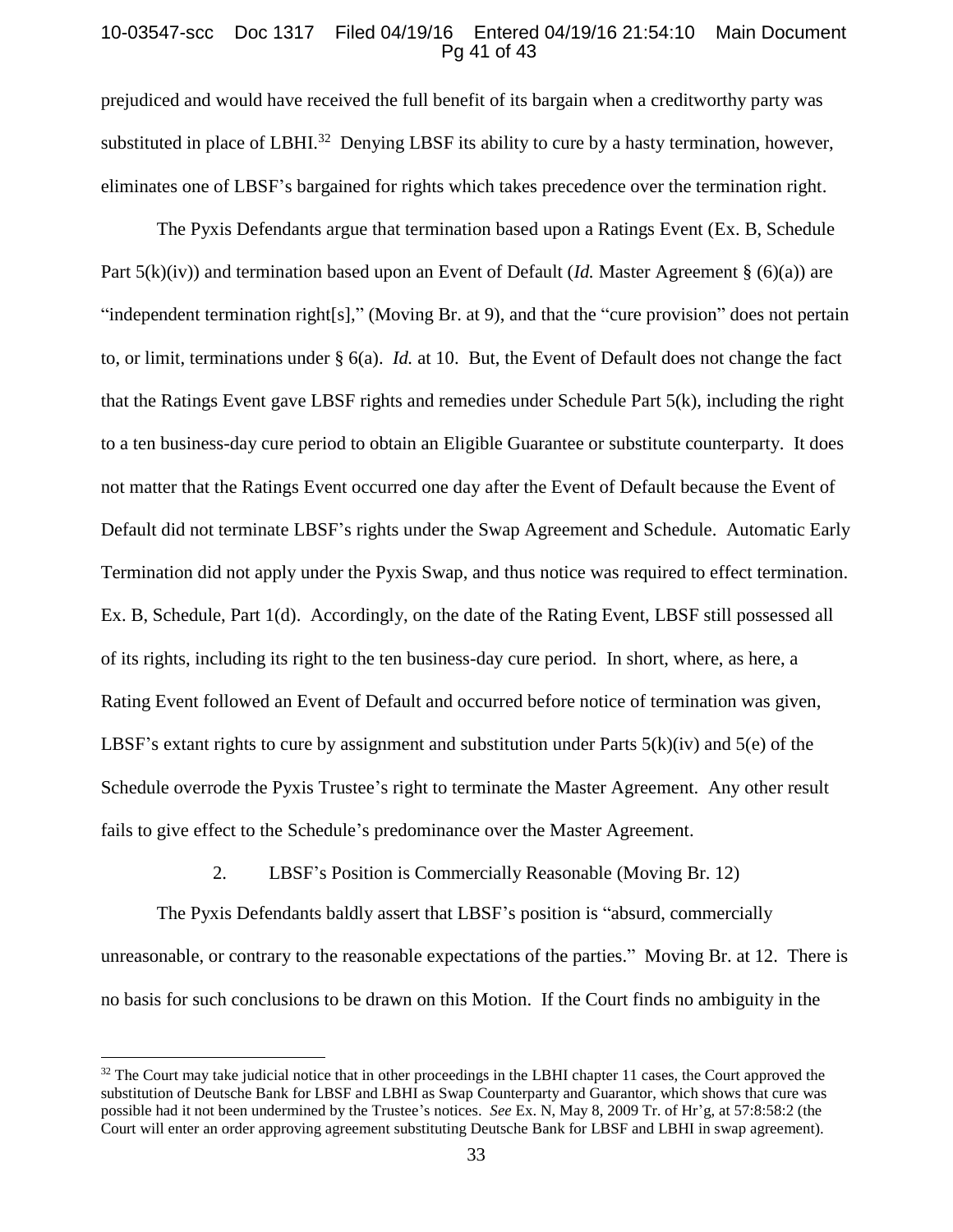#### 10-03547-scc Doc 1317 Filed 04/19/16 Entered 04/19/16 21:54:10 Main Document Pg 42 of 43

agreements, it can interpret them on this Motion, and LBSF's interpretation makes more sense than Movants'. If the Court finds the agreements to be ambiguous, then any determination of commercial unreasonableness or failure to adhere to the parties' contractual intent cannot be made without considering evidence of the agreements' meaning, which the Court may not do on this Motion. *See* pp. 9-10, *supra*. As noted above, LBSF protected its position in the event of a downgrade by obtaining the ability to assign its position in the CDS Agreement. Moreover, this power is found in the Schedule and departs from the standard terms of the ISDA Master Agreement. It was thus a product of the parties' negotiations and reasonable expectations. The right to cure a Ratings Event is enhanced by the protections in the Indenture against premature termination of the Swap Agreement and the Transactions. *See* Ex. A, § 5.2

The Pyxis Defendants illogically argue that giving effect to LBSF's cure right is commercially unreasonable, or would upset the parties' expectations. Moving Br. at 12. In fact, it is the Pyxis Defendants' position that leads to absurd results. The Pyxis Defendants assert that no conditions other than notice limit Pyxis's alleged right to terminate all transactions upon an Event of Default. Moving Br. at 10. However, if after a Ratings Event the Pyxis Trustee could simply terminate the transactions under the Credit Default Swap Agreement (as it did here) with no cure period before LBSF could try to find an Eligible Guarantor or substitute counterparty, then the cure right would be ephemeral and Part  $5(k)(iv)$  would be meaningless.<sup>33</sup>

In any event, the Pyxis Defendants' contention that LBSF's position leads to "absurd" and "commercially unreasonable" results, (Moving Br. 12), raises a question of fact as to whether LBSF's position comports with the business purpose behind the "Downgrade Provisions" in Part 5(k) of the Schedule, and whether, at a minimum, the covenant of good faith and fair dealing prevents the Pyxis Defendants from taking actions which "have the effect of destroying or injuring

<sup>33</sup> The Pyxis Defendants cite one irrelevant case where the court held the term "Schedule" was ambiguous. *Homeward Residential, Inc. v. Sand Canyon Corp*., 298 F.R.D. 116, 130 (S.D.N.Y. 2014) (denying dismissal of contract claims).